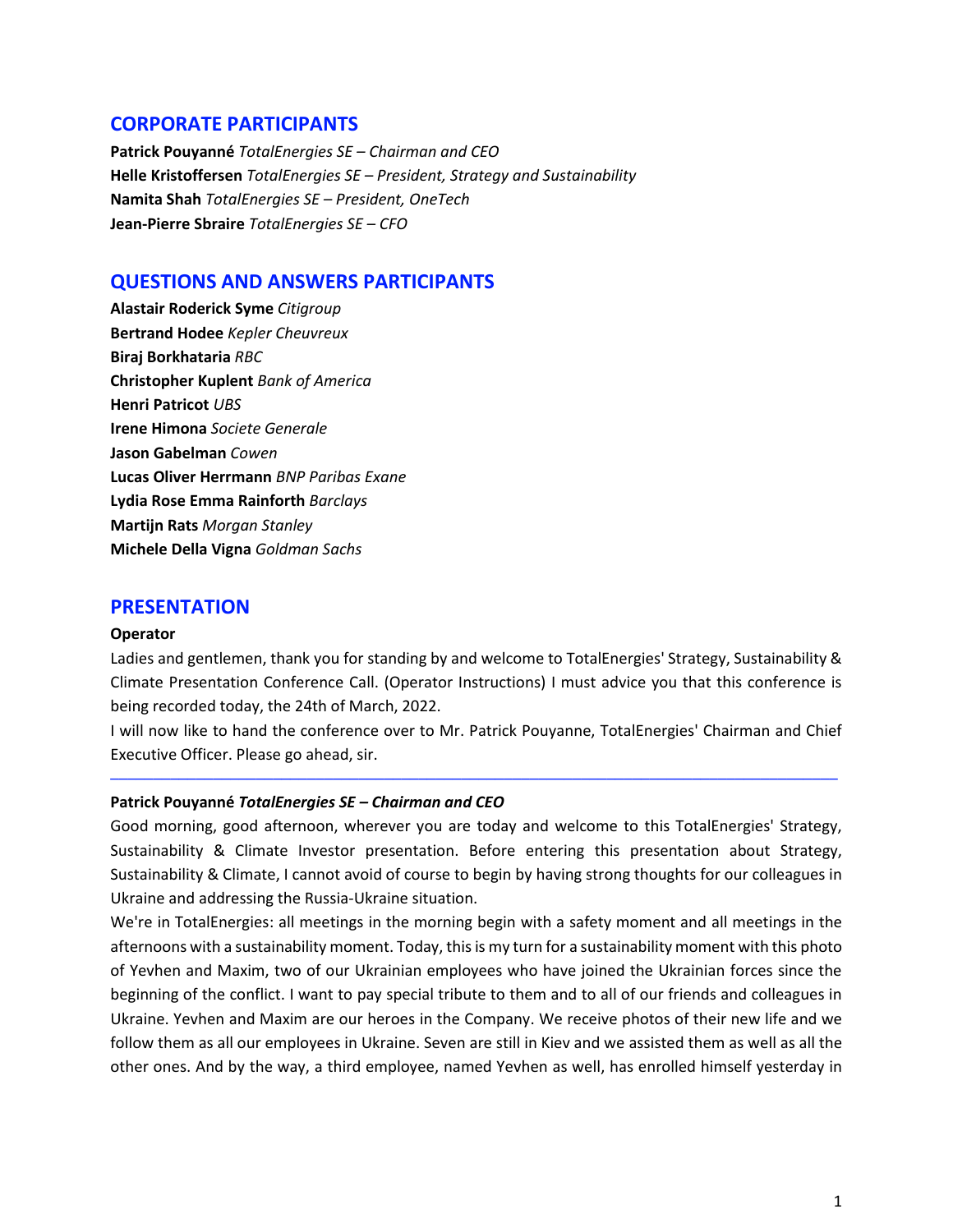the army. These are life-changing events for them and for everyone. So we take this moment to reflect on how our people as well as the company are affected.

TotalEnergies condemns categorically Russia aggression. And I want to reiterate our solidarity with the people of Ukraine, which is a tragedy of humane suffering from Ukraine today, for Russia population tomorrow, a threat to the peace of Europe and to the world. We are mobilized to help, of course, the Ukrainian employees, but beyond to provide assistance to Ukrainian refugees coming to Europe. We provide fuel and other equipment to the Ukrainian authorities and without reservation TotalEnergies supports the scope, the strength of the sanctions put in place by Europe and the US and we will implement this present and future sanctions regardless of the consequences on our activities. We support sanctions because we believe they are the only non-violent means to try to put an end to this tragedy.

We are of course deeply affected on a personal level by the crisis and at the same time, we are responsible for managing the assets of the company. To act responsibly as a European company and in accordance with our values, we have defined some clear principles of conduct for managing our Russian related interests and we published them two days ago.

First, as I said, TotalEnergies has and will continue to act in strict compliance with European sanctions, existing and future ones, regardless of the consequence on our activities and assets. No doubt about this. It's important to point out that we do not operate any oil fields, gas fields or LNG plants in Russia. We own minority interests in non-state companies and in fact the headcount of employees of TotalEnergies which were seconded in these companies was quite limited before the beginning of the conflict: 11 secondees. We have initiated a progressive suspension of our activities in Russia, while ensuring the safety of our staff. And as of today, only 3 expat secondees are remaining in the country. In the same spirit, we have stopped all business development for batteries and lubricant businesses in Russia.

The second principle of conduct and we immediately stated it, is that obviously we will not provide any new capital for projects in Russia, and this applies as well to the Arctic LNG-2 project. Given the uncertainty created by the technological, financial sanctions on the ability to deliver this full project, we have decided to de-book all proved reserves for Arctic LNG 2 project from our accounts at the end of last year.

Third, we have been criticized for not announcing that we are abandoning our assets and withdrawing from Russia. I want again to clarify that abandoning these interests would only enrich Russian investors by more than \$10 billion, in contradiction to the very purpose of the sanctions. As we are not operators, abandoning the minority interests held by TotalEnergies would have no impact on these companies' operations and revenues. Furthermore, the current environment of European sanctions and Russian laws controlling foreign investments would prevent us from finding a non-Russian buyer for these interests and we would have to transfer them for zero.

Finally, under the existing contracts, abandoning our interests could open TotalEnergies up to significant potential liabilities. We monitor the situation very carefully with the Board.

Last principle of conduct is of course that TotalEnergies' mission is to supply clean, reliable and affordable energy to as many people as possible. And in this specific case, reliability and security of energy supply for the European continent is of the essence. It's not up to TotalEnergies to decide if we need to bring gas to Europe. It is up to the governments to decide what we should do and then to act accordingly. Of course, as you all know, Europe does not have the same domestic resources as the UK or the US. And gas is in particular a critical issue. European governments, at this stage, consider that Russian gas is necessary for the European population. As you know, most of the experts think that we need two to three years given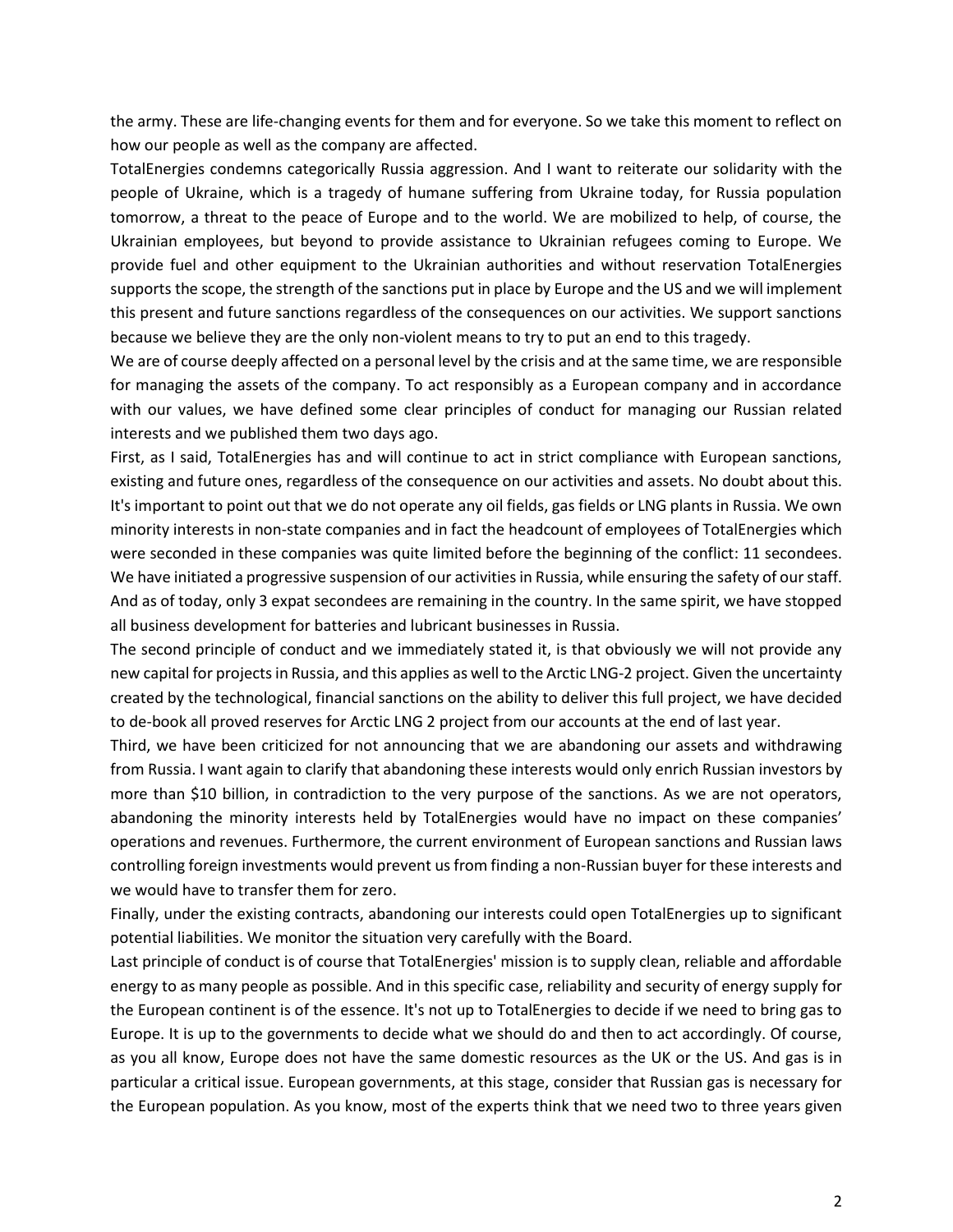the realities of the European gas logistics if we want to avoid being severely impacted or having to ration some gas in Europe. But again, it is the job of governments to decides if yes or no we must get rid of gas not of private company like TotalEnergies.

The situation is different for oil and petroleum products because we can access alternative suppliers and ensure security of supply to our European customers. This is why we have decided to halt all our purchases of Russian oil and petroleum products as soon as possible, and at the latest by the end of the year. Since February 25, 2022, we have stopped all trading operations on the spot markets on oil and petroleum products and that has been extended to gas since February 25, 2022. We also have term contracts to purchase Russian oil and petroleum products that end at the latest on December 31, 2022, primarily to cover supplies for the Leuna refinery in Eastern Germany which is served by the Druzhba pipeline from Russia, but also to cover some supply for diesel to our European retail networks and Marketing activities. In close cooperation with the German government, we will terminate our Russian oil supply contract for the Leuna refinery as soon as possible and by the end of 2022 at the latest. We are putting in place and we have already some logistic capacities in place to bring alternative solutions by importing oil via Poland. Considering the diesel supply, let me remind you that around 12% of European diesel was imported from Russia in 2021. And unless we receive any contrary instruction from European governments, we will also terminate our Russian diesel purchase contracts as soon as possible by the end of 2022 at the latest. We will instead import petroleum products and in our specific case, we will dedicate our share of diesel being produced by the SATORP refinery to Europe.

By sharing these principles of conduct in a transparent way, we allow our investors, our stakeholders to verify that we act in a responsible manner. Again, we monitor this critical situation very carefully with the Board and obviously the point of view of our main shareholders is of essence for all of us. Since the beginning of the crisis, our investors relationship team is in close contact with most of them and their advice is very precious.

A second slide on Russia I want to comment is a recap of our exposure to Russia in a transparent way. I would say that, and you know it, that we have a deliberate policy within our company for many years, which is that we do not want one single country to represent more than 10% of our global portfolio. This is a case for Russia. And as you can see, our Capital Employed in Russia was at \$13.7 billion by the end of the year, 10% of the Company's Capital Employed. And we knew that we could have some opportunities, but the Board was already, before the crisis, asking itself up to which point can we continue to develop our position. Mr. Putin has answered that question, but again it was this policy which is at the core of the way we manage our political exposure in the Company.

In terms of cash flow, in 2021, our Upstream assets were representing \$1.5 billion compared to a base of almost \$30 billion. Results were 2.1 B\$ to be compared to our global results, so around 11%. So cash flows - 5% - are lower, because as you know, part of the results are linked to our Novatek participation and we receive only dividend from Novatek.

In term of exposure, a word about potential debt service default on the financing guaranties which we have given. This could represent \$500 million regarding the financing of Yamal LNG and \$800 million on the financing of Arctic LNG-2. The volumes are more important. 17% of the production is coming from Russia, 21% of our reserves. But what is important for shareholders is a value that we can derive from these volumes. The volumes are impressive, but they are linked in fact to the Novatek volumes, in which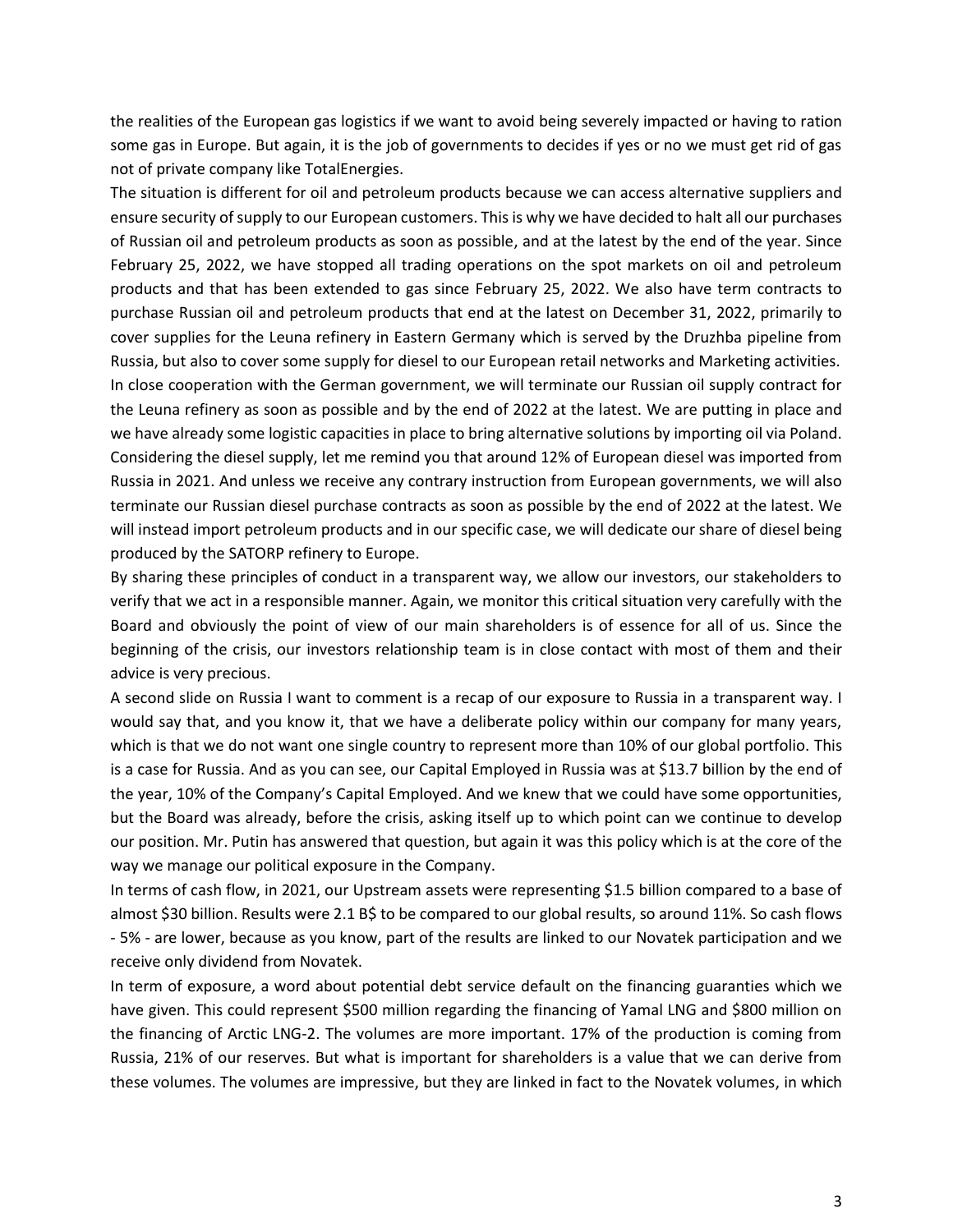we are shareholder, which are mainly domestic gas with low margin and cash margin per barrel. That's why you have 20% of volume and 5% of cash flows.

So this is very manageable at the global corporate level and we will go through whatever again the consequences are. You have the list of the assets that we own, minority interests in non-operated assets. We have also the term contracts that we are managing, and I already discussed the oil and petroleum products contracts: we have a maximum duration of one year. End of 2022, we will have no more commitment.

On the LNG side, it's different, because we have 5 million ton per year, which have been long-term contracted with Yamal LNG, and we have only 0.9 million ton, which is under one-year contract and that we would not renew obviously. These contracts, in case of sanctions against Novatek, have force majeure clause, which would be activated by TotalEnergies -- if it is the decision of the European governments.

So now after this introduction on Russia and Ukraine, I will come to what was initially the core of the presentation, but I will say that speaking about strategy and sustainability, Russia and Ukraine are at the core of both. And so it was important to introduce this debate immediately. We will enter into the presentation that we planned some months ago in view of the Annual Shareholder Meeting of end of May. And I would say, we did not know at that time that the invasion of Ukraine would affect us going forward but you must recognize as well that there is another crisis building that also demands our intention, as the IPCC's new report purposefully reminds us of the climate emergency and imperative. And so today our objective is also to explain our ambition and to show how it's being put in place and I think it takes its full meaning, despite this tragedy in Ukraine and Russia.

In 2021, as you know, our shareholders broadly supported this ambition through a vote at the Annual Shareholder Meeting. And today, one year later, as it was a commitment by the Board, we are publishing our first Sustainability and Climate Progress Report with several objectives. One is to show how our ambition is reflected in the deployment of our strategy and in our investment decision. And second to share our 2021 achievements, which demonstrate - as we hope you will be convinced - and illustrate the path of our transformation in order to meet our 2030 objectives, which are clearly commitments and get to net zero by 2050 together as society.

This report also provides an opportunity for us to explain clearly and transparently our climate ambition, our progress, the pertinence of our 2030 objectives and our ability to meet or exceed them. And again, in doing so, we want to show to all our stakeholders that we are already on the right track and the progress we are making in transforming TotalEnergies into a stronger company with a sustainable and profitable future.

I will share this presentation today with Helle Kristoffersen, our President, Strategy and Sustainability and Namita Shah, our President One Tech, which is also supervising the People and Social Engagement activities.

You will also find in this report some new targets that will be detailed along the presentation. You will see some "New" signs in the presentation, because it's a permanent quest for us to become better, to enhance our proposal, to take into account the latest scenarios, technologies and innovations, to listen to society in order for us to find the best roadmap. And I'm confident that with what we will present you, you will be convinced that we drive the transformation of our industrial model, to shape the just energy transition to which our societies aspire.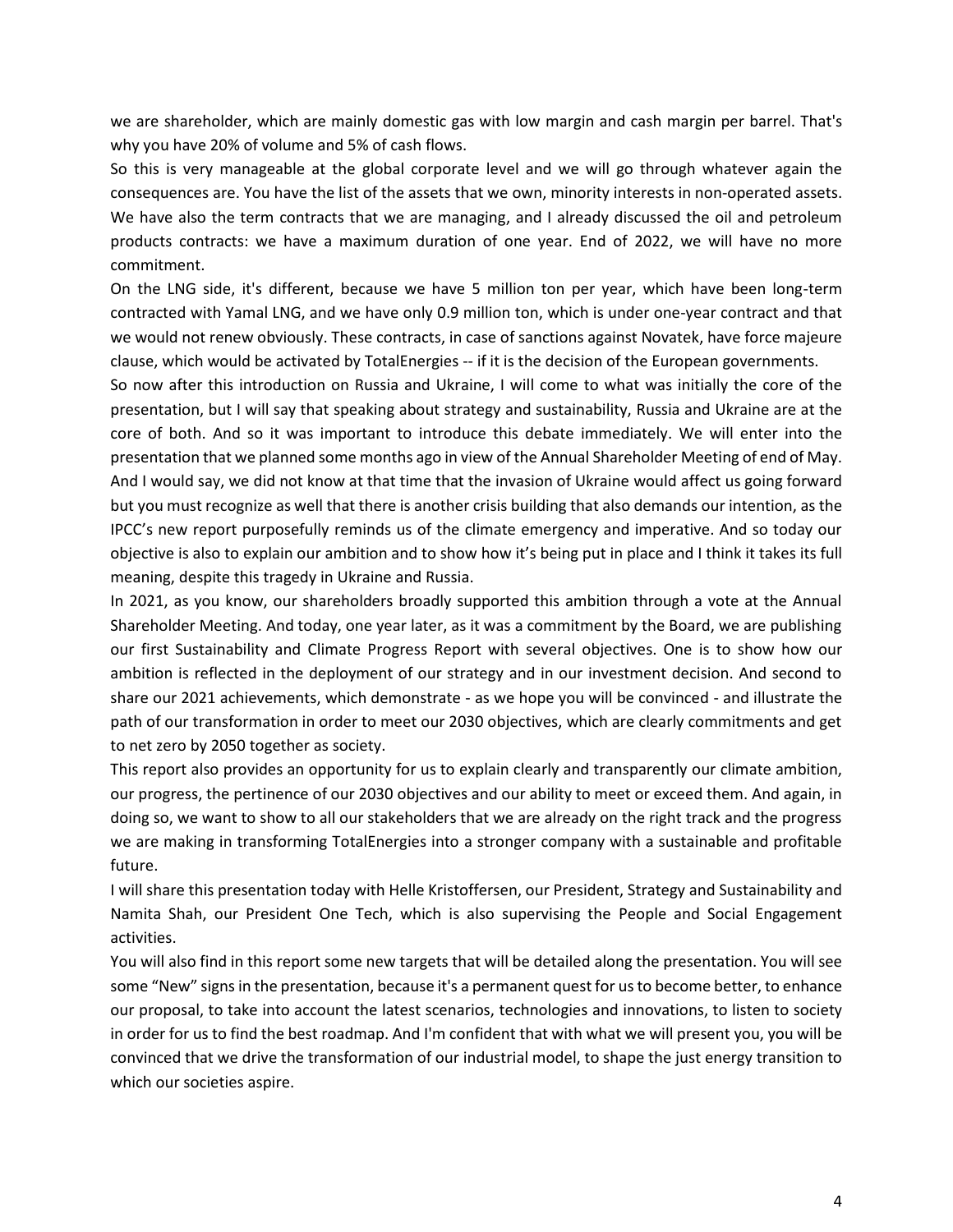So, let's go into the strategy part that I will first cover. Then Helle will cover the climate and environment part. Namita will cover the well-being of people part and then I will come back about how we share the prosperity that we are creating with all stakeholders and conclude.

It's true that energy is reinventing itself. And so we have decided to embark into this journey to build a multi-energy company, sustainable and profitable. It's a matter of course of delivering reliable, affordable clean energy. The world needs more energy, but less emissions to develop a more sustainable business model and of course ultimately to increase returns for shareholders because this is also our objectives.

This strategy is underpinned by the evolution of the energy markets we anticipate. There are two fundamental trends that I just mentioned. More energy because population continues to grow and is aiming for higher living standards around the planet. So there is a growing energy demand despite all the energy efficiency gains that we must do as well. And then you have the overall imperative of climate neutrality for the planet. So it has an impact on the evolution of the energy mix and fundamentally today the energy is made of coal. We are not involved, so I will not discuss that energy, but oil and natural gas. Oil, we see and we observe the next generation of innovation to substitute oil use and we consider, we take as an assumption that the oil demand will plateau and then decline beyond 2030 with some impact on long-term prices. Natural gas is a transition fuel and I would say 2021 has demonstrated more than ever that it's a transition fuel between coal and decarbonized energies. And so there is where, I would say, a growth in natural gas, in particular in the engine segments.

But the energy transition will be made possible only if we, on one side, develop new molecules (biofuels, biogas, hydrogen and e-fuels) and I would say that for an oil and gas company, which is a molecule company, this is a natural trend, leveraging our competencies in chemistry, in refining and in all Downstream segments to look for these new molecules. But also, transition is a matter of electricity. We know that to decarbonize energy, the electricity supply should be multiplied by two in the next 20-30 years, if we want to meet the net zero policies. Of course, when I say electricity, it's fundamentally decarbonized renewable electricity.

And then the last point of this evolution of energy markets, the last market, is developing carbon sinks which will be required to achieve Net Zero. So what we have decided within TotalEnergies, and this is the roadmap of our strategy, is to continue to be part of today's energy and maintain oil with no growth, I will come back on it, to grow in natural gas as a transition fuel and to engage the Company in the new pillars of the future energy system: new molecules, electricity and carbon sinks.

I have further questions: why investing in power, which is obviously an activity of business with lower returns than in oil and gas? On this slide, you have the motivations of our commitment to invest in this energy, which is electricity. Fundamentally we think we can develop, and we will develop, a business model with higher risks, creating higher returns - from integration, arbitrage, flexibility - compared to the traditional Utilities' business model, which I would characterize by lower risk and lower returns.

And in fact, the fundamental idea is what we want to approach the electricity market as we are managing today oil and gas markets. These are commodities and we know that a commodity is volatile. We know also the fundamentals to manage this volatility: selecting low-cost assets in order to lower the breakeven and integration to be along the full value chain from generation, storage, trading, aggregation to supply, for the electricity value chain.

You know today, in the oil markets, with the increase of oil price, the Downstream business is suffering, but of course we re-balance profits and revenues from the Upstream part. It was the reverse two years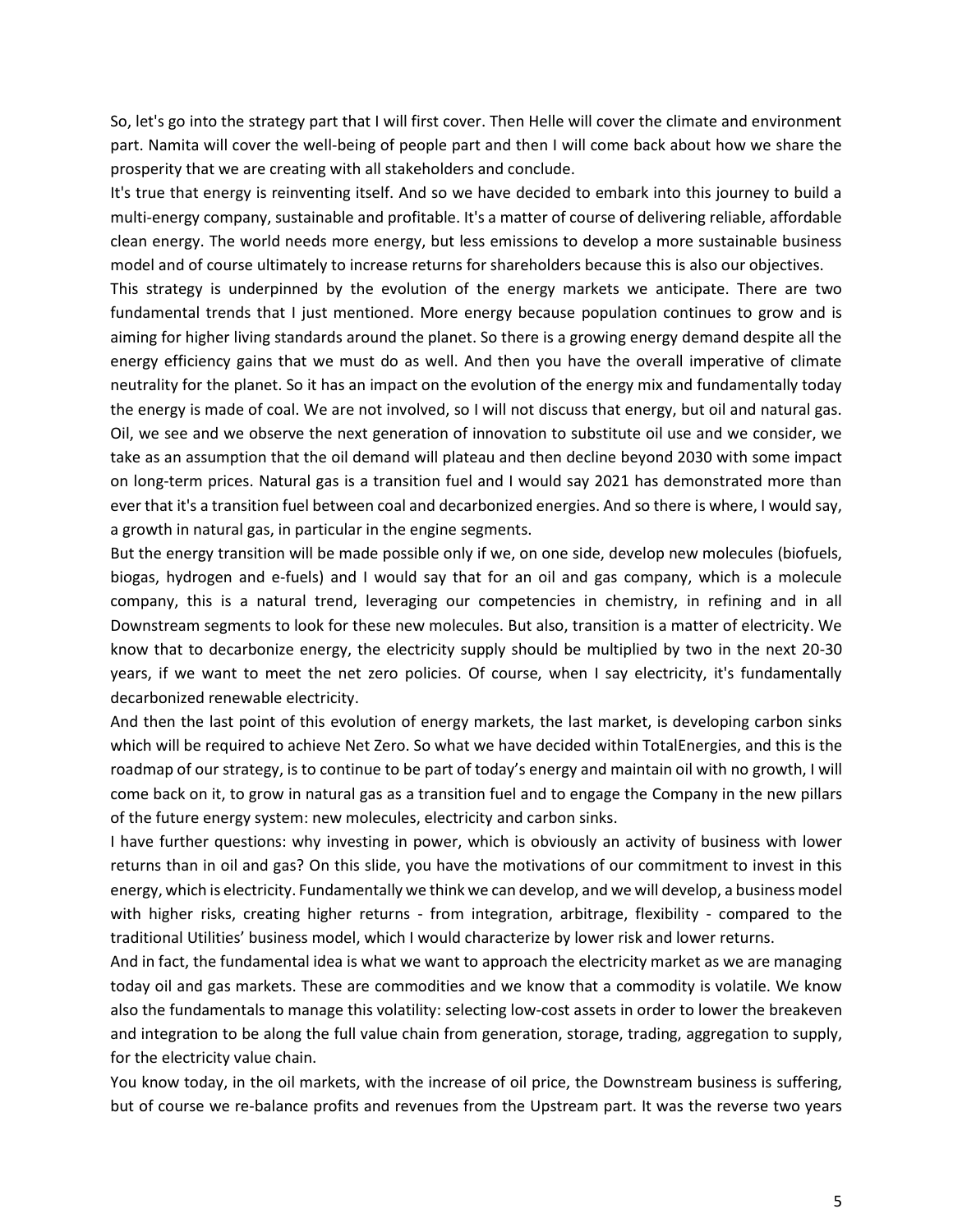ago during the COVID crisis when our Downstream businesses were more resilient than the Upstream. So, integration and low-cost are the DNA of the Company in oil and gas and this is a model we want to transfer to the electricity market to take more risks than some competitors, but to generate higher returns.

In this slide, you have the argument that there is a premium to early movers. Today, we are willing to secure long-term positions on the land and marine and grid interconnection which are scarce resource. It exactly like oil and gas concessions in the oil and gas business. You have the example of what we have done recently in the last New York Bight Tender where we secured a 50-year lease held by production in the marine domain in front of New York and the New Jersey to produce 3 gigawatts. This asset will be there for long and will deliver future revenues and profits to the Company.

In this growing market, we have also a positive outlook for electricity prices, because of the complexity of electricity market, which is secondary energy. We also think that, again, we know how to manage commodities, like we've done with LNG in the last 20 years. But the way we would approach the electricity market is a combination of long-term contracts for 70% (what we call PPA) and 30% of the production exposed to markets.

Not taking risks, exactly like in the LNG: in the 90s we developed the LNG business by securing for each plant the equivalent volumes as a long-term contract. It was a point-to-point industry, fully secured.

Then, since 2000, we changed the model. We decided that our company will offtake part of the LNG, to put more energy on its own balance sheet and this strategy is delivering more and more results. 2021 again has been a demonstration that, yes, we took higher risks, but it created higher returns. So this is exactly the view we have for electricity markets in order to reach - this is what we do today - >10% return on equity.

And the last point I mention is low-cost assets, to be on the right part of the cost merit curve on a local basis because electricity is a local energy. Last but not least, we can implement such a strategy of higher risks and higher returns because we benefit from a strong balance sheet with a low gearing compared to the Utilities competitors.

A second slide to introduce our strategy, to answer a second question: you say that you have the ambition to be a net zero company in 2050, but what does it mean for TotalEnergies to be a net zero company in 2050? With this slide, we want to give you clarity on a vision, the vision we have today. It will evolve in the future, but I think it's an important addition to the ambition we described last year and to do that, we have read carefully the Net Zero Emission scenario from the IEA and in particular, its landing point in 2050. We do not agree with the trajectory to go there, but we agree of the landing point. So we took that as a reference and the IEA describe the world energy mix with 20% of fossil fuels, 20% of bioenergy, 60% of decarbonized electricity and 7 billion tons of carbon capture and storage.

So for TotalEnergies, if we try to translate this landscape in the vision in 2050, what we want to build years after years is a company which would be 50% involved in the Renewables & Electricity. So we need to take steps in the next decade: 500 TWh per year of net production. We think also to engage in the new molecules for 25% of its mix to produce 50 million tons per year of biofuels, biogas, hydrogen and e-fuels which is a way to recirculate  $CO<sub>2</sub>$  (H<sub>2</sub> +  $CO<sub>2</sub>$  = e-fuel or e-gas).

So 75% of the business would be in the decarbonized energies and 25% will still be in fossil fuel, because as it was mentioned in the IEA scenario, we still need some of it. Fundamentally gas and LNG, 25-30 million tons of LNG compared to our current production of around 20 million tons, so there is still some room for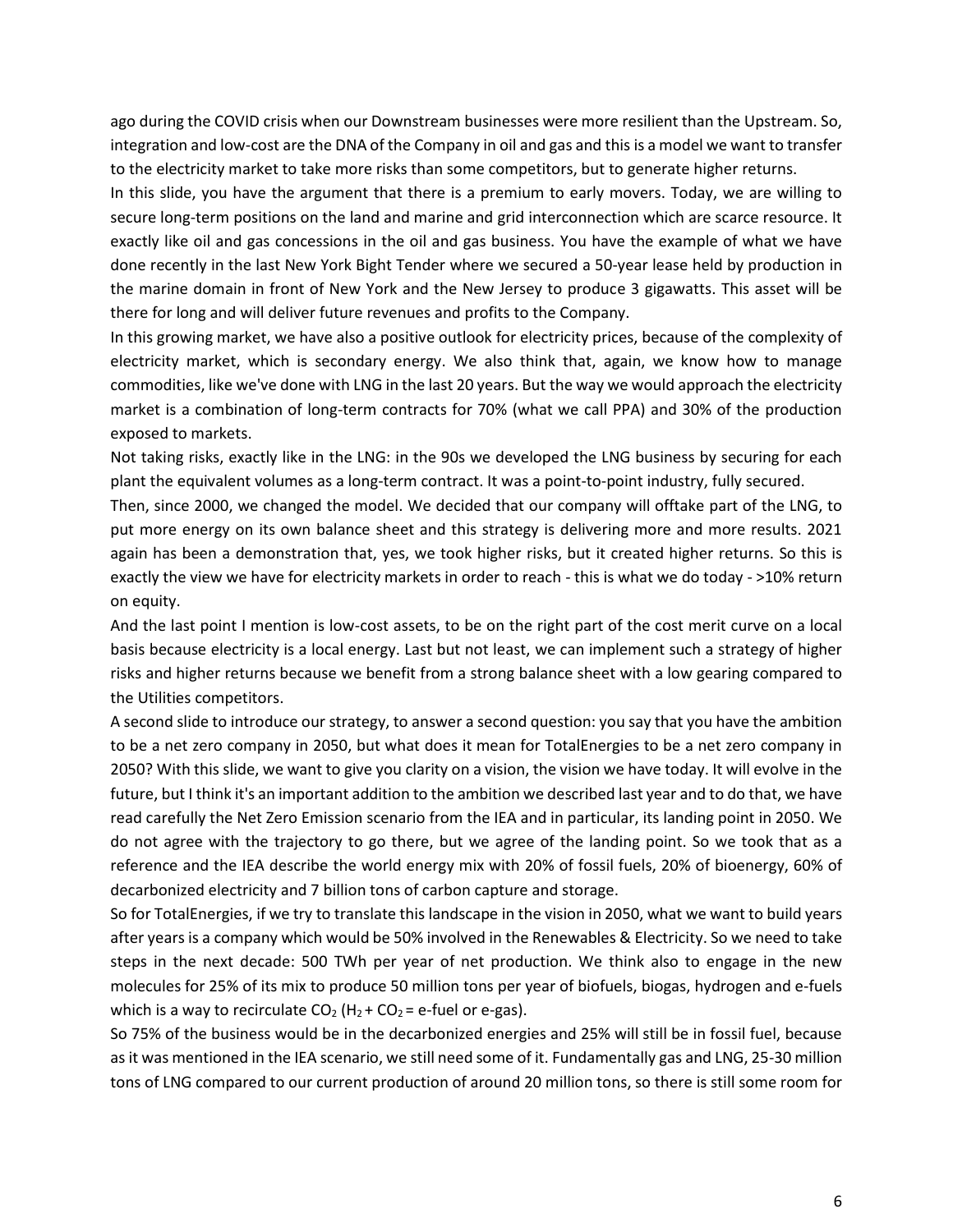growing in this business. And also some oil, probably 200 million barrels of oil, fundamentally for petrochemicals and polymers on which we will come back. So this is a vision.

And after you translate this production mix into emissions, by 2050, we consider that with technologies we will reduce our Scope 1+2 emissions to around 10 million tons, which will be compensated by 10 million tons per year of natural based solutions, which is very manageable and Helle will come back on that.

This scenario or this mix could represent 100 million tons of Scope 3 emissions by 2050, which would be compensated by a mix of carbon capture and storage that we will offer to customers (service storage to customers) for 50 million to 100 million tons. So we need to engage and to invest in this business. But again, as we said, 7 billion tons at world level, 50-100 million tons for TotalEnergies. This is also, I would say, the right measure without overstretching the Company as it will represent 1-2% of the market, which is more or less our share in oil and gas.

And last but not least, achieving this vision means that the lifecycle net carbon intensity of TotalEnergies would be zero. Reducing our lifecycle net carbon intensity by 100%, to be clear, as we had some questions about what the end target is. So maybe this vision will help you to understand what we want to build. It will take time and we embark you in the next decade for which my management team is fully responsible. Next slide is not new: you heard it last year. This has not changed. On oil again, we will not produce more by 2030 than what we did in 2019. Quota impacting 2021, small rebound in 2025, but the objective is clear, maintain. On gas, as I said, through LNG, continue to increase to deliver this transition fuel, which is required by many emerging countries to shift from coal to gas. And Renewables & Electricity: the take-off of our production on both renewables and flexible generation in order to deliver firm power to our customers. So, globally, on this decade, we want to produce 30% more energy than by 2020 through LNG and electricity.

On the sales side, this is also, as I said, we want to adapt the company to the future decline in oil product demand that we anticipate beyond 2030. So, we will diminish our oil product sales by more than 30%. And in fact, the objective is to realign by the end of the decade what we will sell on what we will produce: around 1.4 million barrels of oil per day. Gas is following the increase in production, a multiplication by two and electricity same: multiplication by three. So that makes a mix you can see here: there's new molecules which are on the top of the liquid part and of the gas part, which we could put aside, but we see the new category, which will represent around 5% of our mix by 2030.

So if I go through each of these energies: on oil, the objective again is no more growth, maintaining and then we will decline beyond 2030 with demand, when demand will exit the plateau we anticipate. Which means that there is a big effort being done on the Downstream. This decrease, by the way, Helle will explain you with a new objective that we set to ourselves: we will commit to decreasing Scope 3 emissions related to oil by 30% between today and 2030. It's a new commitment. 120 million tons of CO<sub>2</sub> Scope 3 emissions of our customers will disappear.

We will do that, in particular, through a new strategy that we implement in the Marketing & Services business where we want on one side to preserve the net cash flow by arbitraging some low margin sales, but also by increasing some non-fuel sales, benefiting from the retail network we have to increase these revenues. And so, by the way, we implement this strategy as we explained you in February. In 2021, it was +15% net cash flow for Marketing & Services and -20% sales. So this is possible and we'll continue to develop it.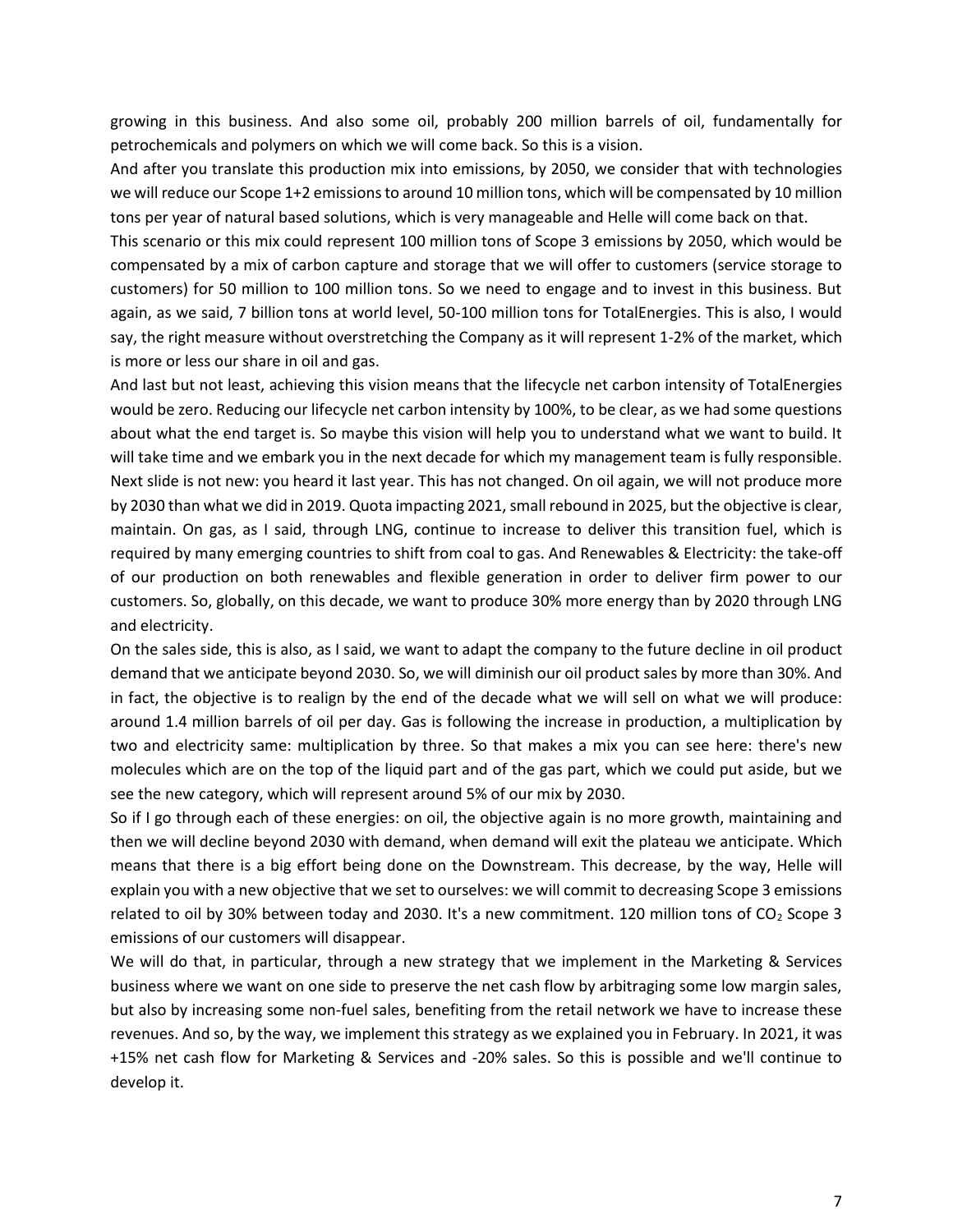On the Upstream part, in order to maintain the production, we need to invest in some greenfields projects. We restrict ourselves to low cost and low emission oil projects and our Exploration CapEx is limited to \$500 million per year for the next few years. And last but not least, we are divesting non-core mature high cost and high emission assets. Last year, we exited Venezuela heavy oil because we do not intend to allocate any future CapEx to some hydrocarbons, which clearly cannot fit with low cost, low emission oil projects. On gas, you know our strategy. It is not impacted by the Russia case, because we have a very rich portfolio to feed our low-cost LNG growth. Clearly, the growth will not come from Russia: I want to be very clear. There is no more capital which would be allocated by TotalEnergies to Russia. But growth will come from other projects we have in our portfolio: Cameron in the US, ECA in Mexico, Nigeria LNG Train 7 and there is a lot of gas onshore Nigeria to do more, not far from Europe, which is a new LNG market open to us. Mozambique, Papua LNG…Yemen is an option in our portfolio, which can be revived if there is an agreement with Iran and we are studying other US options. The Russian crisis implies no future growth in Russia, but there is a new market, which is the European market, for LNG. This is a market with new opportunities for us to implement our strategy, the one we have defined today. So, no modification on strategy. Projects might be different, but with the same belief that we can leverage our integrated LNG position for all these markets.

Of course, this means that we continue to focus our investment in first/second quartile low-cost, longterm competitive LNG projects. I remind you that our portfolio, LNG portfolio has a leverage to high oil and gas price. We gave you the sensitivity in February, nothing changed. And there is one condition to grow our LNG for which we need to be very serious, more than serious. We need to aim for zero methane emissions and we set also -- Helle will come back on it -- a new target by 2030 to reduce our methane emission by 80% compared to 2020.

A last remark, some people tell us, you know, it's not so true that LNG is going to replace coal. Coal continues to grow. I would say, and I think it's a comfort to us, that today 99% of our LNG sales were sold to net zero countries. So this is a demonstration that, yes, it's a transition fuel for many countries and it will contribute to reach their net zero targets.

Electricity and renewables, I've been long, so I will not comment more these slides. The target did not change for 2030. We are on the way to deliver them. We reached 10 gigawatts last year. We will do 16 gigawatts in 2022 on the way to our target of 100 gigawatts in 2030. I already explained to be net cash positive on this segment before 2030 to fuel future cash flows, net cash flows and returns to shareholders. A slide on the new molecules, which would be required for the energy transition. We joined recently a group of companies, which have the ambition to double circularity within the next 10 years, which means a circular economy, recycling. In fact, these new molecules are a good way to do it. In biofuels, we give a clear priority to waste and residues, in particular for SAF (Sustainable Aviation Fuels). We have an objective of 5 million ton per year of biofuels in 2030 and we will produce 300,000 tons of SAF from 2024.

In recycled and bio-polymers, priority is given to recycling, then biopolymers with an ambition of 1 million ton per year of high value circular polymers by 2030 through different technologies. In biogas, there is more and more demand for bio-LNG, bio-CNG. Lots of customers, which are engaged in gas want biogas today, like in shipping. There is more demand than supply, to be clear, because the scaling effect is not so easy to grow. But we have a target of more than 5 terawatt hour per year by 2030. We have assets in France and we have just launched a project to produce biogas in Texas.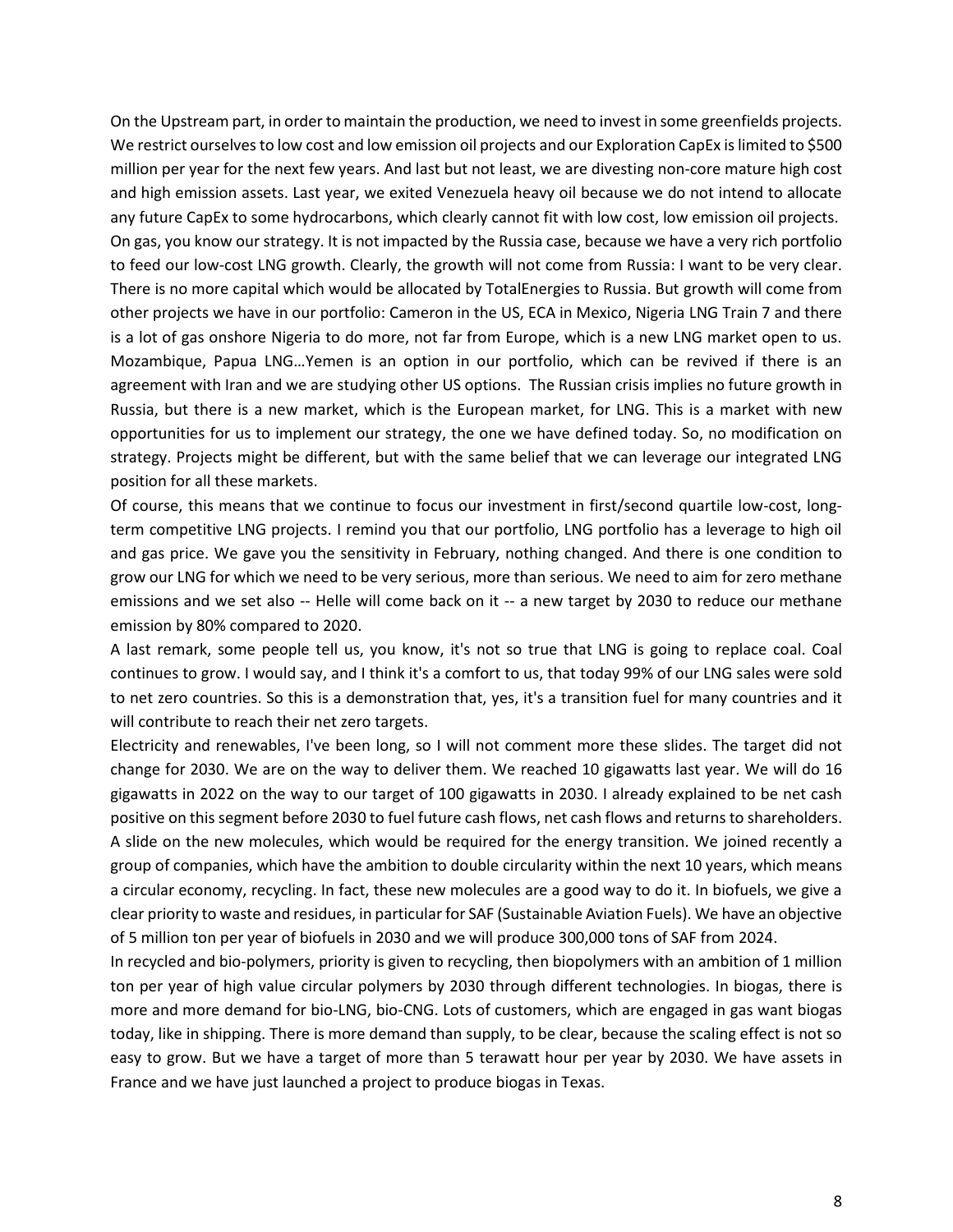And last but not least, hydrogen and e-fuels which we put together because the e-fuel is derived from hydrogen. It's linked to electricity if we do green hydrogen, and to gas with CCS if it's blue hydrogen. So we'll manage these technologies. We have engaged Refining to have clean hydrogen in all our European refineries by the end of the decade. We recently made some progress in Normandy, but we are also looking for a way to develop first projects in e-fuels. On green hydrogen, the first project has been selected by the French government in La Mede among the European supported projects which will be developed.

I mention as well that in Abu Dhabi, we recently partnered with Masdar and Siemens Energy to develop a pilot to make Sustainable Aviation Fuel from green hydrogen. So it will represent only 5% of the CapEx during the next few years, but I am convinced this will grow in the future. It's also linked to demand, it's not only a matter of supply. And again on biofuels and biogas clearly for me today, the bottleneck is partly on the feedstock that we need to mobilize. And then it's a matter - I would say on hydrogen/e-fuels - of demand that we need to identify in order to grow further.

So this strategy is supported by a capital investments allocation to build this multi-energy company: 50% of our CapEx, between \$13 billion and \$16 billion on 2022 to 2025 is dedicated to growth - growth in renewable electricity and growth in the new molecules. 30% are on new energies and 20% on LNG and gas. The other 50% are contributing to the maintenance of our oil system. Among the 50%, I had also some question about it, 20% are in fact dedicated to new greenfields and exploration. So you see, we invest less in new greenfields and exploration than renewable and electricity.

I would say, another way to illustrate our strategy is where do we invest in terms of R&D or how do we plan the future. And I think it's quite an interesting slide to show that the transformation is well advanced. You see that in the last five years we shifted our R&D expenditures: 70% were in hydrocarbons in 2017. Our budget today is 40% only. So it's a clear shift and a clear ambition. All that is led by Namita and his teams in his global organization called OneTech, which is supporting the transition where we put together all our technical and R&D skills in order to implement this strategy. You can see that in 2022, it concerns the new energies, CCUS, batteries and all the other fields of technology.

Two last slides to demonstrate how we select our hydrocarbon projects as it's compatible with our climate ambition to get to Net Zero. We want to ensure the sustainability of the portfolio and its profitability. So, as I said, we select low cost, low emissions projects. You will find the details in the report: these are the eight projects, which have been sanctioned in 2021. All of them have technical cost under \$20 per barrel and a breakeven under \$30 per barrel. And all of them have emissions, which are lower than the average of the portfolio, which means, by the way, that the average is going lower year-after-year. So this criteria will be more stringent.

New assumption in the way we appreciate the profitability of the projects. We are using from now \$100 per ton from 2023 in all the projects. The idea is to give guidance to our teams to select projects to abate  $CO<sub>2</sub>$  emission, so we give a new guidance to our teams. If you have projects, with cost of  $CO<sub>2</sub>$  abatement below \$100 per ton, we are ready to finance and develop it. So I think it's important, because it's part of the Scope 1 and 2 roadmap.

Another piece of information about the sustainability of our portfolio linked to the European taxonomy: some resilience tests that we are doing ourselves. For the first time, we are publishing in this report not only the taxonomy's 2021 eligible CapEx as per the regulation, but also the 2021 aligned CapEx that we evaluated. It's not mandatory, but we thought it was useful. And you will see that, in proportional view,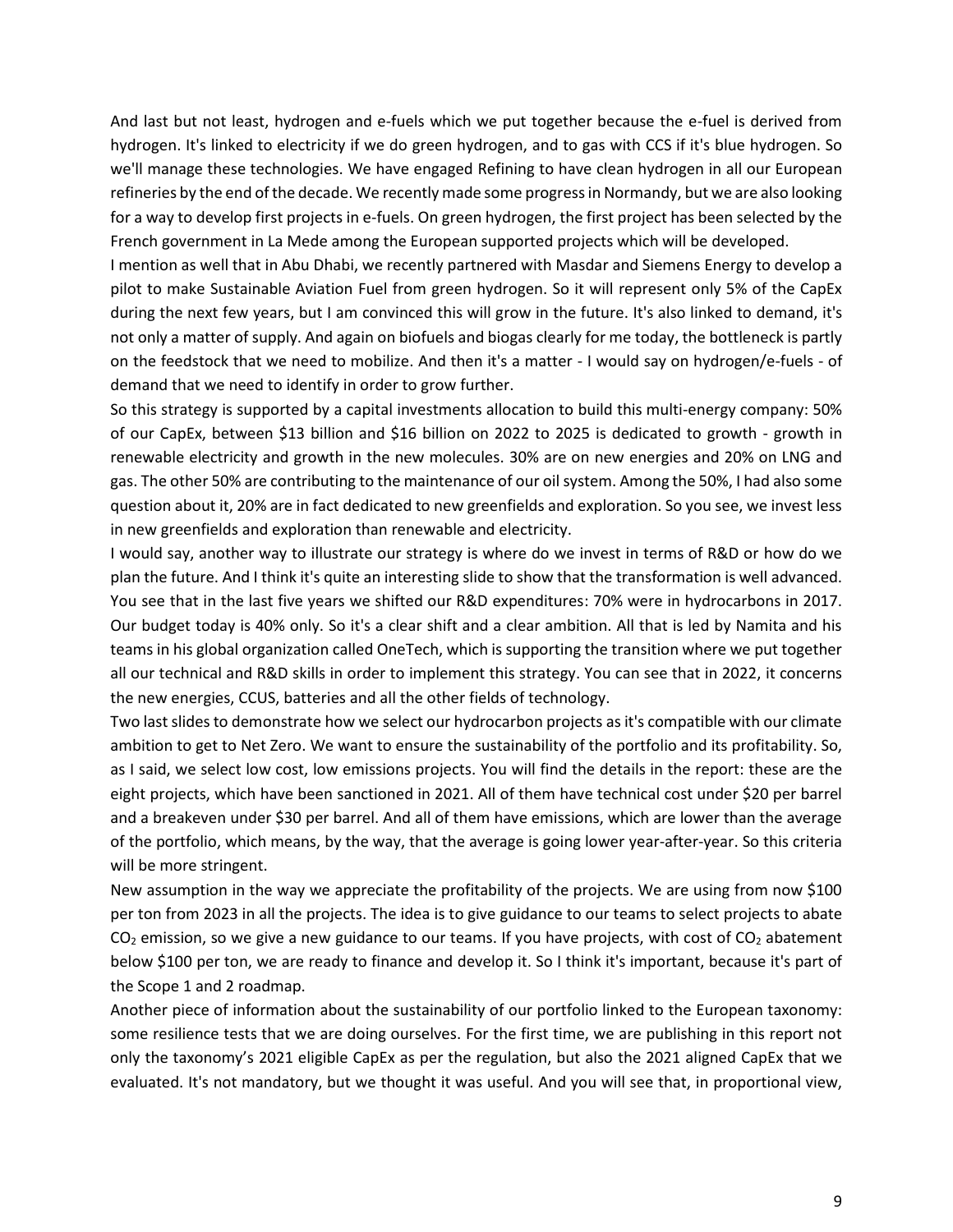23% of our CapEx are said to be aligned as per taxonomy. It was only 9% in 2020. So I think the transition is well underway within TotalEnergies.

We tested the resilience of the portfolio under different scenarios. What is the impact on the value of our portfolio if instead of \$100 per ton,  $CO<sub>2</sub>$  would be at \$200 per ton? The impact is -9% on the NPV7. We also tested the resilience of the portfolio to the price scenario of the IEA Net Zero compared to what is our reference scenario, which is today at \$50 per barrel and \$100 per ton of CO<sub>2</sub>. The IEA Net Zero scenario is going down to \$25 per barrel quite rapidly. It would have an impact of -17% on the portfolio's NPV7. Some important information for investors to understand our resilience when investing in TotalEnergies.

So, this was strategy and now we go to the second part, which is at core of the resolution voted last year. We integrated sustainability into our strategy, our projects and our operations. And Helle and Namita will go through the climate part, the environment part, the people part and I will come back on the shared prosperity.

So, Helle, the floor is yours.

### **Helle Kristoffersen** *TotalEnergies SE – President, Strategy and Sustainability.*

Good morning and good afternoon, everyone. I'm going to cover our strategy and 2021 progress in the following three areas Patrick just mentioned: less emissions, sustainable energy and caring for the environment.

─────────────────────────────────────────────────────────────────────────────────────

First on sustainable energy, meaning less emissions. To set the stage, I would like to point out the following external assessment of our Net Zero ambition, together with society. Back in November, Transition Pathway Initiative came out with this statement saying that TotalEnergies is one of the very few oil and gas firms that have said emission reduction targets that are ambitious enough to reach net zero by 2050, and therefore align with TPI's 1.5 degree benchmark. So, that was just what I wanted to share with you on 2050 and let's now talk about the next 10 years.

Here is where we stand with respect to our 2030 targets and how we have performed in 2021. It's in green here on the chart. On our direct and indirect emissions, meaning the emissions related to the use of energy products by our customers. The data for 2020 and 2021 excludes the impact of COVID so as to be comparable with respect to 2030. As Patrick said, we've signed up for several new objectives and they are in the table here. One related to methane emissions from our operated activities: we want to reduce them by 80% by 2030; And another one, on our worldwide Scope 3 oil related emissions, we want to cut them by 30% or more by 2030. I will come back on each of those two objectives in a short while.

If you look at the table and of course you will have the time to do so, you will see that we have improved on most if not all the objectives in 2021 versus 2020. I know that routine flaring seems to be going up, but it's actually a rounding effect, so I just wanted to make that little comment. It's flattish.

I will now cover each of these indicators in more detail and share with you some highlights from our 2021 accomplishments. First on Scope 1 and 2 emissions from our operated facilities. You know it, our goal is to go from 46 million tons of CO2 in 2015 to less than 40 million tons in 2025 and a net reduction including carbon sinks of 40% or more in 2030.

Let me flag just a couple of elements on this chart. First, as shown, these targets cover our new businesses and so in particular, they cover our CCGTs. Secondly, and more importantly, we've tried to assess the relevance of this goal to reduce by 40% or more in 2030 by looking at some external benchmarks and re-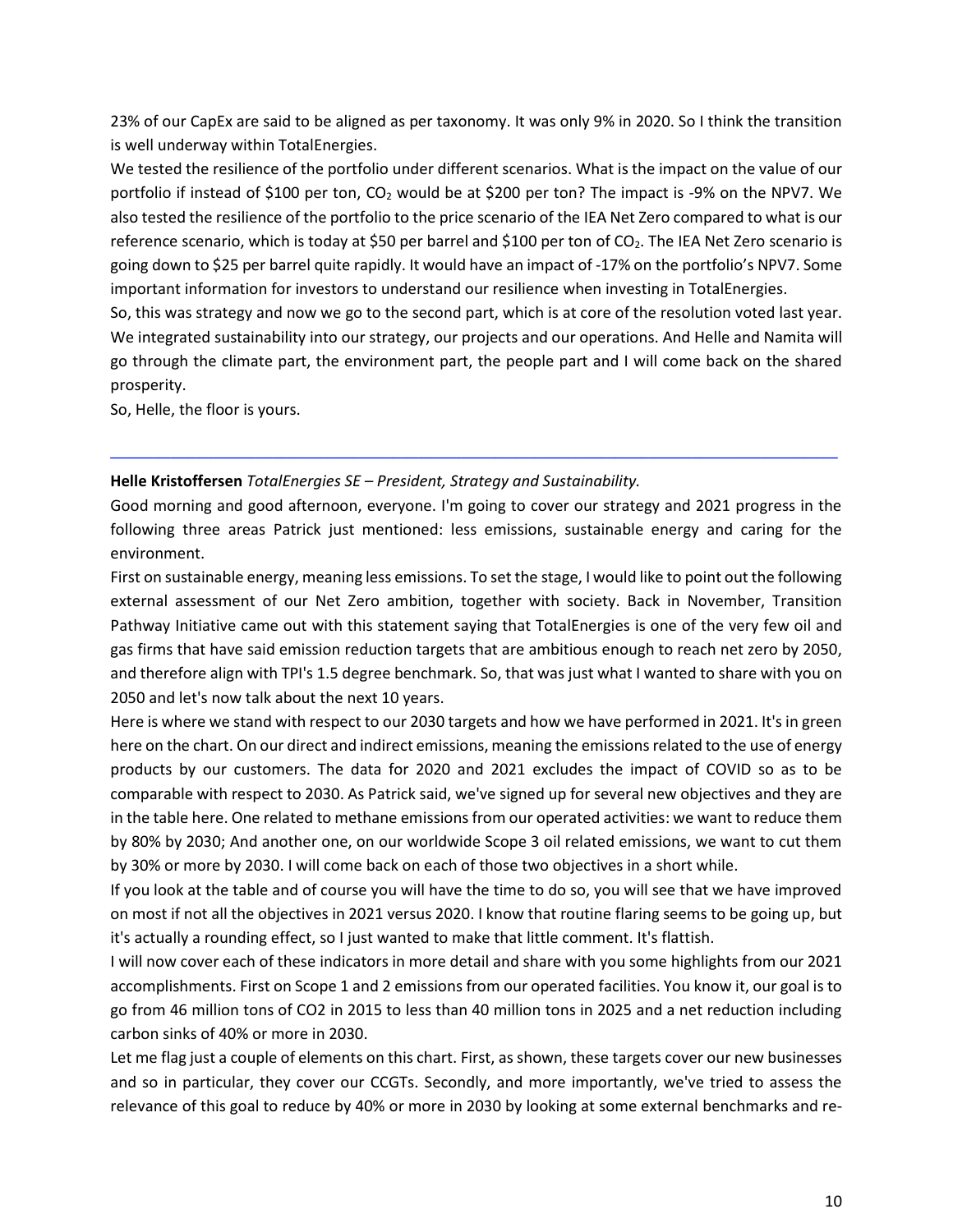basing everything to 2015, since this is a year that we use for our evolution. The results are shown to the right on the chart. In the IEA net zero emissions scenario, worldwide emissions are down by 39% in 2030 versus 2015, so very close to our target of 40% or more. Likewise, the EU Fit for 55 goal, which goes between 1990 and 2030, the 55% reduction, that becomes a minus 37% reduction if you re-base it to 2015. So again close to –40% or more.

Also, following COP26, we asked to recognized climate experts to undertake a study on the greenhouse gas reduction commitments of all those countries that had pledged to be net zero by 2050. The work was done by Carbon 4 in France and by the University of Columbia's Center on Energy policy in the US. As you know, when a country pledges to be Net Zero, it considers its direct national emissions, excluding imported emissions. It is therefore the equivalent of corporate Scope 1 emissions. And the outcomes of the two studies shows that, at best, the net zero 50 countries will reduce their emissions by 40% with respect to 2015. So I would say that our own target looks pretty well calibrated.

The next chart here summarizes how we're going to achieve that target, using best available technologies and following the three steps, avoid, reduce and compensate emissions. We have discussed this before, so I'll go fast. We will stop routine flaring by 2030 with a pretty tough intermediate goal for 2025. We are also reducing non-routine flaring. We are improving the energy efficiency of our sites, lowering the overall energy consumption, and recycling or optimizing lost energy. This has been one of the focus areas of our digital factory in 2021. We are electrifying our operations using green power. You may recall the two large Go Green projects that we announced last year, powering our sites in Europe and in the US with in-house renewable power. Finally, we are working on decarbonizing the hydrogen used in our refineries and we are also developing CCS projects for our own use.

Coming now to methane. We are fully aware, as Patrick said, of the importance of tackling methane emissions. It was highlighted by the IPCC report back in August and of course by the Glasgow COP. We have been acting for years and you can see it here on the chart, we have almost half methane emissions from our operations between 2010 and 2020. So, again, we've introduced two new targets on methane from our operated facilities and they are shown here. The reference for those targets is 2020, aligned with the COP Methane Pledge.

The only reasonable long-term ambition is to aim for zero emissions, full stop. We intend to get to near zero as quickly as possible. And we target to cut back methane emissions by 50% in 2025 and as Patrick said, by 80% in 2030. This target is consistent with the external benchmarks shown to the right, provided by the IEA net zero emission scenario and by the EU gas market framework.

In our full report, you will also see that we have several leading-edge innovation and R&D platforms working on the support of this target. As you may recall, we're investing \$100 million per year in naturebased solutions with the ambition to build a portfolio of 100 million tons of carbon credits based only on the highest standards of certification. These credits will be available for our own use from 2030 onwards to offset any residual Scope 1 and 2 emissions. We are talking about more than 5 million tons sequestration capacity per annum from that year onwards. We've closed several deals in the course of 2021 and 2022. Two of them are summarized on the chart here. The rest of course you will find in the report.

By the end of last year, our portfolio amounted to 7 million tons of certified credits. Our committed funds represented 23 million tons of credits by 2030 and 31 million tons by 2050. The message is that we are investing deliberately for the long term. And since the goal is to actively contribute to the preservation of the natural carbon sinks, be it forest or wetlands, as a matter of consistency, we have introduced a new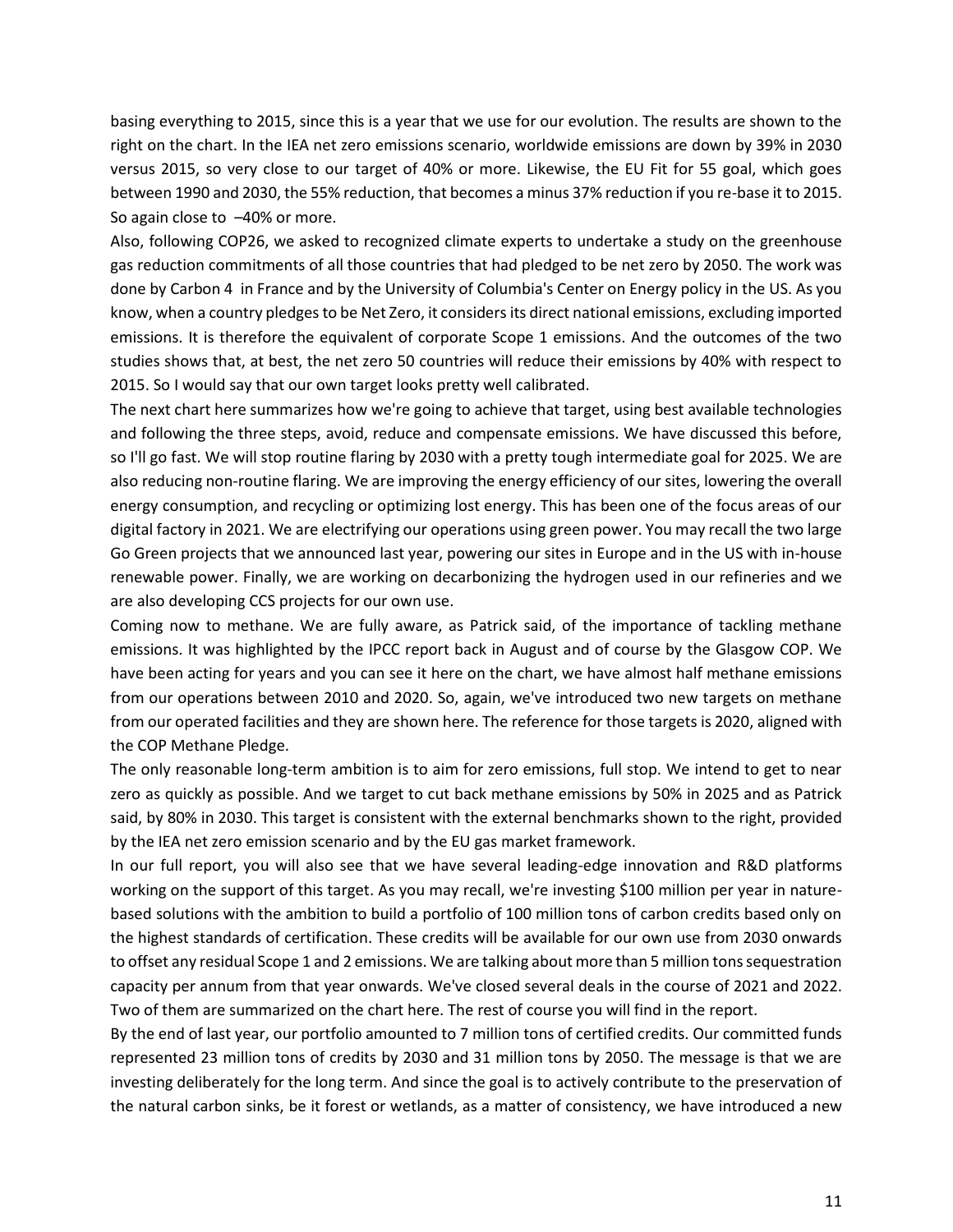requirement for all new projects on new sites. They must result in zero net deforestation, otherwise we won't invest.

In addition to reducing CO2 from our operated facilities, we are also taking care of our non-operated emissions. We are showing here a new disclosure on Scope 1 and Scope 1 and 2 emissions in equity share, so including non-operated facilities. The total is 54 million tons equivalent in 2021. The bulk of nonoperated equity emissions comes from upstream and refining as you can see on the chart. Last year, we worked with our partners on carbon reduction roadmaps for assets such as Ichthys in Australia, Satorp in Saudi Arabia or HTC in Korea, just to name a few.

Here is another new disclosure. The geographical breakdown of our emissions on a worldwide basis. You will see that there are very few emissions in the Americas. The chart here covers both Scope 1 and 2 emissions that was just discussed and Scope 3 emissions from our customers that I am now going to review in a little more detail.

So let me provide some color on our indirect Scope 3 emissions from energy products used by our customers. In terms of methodology, we are accounting for the highest emissions along our integrated value chain in oil and gas. Meaning, in this case, sales for both oil and gas, as you can see on the chart. Some of these emissions lead 400 million tons in 2021, flat versus 2020, all of course excluding COVID for the reasons I mentioned earlier.

The chart here shows first to the right how we're going to reconcile the 15% growth in energy sales in this decade that Patrick mentioned., and our 2030 target to reduce global Scope 3 emissions below the ceiling of 2015. The answer is the change in the sales mix that you can see here to the right built into our strategy. As Patrick showed, we will align oil sales on all production before the end of the decade, which induces a reduction of 30% or more in oil sales. At the same time LNG sales here in blue are going to grow strongly. To the left then, you see the new commitment that Patrick also referred to and it of course stems from our strategy. Again it's to decrease worldwide oil-related Scope 3 emissions by 30% or more in 2030 versus 2015. It means saving some 120 million tons of CO2. So it's absolutely huge, and we will report on this new metric from now onwards.

Here is another perspective on our Scope 3 emissions, trying to respond to questions that we get now and so often. As you know, we have committed to reducing Scope 3 emissions in the EU by 30% in support of the Green Deal. And of course we will deliver on that goal. Outside of Europe, which in our case, mostly means in Africa and in Southeast Asia, we expect emissions to go up as we serve the increasing energy needs of poorer countries that simply won't develop and improve living standards without more energy. This is very much in line with the call for transition that was expressed in Glasgow.

Moving on to CCS, CCS is part of our multi-energy customer offering and it will clearly play a role for us to achieve net zero by 2050 together with society as Patrick explained. The chart here summarizes where we stand with respect to three large CCS projects, enabling us to offer CO2 transport and storage services to our customers from roughly the middle of this decade. I think you're familiar with the project, so I won't elaborate. Just note, however, that they are all centered on the North Sea, which has the attributes to become a world-class competitive carbon storage hub. Overall, we are targeting 10 million tons of CO2 storage capacity by 2030. And again, Patrick already mentioned this, we are aiming for 50 million to 100 million tons CO2 storage per year in 2050.

To reduce Scope 3 emissions we must, of course, act on demand. You have heard us say this often and specifically act on mobility demand, which is one of our larger markets. So here you see our roadmap to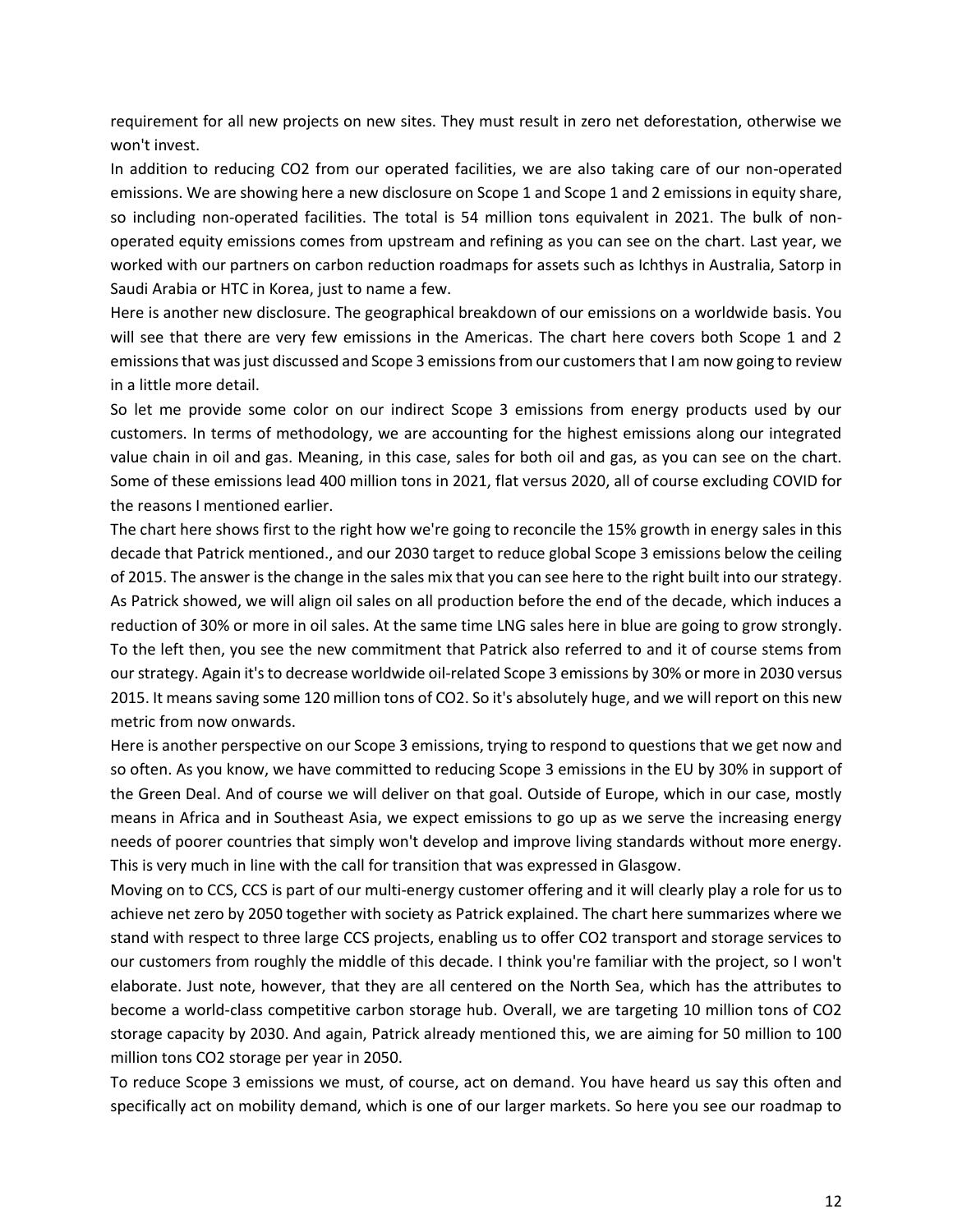decarbonize mobility between now and 2025 and some of the key milestones that we achieved last year. I won't comment everything, I will let you read that. To the far left, we've broken down the overall demand into light duty, heavy duty shipping and aviation and then we show the energies that we are promoting as a substitute for oil. We have a lot going on in this space, as you can imagine, and 2021 has truly been a year of acceleration of our various initiatives jointly with our customers to build profitable low carbon transport solutions.

Taking now another angle and focusing on B2B customers. We announced a couple of weeks ago the creation of a new customer-oriented entity within the company, focusing on clients from a dozen of energy intensive industries and they are all listed on the chart here. The task of this new team will be to help these customers decarbonize, thanks to our multi-energy offering.

To the right you see two illustrations of how we engage with B2B customers. In our renewable power business, we've closed a significant number of new corporate PPAs in 2021 with large creditworthy customers in Europe and the US. We have also signed up multiple new customers for our distributed generation offering with great momentum in Southeast Asia, for instance. Second illustration is that we continue to be selective on our oil product sales as Patrick already mentioned.

Moving on to our advocacy efforts, we make sure that they are aligned with our climate ambition. You can see here the six principles that we use in our yearly assessment of trade association memberships. Principles that led us to exit from the API at the beginning of 2021, and again, I'll let you read the chart. This concludes the update on our climate and emission reductions. You will find many more details in the full report.

As you can see, we've been pretty busy. In 2021 we worked hard, and I think it's fair to say that we are definitely delivering on the strategy that we presented a little less than a year ago. I'm coming now with a couple of charts to how we embed caring for the environment into our strategy, our projects and our operations. Actions to preserve our shared planet, its biological diversity and its ecosystems are an essential part of sustainable development. They can take many forms. We at TotalEnergies have chosen to focus on three areas in priority: biodiversity, freshwater resources and circularity.

First on biodiversity. We came out with a new charter in 2020 which we then enhanced last year with a report highlighting some our concrete action plans and providing proof points, if I may say so. With respect to our undertakings. We are summarizing the biodiversity commitments of our company and from the charter to the left of the chart here, and you can see the four large categories of commitments, when it comes to biodiversity.

As I mentioned earlier, we've also taken a new commitment: namely zero net deforestation for any new project on any new site. We are also part of the Task Force on Nature Related Financial Disclosures, which kind of mirrors TCFD for matters that pertain to nature. In 2021 eight biodiversity action plans have been initiated or implemented in connection with new projects. The most visible and publicized action plan is shown to the right of the chart, and it relates to Tilenga project Uganda. As you know it's tailored to generate a net gain for biodiversity.

Second area of focus: preserving scarce freshwater resources. Earlier this year, we joined the UN Compact CEO Water Mandate. That encompasses providing stewardship and improvements in the six core areas listed on the chart here, I will let you read them. We've also defined new environmental performance targets for 2030 having achieved the ones that we have set out for ourselves for the previous decade and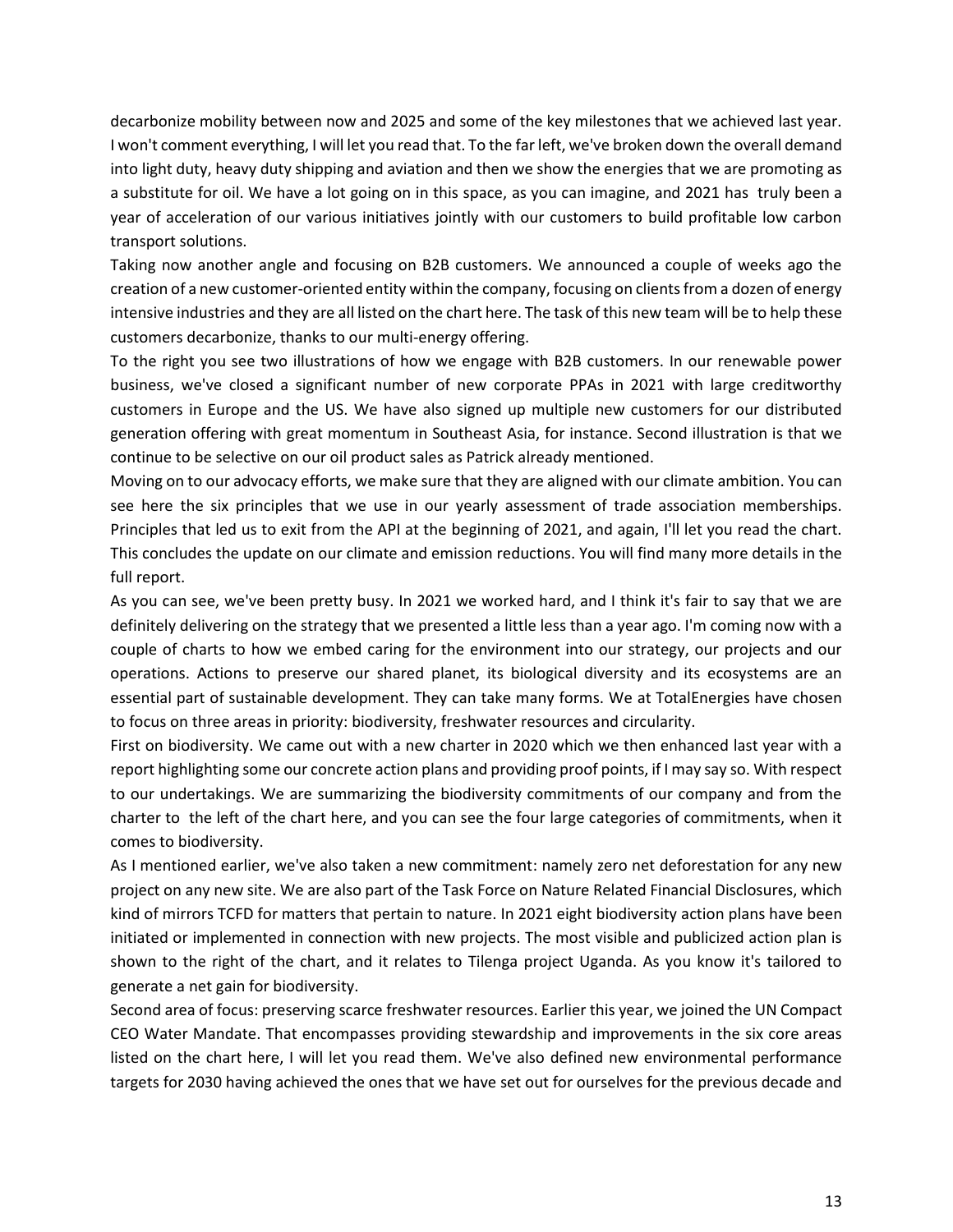those environmental performance targets include two objectives related to water that are also on the chart here.

And finally, circular resources. Earlier this year again, as Patrick said, we decided to join PACE, the Platform for Accelerating the Circular Economy which is launched by the World Economic Forum and hosted by the WRI. In connection with this new initiative, we've looked at how we can double circularity in our businesses within the next 10 years and we've come out with two new objectives as you can see here.

First, double circularity of feedstock. This is very much related, as Patrick already said, to our biogas and biofuels businesses that do use different forms of waste and residue as intake. Second objective, double the circularity of our top line. You will find more on this in the full report, and you will also be able to read about how we are doing as a founding member of the Alliance to End Plastic Waste and how we've banned single use plastic bags from our retail networks in Africa and Asia in 2021, after having already done so in Europe.

And now I'll hand over to Namita, who will present where we stand with respect to caring for our people and building an inclusive and diverse work environment. Namita

─────────────────────────────────────────────────────────────────────────────────────

# **Namita Shah TotalEnergies SE –** *President, OneTech*

Thank you very much, Helle. Good afternoon or good morning, everybody. I'm going to spend a little time talking to you about people well-being, because I think as we all know, if we want to be sustainable, we need to ensure that the people who work for us, that the people who work with us, and the people who are impacted by the projects and the things that we are doing on the ground all need to be looked after in order to ensure that we are creating as we are growing a sustainable environment.

Let me first talk to you about health and safety. Health and safety as you all know is our core value, it is something on which we spend a lot of time. One of our most important contributions or objectives is of course to make sure that we have zero fatalities. Unfortunately, in 2021, we had one fatality in Kazakhstan in Dunga operations which is extremely regrettable and our objective is to ensure that every man and woman who works for us goes home to their family at the end of the day. The last two years have also shown that the health and safety of our employees is extremely important in the context of COVID which we have all managed and made sure that we have kept our employees safe, while ensuring that our operations continue and that our operations continue without any industrial accidents. Despite the challenges that a lot of us have faced over the past year we have been able to maintain safe operations and you can see that we continue to decrease our TRIR rate over the course of time as illustrated in the slide.

Let me talk to you a little bit about enabling a just transition for our employees. As you have heard over the course of 2021 and as Patrick and Helle have explained to you before me we have embarked on a change at TotalEnergies. We have embarked on a change, where we are becoming a multi-energy company. It is extremely important that the 100,000 men and women who work for us are also embarked on that change that we leverage their skills in order to build this multi-energy company and that we ensure that none of them feel that they have been left behind or that they will be left behind during the course of this transformation.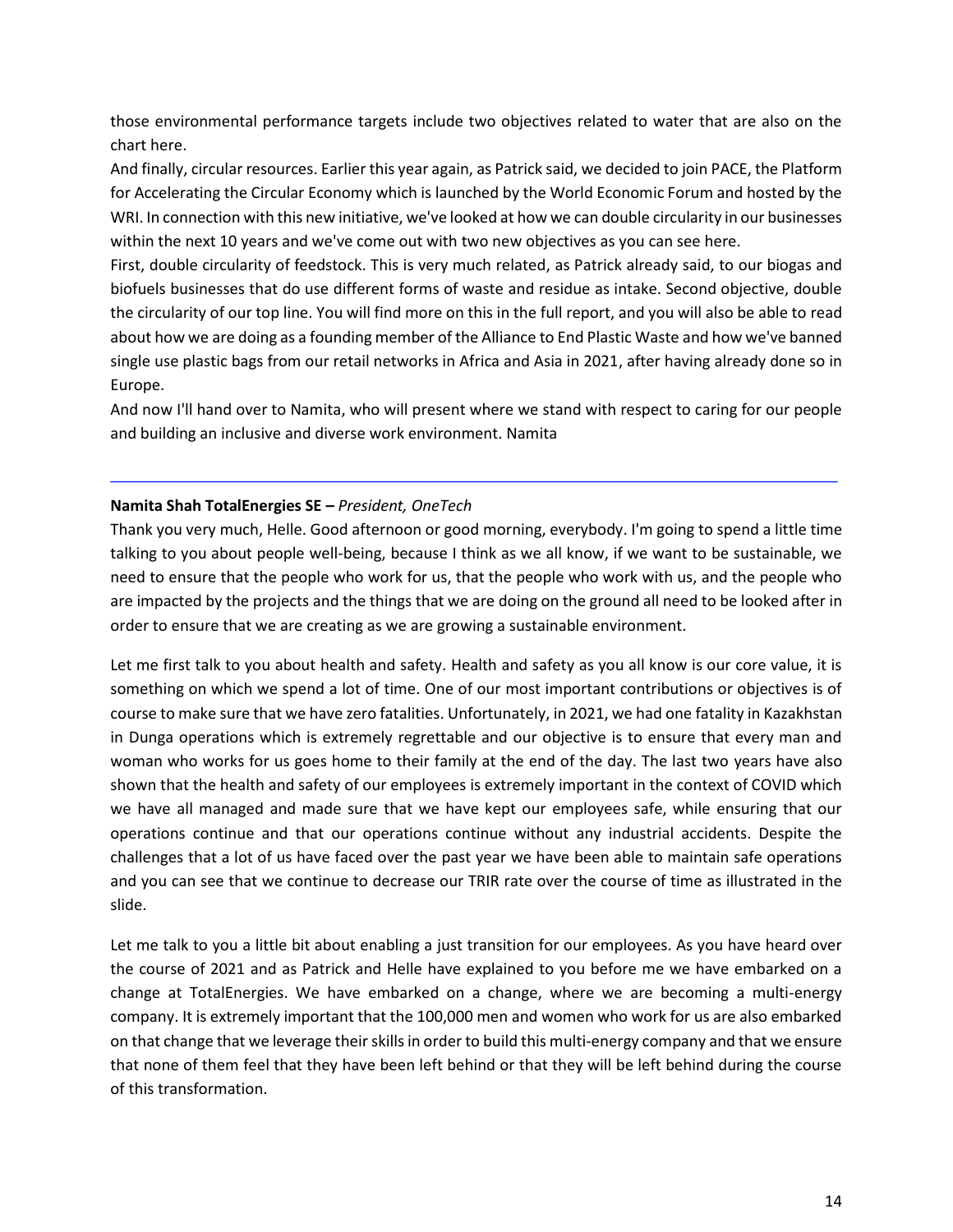So we have launched a program called Transforming with our people. Clearly, it is extremely important to continue to listen to our people to understand what it is in this change that is making them uncomfortable. What their concerns maybe, what they need maybe in terms of development, in terms of understanding and to ensure that we meet those needs. We need also to make sure that everybody understands the different energies of a multi-energy company, and that is something that we are going to be doing by sharing across the Company, the achievements and the developments in all of the different energies that we are working in today and in which we will be working tomorrow.

And last, but very important is training. We are going to have to make sure that the employees who want to be part of this multi-energy company and who feel that they may not have the skills to be part of the new energies that are coming on tomorrow, will all be able to participate in all of the energies and in all of the businesses that will be growing over the next few years. And it is important that this works i in all of the senses. Every employee old or new must be part of this multi-energy company that we are building and be able to understand all of the energies in which we are going to be working.

In order to achieve our goals, we are going to need a lot of innovation, a lot of new ideas, a lot of collective intelligence and that is of course very much best met by promoting both diversity and inclusion. It is clear that we need to reflect the world in which we live in and we live in a world of over 130 different countries with a 100,000 people who come from all kinds of diverse, talents and backgrounds. In order to ensure that we continue on our path to promoting diversity and inclusion we have ensured that we have clear targets as far as both gender equality and international diversity is concerned, that are well communicated within the organization and on which our senior management going to be judged.

One very, very important aspect as I'm sure you all know, is that setting targets to promote diversity is not enough to ensure that these different talents grow and contribute and feel part of the organization. And therefore, the work that we do in terms of inclusion is extremely important, and I would like just to give you an example of what we are doing with people for disabilities because what we have done is embarked on a program where when we have somebody with disabilities who joins a particular team in our organization we ensure that we accompany not only the person who enters our organization, but also that person's manager and colleagues to help them understand how people need to think about and adapt to disabilities.

I'm also particularly proud that all these policies go beyond what is happening in terms of just being in headquarters or in developed countries again, I think for disabilities you will all agree with me we are lucky enough most of us to live in an environment or in countries which look at issues with disabilities but there are a lot of countries in which we operate today, where people with disabilities, and very often even gender issues are not really addressed by local legislation and our ambition is to make sure that these good practices, and inclusion for all of these people happens across the world, and as of today we have 41 countries who have themselves voluntarily signed up to put in place very specific programs for people with disabilities.

This idea of embedding sustainability in our social policy. The idea that sustainability is not something that is limited to a particular parameter, but something that we need to push across all of the countries in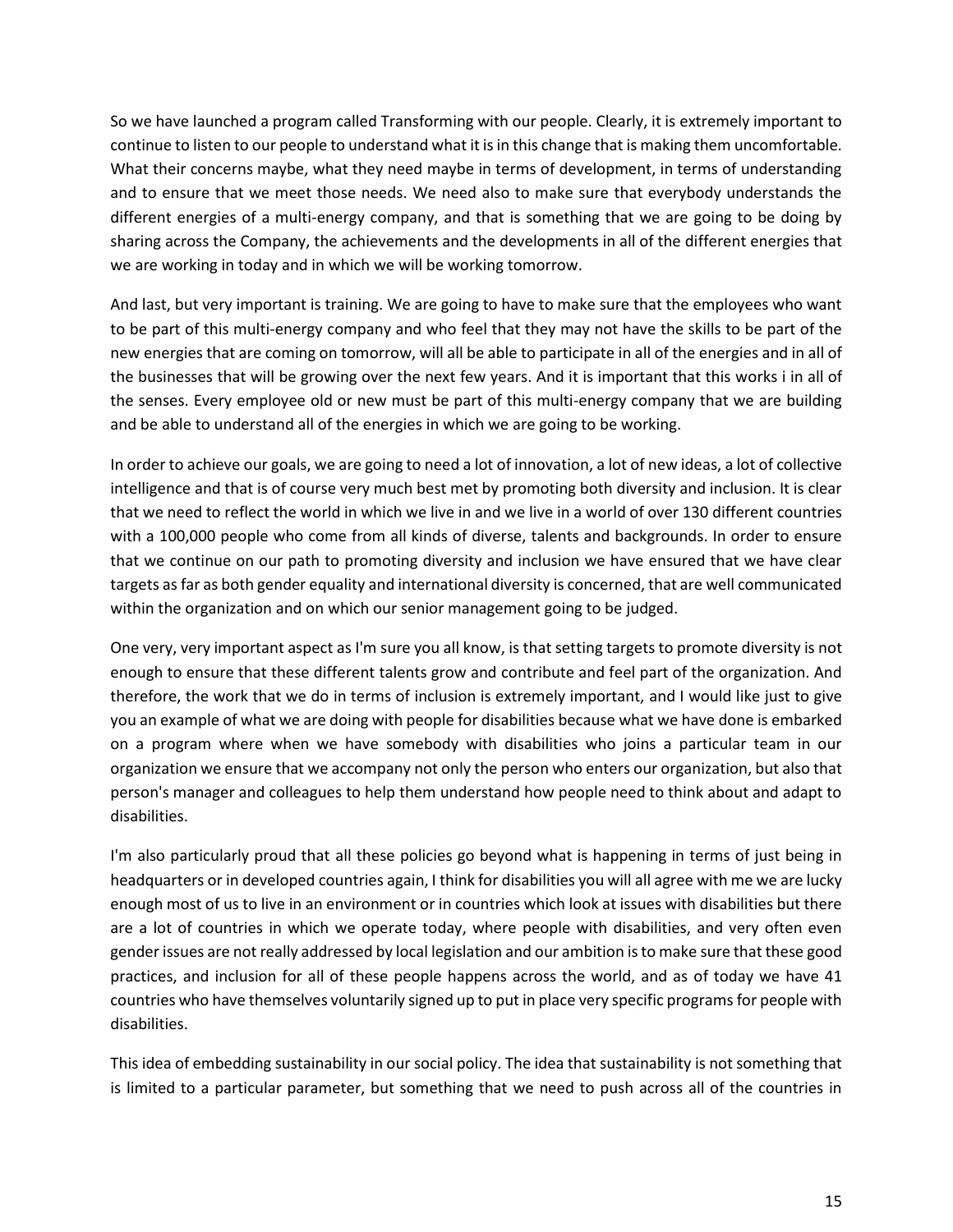which we live and work, is very, very important to us as an organization. And in order to do so we have pushed forward quite a lot of initiatives which make sure that people living in countries across the world who may not have access to the same level of understanding or rights - when they work for our organization, we make sure that we promote these issues.

As some examples: workplace dialog. So working with unions is perhaps not something that is systematic and required by law in all of the countries where we work, but we believe that it is extremely important that all of our employees are represented and that all of our affiliates put in place programs and organizations and systems where employee representation can have a direct link to discussions with management.

Similarly, when we talk about worldwide equal pay for men and women or about gender neutral parental leave, it is not something that is evident depending on all of the countries that we live and work in, all across from the United States to Papua New Guinea every employee, who works in our organization will have equal pay whether they are men or women and will have access to gender neutral paid parental leave, and that is something that in some of the countries that we are working in a tremendous step forward and very important for us to continue to promote. Let me spend a little bit of time talking to you about human rights and respect of human rights. When I began my presentation, I said that it was important for us to look after the well-being of the people who work for us, and also the well-being of the people who work with us, and the people who are impacted by our projects on the ground.

Our Human Rights program is extremely well organized and well-designed program. We have ensured that we identify our salient human rights issues according to the United Nation guiding principles and we have made sure that we do an analysis of our different businesses and the impact on human rights that they might have in the context of the work that we do. To give you just a few examples. So first of all, we can see that because we are working in so many different countries around the world, and because we do a lot of local content, and we work with contractors across the world, issues regarding child labor or forced labor, discrimination and just unfair working conditions is something that we need to be very vigilant about, and we have been working with our contractors and ensuring that our people in our companies working in these different countries as well as the contractors with whom we work with, understand what our policy is and put in place systems to be in line with our policy.

We follow-up on this by doing regular audits both internally and externally and have done 80 audits of our contractors last year in order to ensure that our human rights policies are looked at when we are working with our contractors.

Another specific example this is the work that we're doing in Uganda, Helle talked about our EACOP pipeline and Tilenga program. Once again we have specifically identified the salient human rights issues that could arise from the work and the construction around this. And we work with baseline studies as well as third-party organizations. We do a transparent reporting of the findings that we have published on our websites, and we make sure that we follow-up on all of the actions programs that we have put in place to achieve the ambition and the goal of looking after the people that are impacted by our program. And last but not least, another example is just the voluntary principles on human rights and security, which can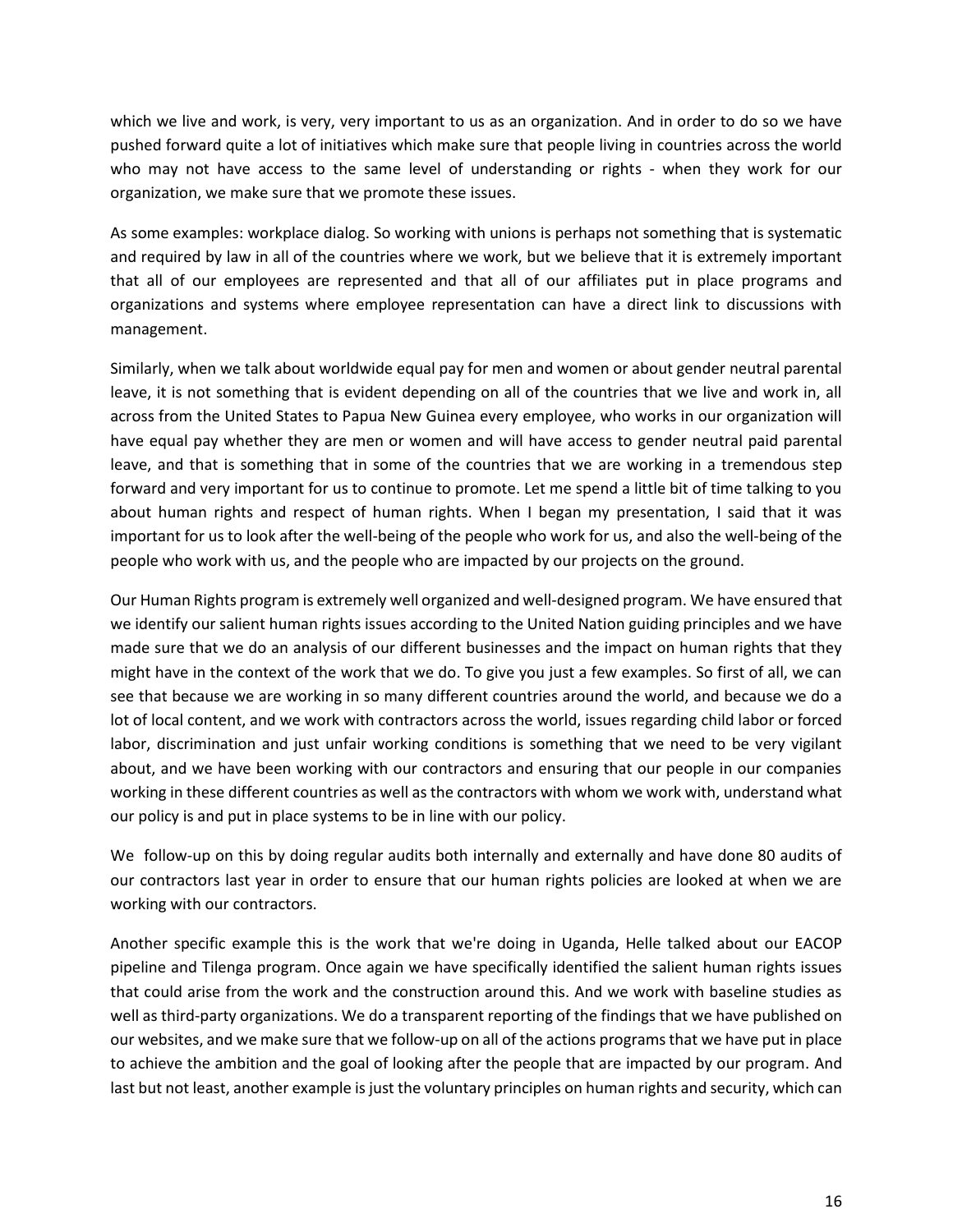come into play in certain of our countries where we have an overlap of the work that we are doing and military or police personnel who are working in that in the same areas and we have a very strong program where we ensure that the military or the police personnel are well trained and we provide training programs in order to make sure that these human rights principles are followed up on. All of this can only work if we have robust grievance mechanisms, which we have put in place in 100% of our subsidiaries across the world, where we can get feedback and receive complaints from the people who are impacted by our operations. So those are the main areas. If you look at our sustainability report you will have a lot more information.

And now, I hand over to Patrick for the concluding part of this presentation.

### **Patrick Pouyanné** *TotalEnergies SE – Chairman and CEO*

Thank you, Namita, thank you, Helle, for this information about the way we deploy our sustainable ambition in the company. I think we set ourselves some key objectives and we progress, thanks to all for this report. Because for me, reporting is also a way to benchmark ourselves and to go to good, better practices. And I think this is a way to improve the Company on the global way as being and becoming more sustainable.

─────────────────────────────────────────────────────────────────────────────────────

So the last part, of course, of our sustainable ambition is to look at shared prosperity with our stakeholders, and I would like to highlight some few elements. Of course, we create quite a lot of shared value. What is important is that it's not only for our employees or shareholders or primary stakeholders, but for others and I would emphasize of course: we have the local communities in which and with whom we work in developing and engaging of the local content. When we have giant projects, it's important that they see some pragmatic, concrete benefits for them and that's also something on which we professionalize our approach with Community Liaison Officers for example in Uganda, but also in other countries. We have a lot of people and actions to support the socio-economic development and in connection with local content.

Another aspect is the suppliers. I think we spend more or less \$25 billion per year and we have decided that we need to have a stronger and more sustainable supply chain. It's not only some requirement, it's also about climate. We took some initiatives this year. When we think about Scope 3 in a company like TotalEnergies, we look a lot at Downstream which was described by Helle (400 million tons CO<sub>2</sub>). So, it's a broad focus. But I was reading yesterday evening the new SEC guidelines and they were speaking about Scope 3 Upstream. It means, it is in fact fundamentally the supply chain. For TotalEnergies, it is around 10 million tons, so it was not the primary focus when we embarked, to be honest, in the climate ambition. But now we think, because it's not only the 10 million tons for me, that TotalEnergies can be a sort of driving force. We have to lead by example and to be steward to our supply chain to improve. And what they will do for us, they will do for others. We have a multiplication effect on our Upstream Scope 3. And so we have engaged with 1,000 suppliers which represent 80% of the Scope 3 GHG emissions Upstream,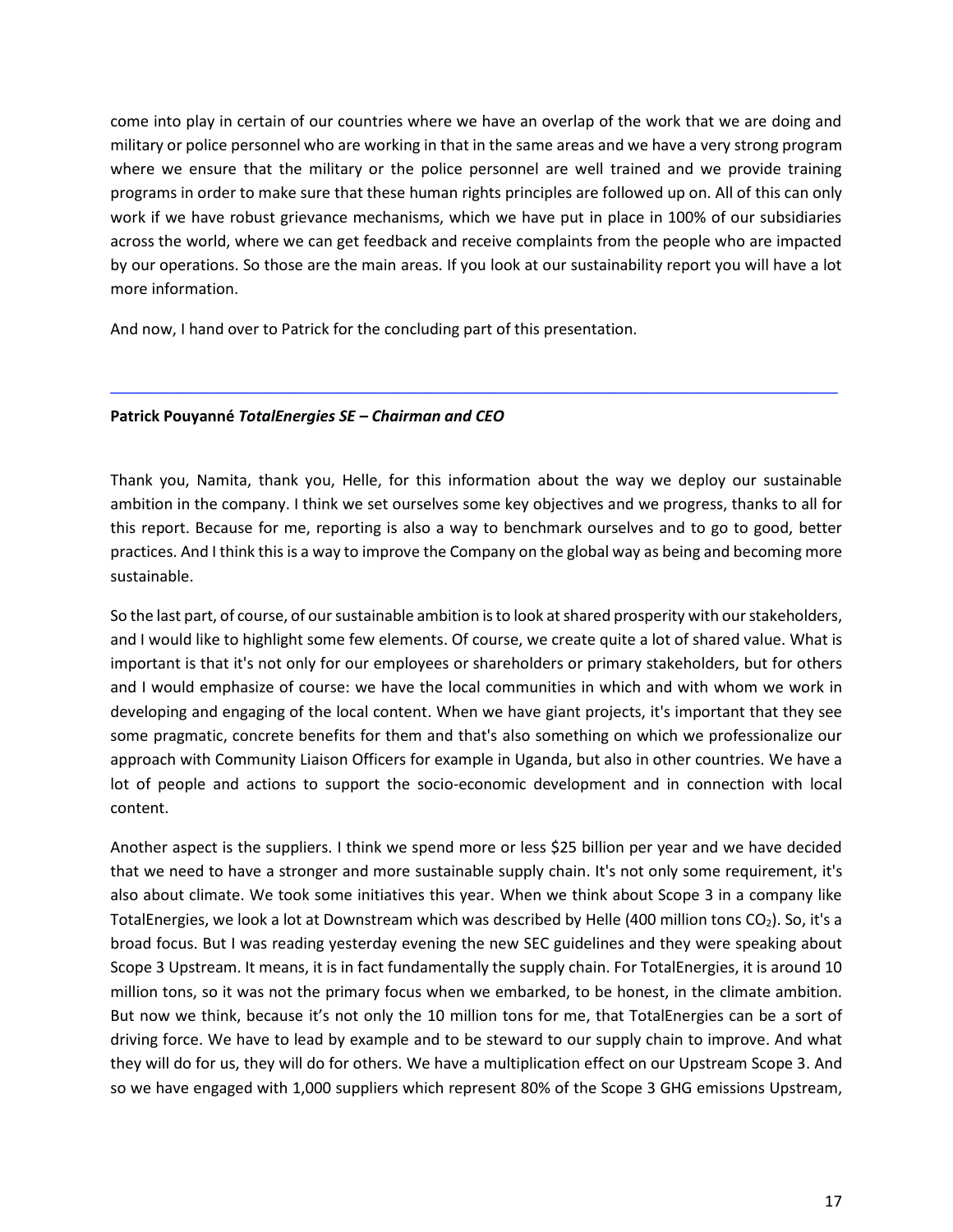in order to engage them with some new initiatives, to have a dialog with them. We wrote them letters to tell them "it's important for us, it should be important for you". And for the top 40%, 400 of them, we ask them to set themselves targets to reduce emissions by 2030.

We will monitor this new initiative, and again, it's not only the impact for TotalEnergies' Scope 3, it will have a multiplying effect on all the actions on the supply chain. So I think it's important, and thank you to the people working on procurement which are very strong to make synergies and to deliver the best available equipment at the best price, but also to drive these efforts.

I would also on this slide highlight a new report. You have heard a lot the word transparency. Helle demonstrated that as we progress transparency is of essence: emissions by country, by products, by operated, non-operated, all that has to be put on the table because when you look at it and benchmark, you improve. Tax transparency is a requirement for the society.

So next week, probably beginning of next week, as we worked hard in many parts of the company over the past months, there will be a new tax transparency report, which will be disclosed. We will publish what is called the CBCR data, which normally are delivered by a company like TotalEnergies only to fiscal authorities in an undisclosed way, in a private way. But there is a new European regulation and we have decided not only to anticipate it but to enlarge the regulation and we will publish all the CBCR reports and data for all European countries, of course, for the non-cooperative countries in line with the European legislation, but also for all the countries in which we have some extractive activities. So there is much beyond Europe, it's a very large report. I know that some stakeholders are very keen for that. We were pioneer with the EITI initiative for many years. We have also at our last Board adopted a new, not new, because there was a fiscal policy in the Company, but we have modernized it and included some key principles, in particular all the responsible tax principles promoted by the B Team with whom we worked.

So, stakeholders are important. Of course, when we talk about sharing value, it's a matter of value creation and how we split it. We have here a chart showing the added value which was created by the Company in 2021, almost \$50 billion. Where does it go?

It goes first to invest in the Company: last year it was around 30%, and the image which is there is more or less stable.

It goes also to our employees, which are first stakeholders, the Company would be nothing without them: on more than 100,000 employees, 65,000 of them are shareholders. So there is a good connection between shareholders, employees and the Company. We make annual programs dedicated to employee reserved shares. Since I'm CEO, I strongly believe that the best alignment is to have employees being as well shareholders, so they represent 6.8% of the capital. 20% of the value creation is going to them through salaries and social charges, it increased a little last year: +3.4%, it will increase more in 2022 because we have to cope with inflation, so we will have a more generous policy for people in 2022.

We have also our shareholders: dividends and buyback represent around 20% of our allocation of added value.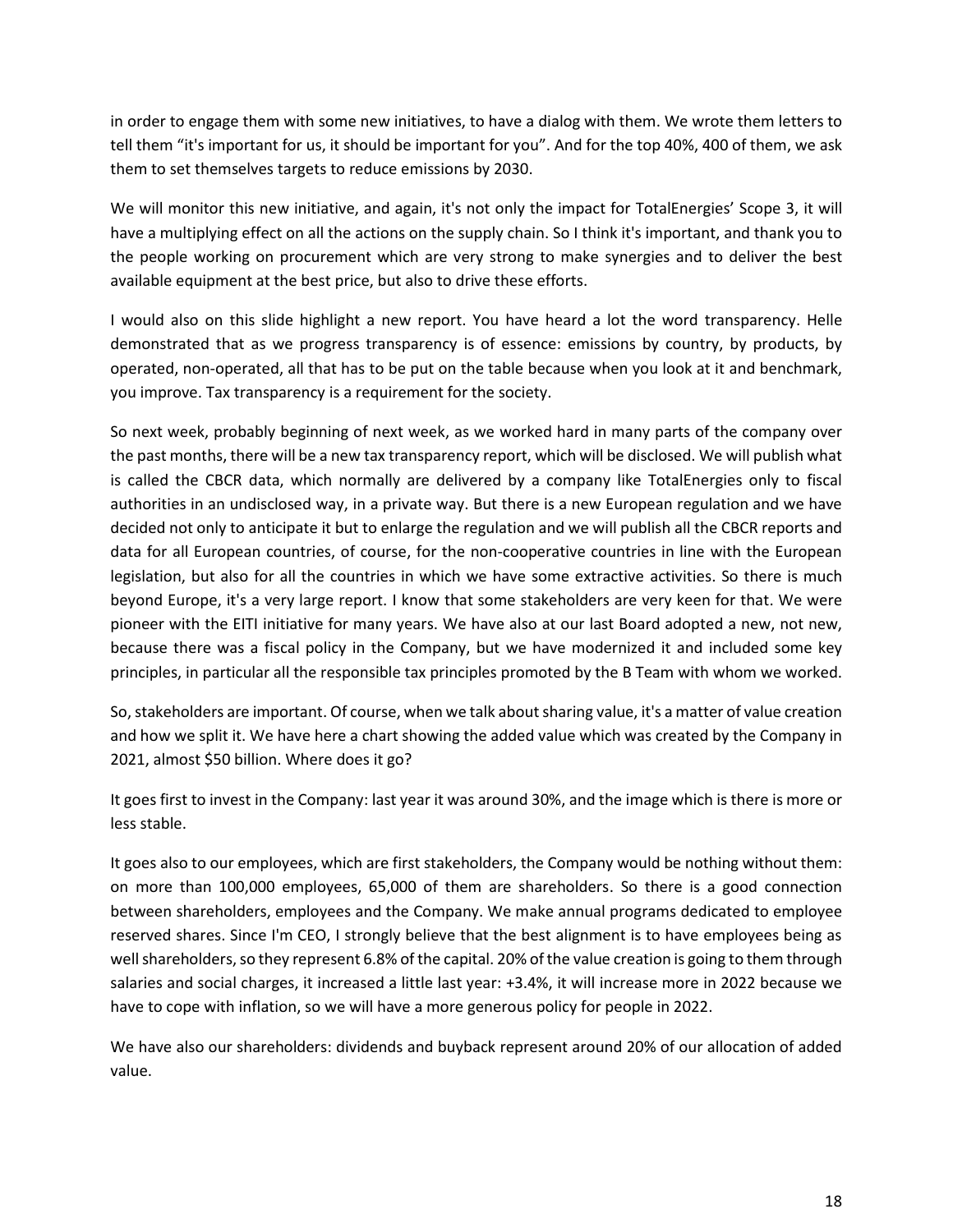And, last but not least, this is a share of taxes. I want to comment because there are debates about taxing super profits of energy companies, but in fact, we are already quite highly taxed, not maybe by the consuming countries, but by the producing countries. On \$16 billion taxes we paid last year, more than \$11 billion were paid to non-OECD countries, so it's a contribution to the development of these emerging economies. It was only \$6 billion in 2020 when the price was very low and the COVID was there. Added value jumped by \$11 billion, but most of the addition of added value was in fact paid back to producing countries. So our industry is in fact heavily taxed in particular when you have super-profits and the producing countries are taking most of it.

Last element about shareholders: we have, and it's maybe a new information, because we didn't have all the record, 1.3 million individual shareholders. It has increased in the last two years by 150,000 new individual shareholders, which is quite remarkable. Maybe during COVID people were locked down at home, but they were using their savings to invest and they've invested heavily in TotalEnergies which is delivering good dividend. So these guys are quite smart, they represent 13.5% of capital and clearly, our policy is to try to develop that financial capital.

Of course, our Board is really there to support our sustainable ambition. Each decision is judged by the Board, taking into account the environmental and social challenges in each investment file. We spend some time on it and we explain what we will do, how we will cope with sustainability of investments, it's of course very important for the long-term benefit of our shareholders. Our Board is diverse, with a very high level of attendance, more than 99%, so very present. And clearly, we spend a lot of time on strategy and climate. And annual seminar of two days and more sessions each time we need in order to have a same understanding. For example, this year in 2021 we invited Fatih Birol to explain to the Board the netzero scenario and we had a very interesting debate. So that's a committed Board.

The Board of course is at the core of the strategy, implementing the strategy, and in particular the capital allocation framework, this is, of course, a fundamental element of the Board decision which is to allocate our capital.

So this does not change. You know that slide for several years, we are consistent. Capex: we maintain the discipline, we'll spend \$13 billion to \$16 billion in next 3-4 years, until 2025. In 2022, we gave you a range in February: \$14 billion to \$15 billion, no change.

The dividend: we want to have a strong policy of supporting the dividend by underlying long-term cash flow growth. We announced that 2022 quarterly interim dividends will be enhanced by 5%. Russia does not change anything to this commitment, because it's supported by more than only some few Russian projects. So I think we are, as I said resilient and we will manage this crisis from this perspective.

The balance sheet is strong, gearing under 20%, I think Jean-Pierre reported to you 15% by the end of 2022. So we have some margins there to maneuver.

And of course the share buyback, sharing the surplus of cash flows, nothing new to say as well. We are committed to execute \$2 billion on the first half and then we'll see for the later with results and different events, what we will decide for the second half of the year, but it seems that prices are even higher than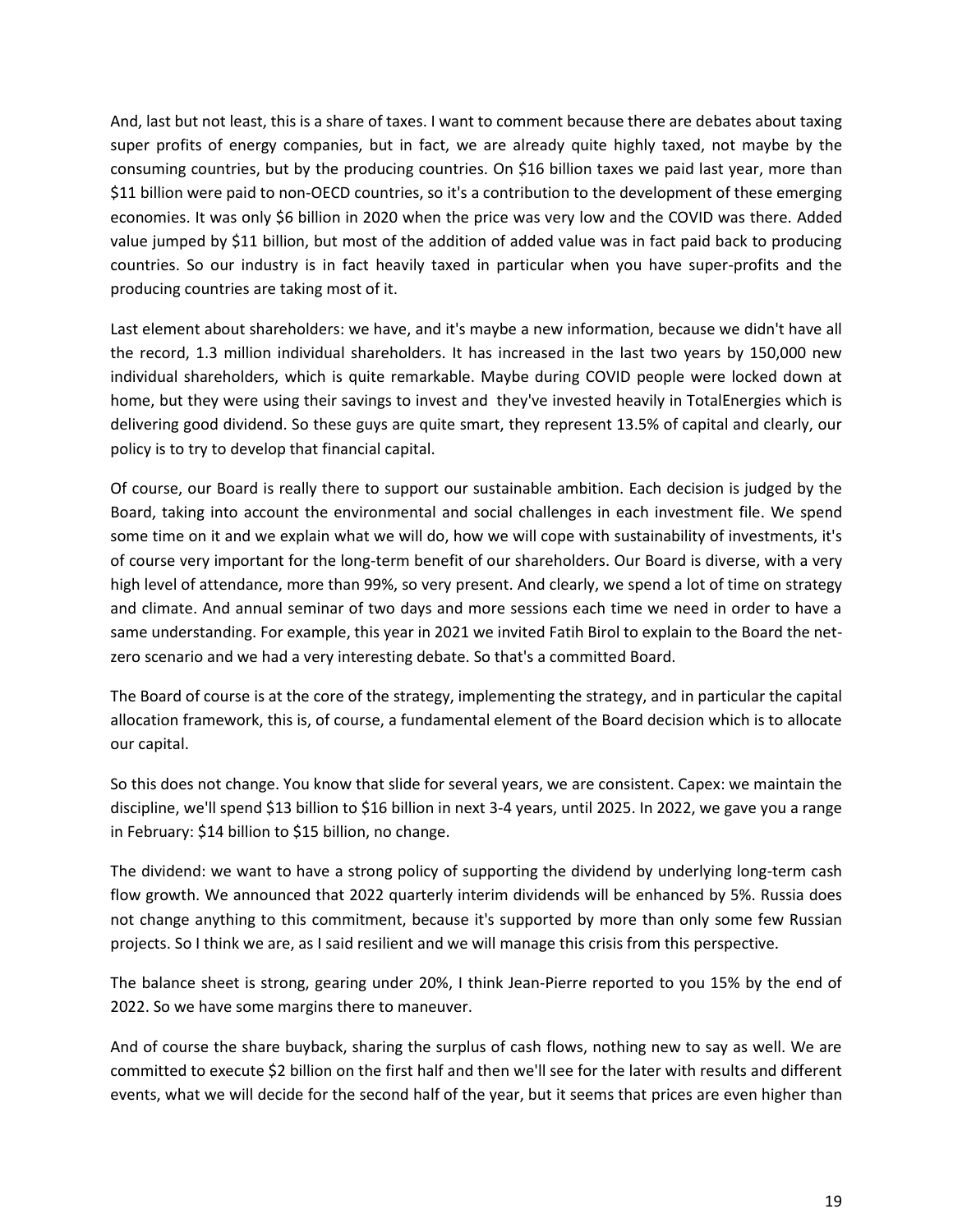the assumptions we had in mind when we set that first target, so maybe we were right not to announce a program for the full year for the benefit of shareholders.

The Board is also asking us, and I think it's also important to share that with you, regularly to present some benchmarks on our ESG performance. Why benchmarks? Because it's a way to improve. So we present these benchmarks, and we analyze them in detail with the Board, not only with our oil and gas peers, but also with the utility peers, because there are different companies, with not exactly the same challenges, but it's important as we want to go from being an energy company, if not becoming a utility, it's both, taking the best out of both categories. And you can see, where we position ourselves on the different benchmarks that we are sharing with you. It's a little busy slide, but there are lot of benchmarks. Maybe it's an area of improvement for investors to have a more global ESG benchmark, it would help probably.

You can see that we are generally very well positioned compared to our oil and gas peers. We have some few gaps compared to Utilities, sometimes we are better. But again for me, what is important and the reason why I attach an importance, it's a tool to become better. And so we analyze the gaps and when we have a gap, we wonder why other companies are doing better than us. If somebody else can do it, we have no reason why TotalEnergies cannot do it. This is a principle of management which led me in managing the Company.

Of course, the Board also wants to align and it's also important between all strategic objectives and the transformation of the company, the capital allocation, the ESG and to integrate in the way we incentivize the management on this ESG criteria, but also of course on the financial elements. You have on this slide, I will not give you the detail, you'll just see that more or less, the ESG criteria, either the  $CO<sub>2</sub>$  emissions or diversity or other elements, represent for me 40% of my own variable pay, for all senior executives 30% and as well it has been integrated since last year in the way we evaluate or we allocate the performance share every three years. Honestly, we think going beyond 30% might be tricky, because also, it's a matter of financial performance, which is important, we know that sometimes some shareholders have some debate about the right criteria. So we think that we are there at the right level amongst the best practice within the industry, so that's also important.

We'll conclude now this presentation. It has been one hour 30 minutes of a lot of information, but I invite you to read the Sustainability and Climate Progress Report. It's published today, it will be on our Internet site, it should be now, in French and English. Thank you to the teams who have worked hard during the last two months. You know when you issue a new report, it is a lot of work at many levels of the Company. But again, it was a commitment of the Board last year, at the AGM, when we submitted the resolution. So, the commitment has been fulfilled, not only by publishing but by the content of the report. And we have taken another decision: in the same way we submit to your vote our financial accounts, we will submit to the vote this progress report, which as you have understood today is not only what we have done, but it's also the opportunity for us to enlarge our ambition. You have seen a lot of small signs "New". So this report is a way for us to progress and this is I think what our shareholders should expect from us. Because a new scenario came like EIA net zero-emission, new technologies, progress, customers speaking now about emethanol for shipping, nobody was speaking about that one year ago.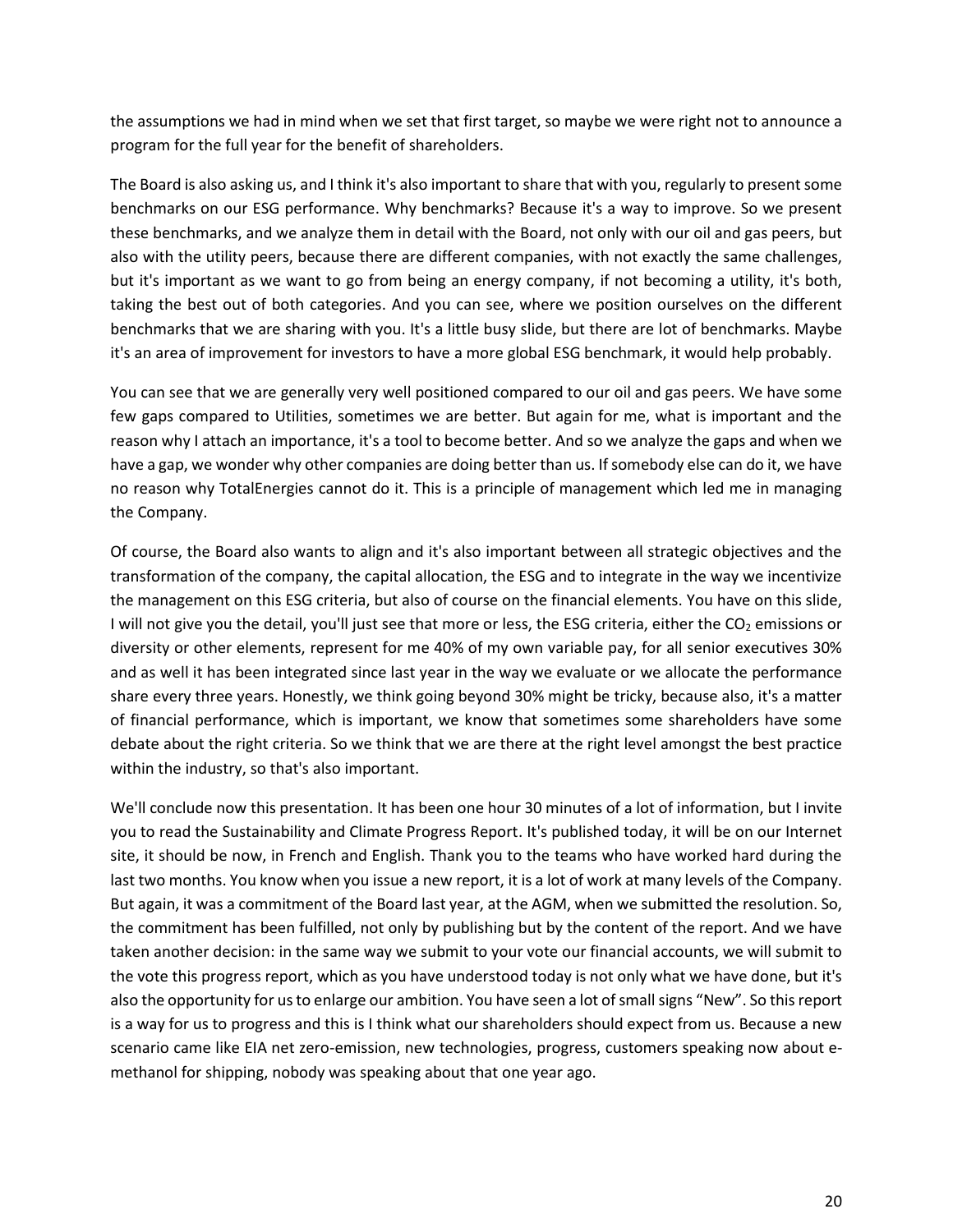We need to take all that on board, the strategy is not to change but to integrate these elements. And again I hope that what we have done, you will be convinced. But yes, we are building a multi-energy company, which will be sustainable, profitable and which will get to net-zero by 2050.

And the last slide, which is a summary, I will not comment it: during our roadshows we need to have, a demonstration of what is TotalEnergies, why it is a competing investment case. When I described to you, at the beginning of my presentation, why we invest in electricity, why we think electricity will become for us a high return business, in fact, I just repeated all the fundamentals of our business model. Low cost is just fundamental in our commodity business, integration, and to take benefit of the integration, leveraging of balance sheet and also, of course, which I think is really important, to continue to have an attractive and sustainable policy of return to our shareholders and also to our stakeholders with shared prosperity.

So thank you for your attention. I will invite Jean-Pierre, in case you have some financial questions or more to join me, with Helle, for the Q&A session. I hope it's the last time that we do that not in presence, next time if COVID permits, we should meet all of you end of September in New York for the next presentation and we will have, I think, more time with all of you. But today we will now open the Q&A session. And thank you again for your attention.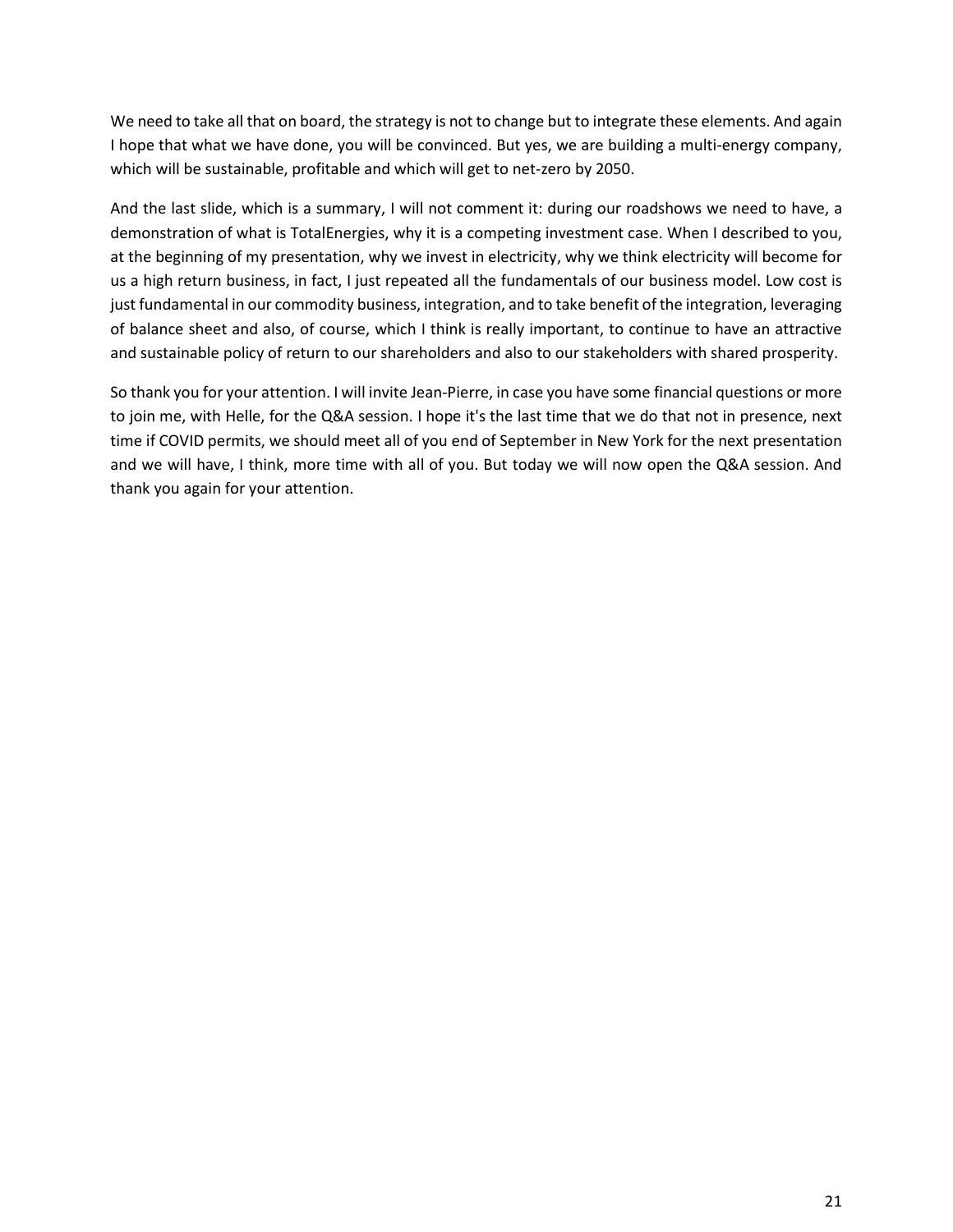# **QUESTIONS AND ANSWERS**

### **Operator**

Thank you. Ladies and gentlemen, we will now begin the question-and-answer session. The first question comes from the line of Michele Della Vigna from Goldman Sachs. Please go ahead.

─────────────────────────────────────────────────────────────────────────────────────

## **Michele Della Vigna – Goldman Sachs**

Thank you very much, Patrick, Helle and Namita for the new type of presentation. I had two questions if I may.

The first one relates to your 5 Mtpa of long-term LNG contracts from Russia, if the further tightening of sanctions forced you to call force majeure on that supply, how would that change your exposure to spot LNG pricing and the \$800 million of cash flow sensitivity to \$10 change in NBP?

And secondly, if you had at some point to let go of your Russian business which is about 10% of capital employed and free cash flow, it would take about two to three years of growth from the rest of the business to make up for that loss. In terms of dividend should we assume that over that time period, the dividend would most likely remain flat as the rest of the business growth makes up for that potential loss? Thank you.

# **Patrick Pouyanné** *TotalEnergies SE - Chairman and CEO*

The first question: I think it is proportionate. Long-term contracts represent 5 million tons. The contract is downstream, the production itself is not 5 million tons for Yamal, it's only 2 million tons, I think. So 2 million tons out of 20, so it's 10%. So you have the math around let's say \$100 million, so it's not major in terms of sensitivity.

─────────────────────────────────────────────────────────────────────────────────────

On the second one, my answer is no. If we abandon Russia, the impact on the cash flow is around I think we said \$1.5 billion per year. So it represents according to our plan, 1 year I would say of increase, 1.5 year of increase, we told you that we will increase our cash flow by \$1 billion per year during five years. So that would represent 1.5 year. So maybe one of the year would be affected but not the global idea, that we will increase the dividend and again I repeat you what I just said, that the first 5% that we have announced, we will deliver to you for '22. So the answer to you is, it might affect 1.5 year out of five, but not more.

So again for me, the impact of Russia is more about: in this LNG business, we will clearly stop and loss of opportunities. But, if you remember, I was emphasizing one or two years ago, I remember in a presentation, that we have a portfolio of LNG opportunities which is much larger than what we want to deliver, and we will continue, you know clearly after what is happening there. We are working to see if we could have another opportunity in the US, maybe which is not today in the portfolio. So that's the flexibility of what we could have in a large company like us.

─────────────────────────────────────────────────────────────────────────────────────

### **Operator**

Next question comes from the line of Lydia Rainforth from Barclays.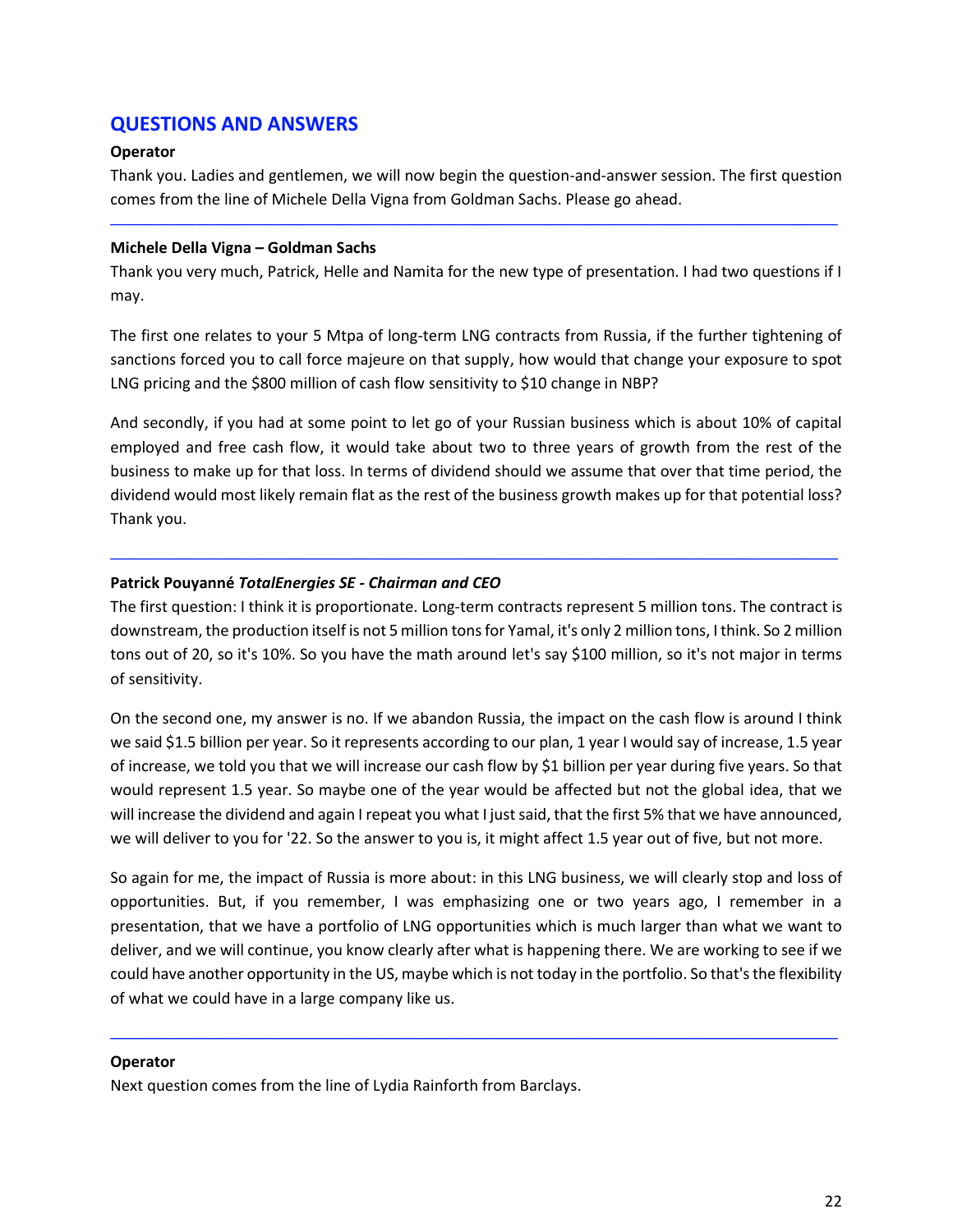### **Lydia Rainforth** *Barclays*

Thank you, and good afternoon. And Patrick, thank you for the transparency, and for sharing the story of your Ukrainian colleagues. I actually have three questions if that's okay.

─────────────────────────────────────────────────────────────────────────────────────

The first one clearly in terms of Russia, as the rest of cash flow being generated from that, is that going into a ring-fence: how do you actually see the cash flow that's coming directly from Russia at this stage as they continue to sell their cargoes coming from Yamal.

The second question was between your scenario and the IEA net zero pathway. Are you seeing challenges whether in terms of finances or from banks or from investors, that think that the strategies aren't exactly aligned, but absolutely the endpoint is the same but when the IEA talks about not needing new oil and gas projects, does that become difficult?

And this final question if I could, for Namita. You talked about the supply chain and working through that, looking at human rights and forced labor and child labor: is there anything that's being uncompetitive, has the cost base increased significantly for Total versus others that are not acting in the way that Total is ? Thank you

─────────────────────────────────────────────────────────────────────────────────────

### **Patrick Pouyanné** *TotalEnergies SE - Chairman and CEO*

Thank you. On the first one, I would say this is a moving answer, because in this story sanctions are changing regularly and the Russian legislation are changing as well regularly. So yesterday, we have some statements from Russia, that we should pay in Ruble and by the away it's only for pipe gas. LNG in fact today at this stage, it's offshore accounts with dollars, but then we are analyzing all the elements of sanctions, to see if we can have access or not. So I would be prudent, today, I would tell you that the \$1.5 billion mentioned for last year maybe will not be in our cash flow for '22 if I'm prudent

That does not change a lot, because our cash flows, when we will announce our quarterly results with the increase of the oil price and the gas price, I think it's quite little compared to the revenues and the cash flows we generate today. So I'm prudent, I tell you: maybe nothing, and then we will report to you.

But again my instruction to my teams is no way not to obey. Our lawyers have an instruction to be super prudent and not to get anything which could be even an issue. But I think by the way, I'm not alone. All my colleagues which continue in fact to manage contracts with Russia probably face the same issue.

And the second one, you will see in our report, I invite all of you to read a paper, which has been written by Helle and approved by myself, so we are co-responsible. But what we evaluate with this net-zero scenario, because, yes, it's becoming a reference it seems for many people. And again, I was clear: yes, we agree with the landing point, but frankly, the trajectory, which says that the demand, the supply and demand for oil, because it's a normative scenario which is starting from the end and trying to design the beginning, this scenario says that the demand for oil will decrease by 30%, 30 million barrel of oil per day between 2020 and 2030. Frankly, it is not at all what is happening on the planet. Before the Russia war, people were thinking we would reach 100 Mb/d, maybe 99 this year, but frankly, we are not there. So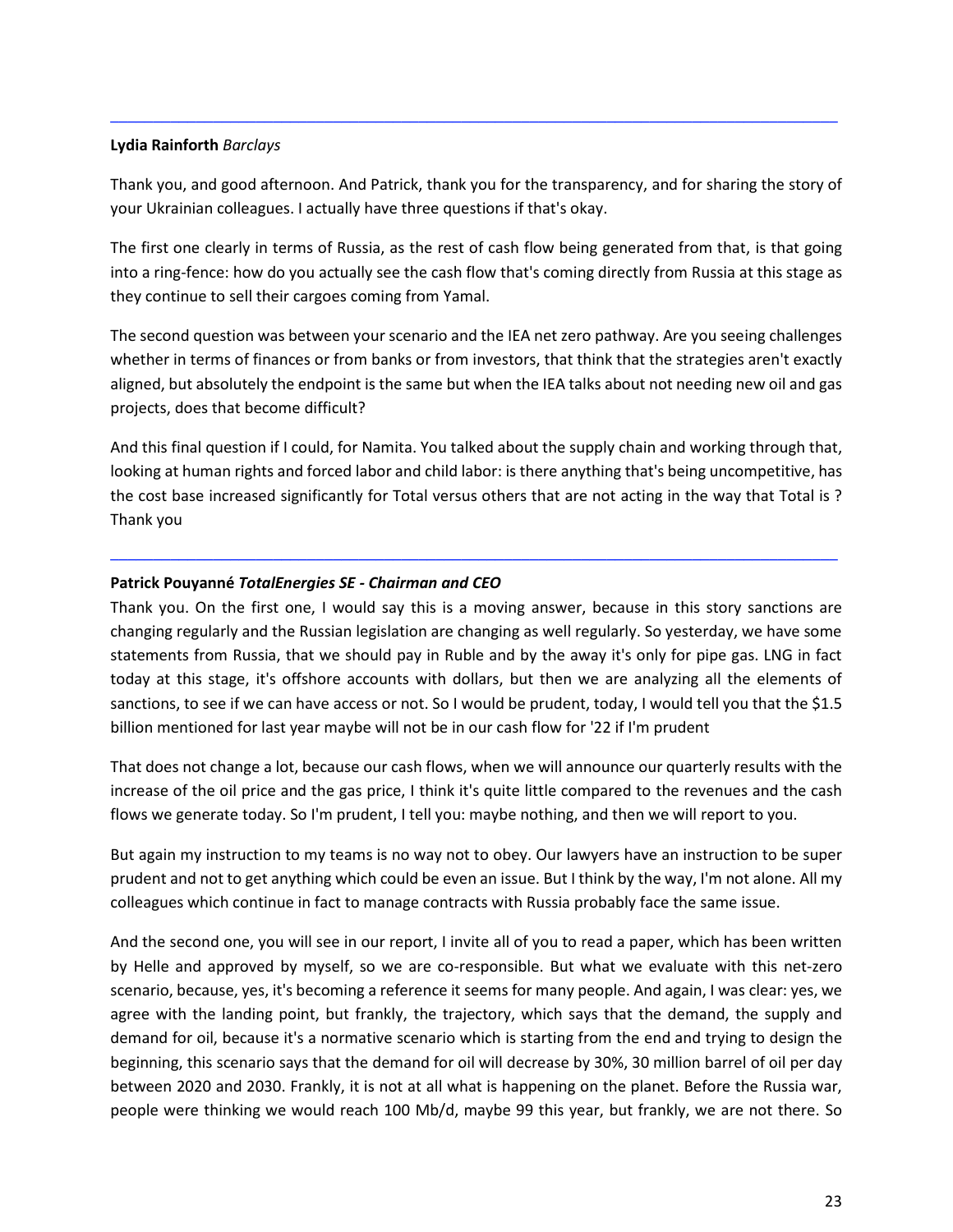that's the problem of this scenario, we agree with the landing point, but not the trajectory. This is why into our assumptions with Jean-Pierre, we have taken to evaluate the impairments of the assets, we didn't follow that, because this scenario told us that we should be at \$40 and are we at \$40 today? no. Because the demand is strong, the investments are not enough. That's for me the limit of this scenario, and I would encourage frankly banks and investors to have their own view.

By the way I was yesterday at the IEA ministerial meeting, today I was listening to the speeches, and IEA themselves when it's about short-term targets of oil and demand, you can read that quarter after quarter, they don't speak about a decrease of I would say 3% next year, but an increase. So I think that's the difficulty, honestly, it's not a criticism: it's a very difficult task to translate I would say the landing point in 2050 in a trajectory because by the way, when you read the IPCC report, there is not one trajectory. You have 70 different trajectories.

We need to share with you all the information, the assumption we take and to convince that, yes, we are on the way and I think from this perspective, my best answer to investors is: look at our objectives for 2030: are they compatible with the society. And I think Helle demonstrated you I hope you're convinced, that the minus 40% is aligned with what net-zero countries want to do, we are in line with that. So minus 40% on Scope 1 and 2 in the next decade, we are on the right path. And that's for me like for methane, minus 80% is what the EU wants to do and I think we are there. So if we deliver this next 10 years from this emissions point of view, I consider, we consider that we are on the right pathway.

On the last point let me be clear. There is no, and I don't want you to misunderstand the presentation of Namita. I'm not astonished by the question, I was a little worried. Namita told you, we go through a very professional process to identify all the salient issues, it's very fundamental: not to be blind, we need to look. We know that in the countries where we work, we could have some risks. So, but obviously, I can tell you that child labor or forced labor was, when I became CEO, one of my main motto in the company, there is no way for me to accept it. Of course, it requires a huge effort to ensure it, because we are a large company. We have -- I think one of 150,000 suppliers and supply chain, which are at different levels. But I don't have any case and which has been I would say and it would come to my office for sure. We have no case of these type of issues that I can mention to you.

─────────────────────────────────────────────────────────────────────────────────────

─────────────────────────────────────────────────────────────────────────────────────

### **Operator**

Next question comes from the line of Biraj Borkhataria from RBC.

# **Biraj Borkhataria –** *RBC*

I've got two hypothetical questions on your strategy and your emissions profile.

The first one is, you've put out these various targets, I give you the framework on carbon intensity and absolute emissions reductions. I'm just wondering if you were to do a transformational acquisition, let's say in the upstream or in LNG, would you look to re-base your targets to reflect the changing portfolio, or should we assume the targets stay the same and you operate within that current framework over time?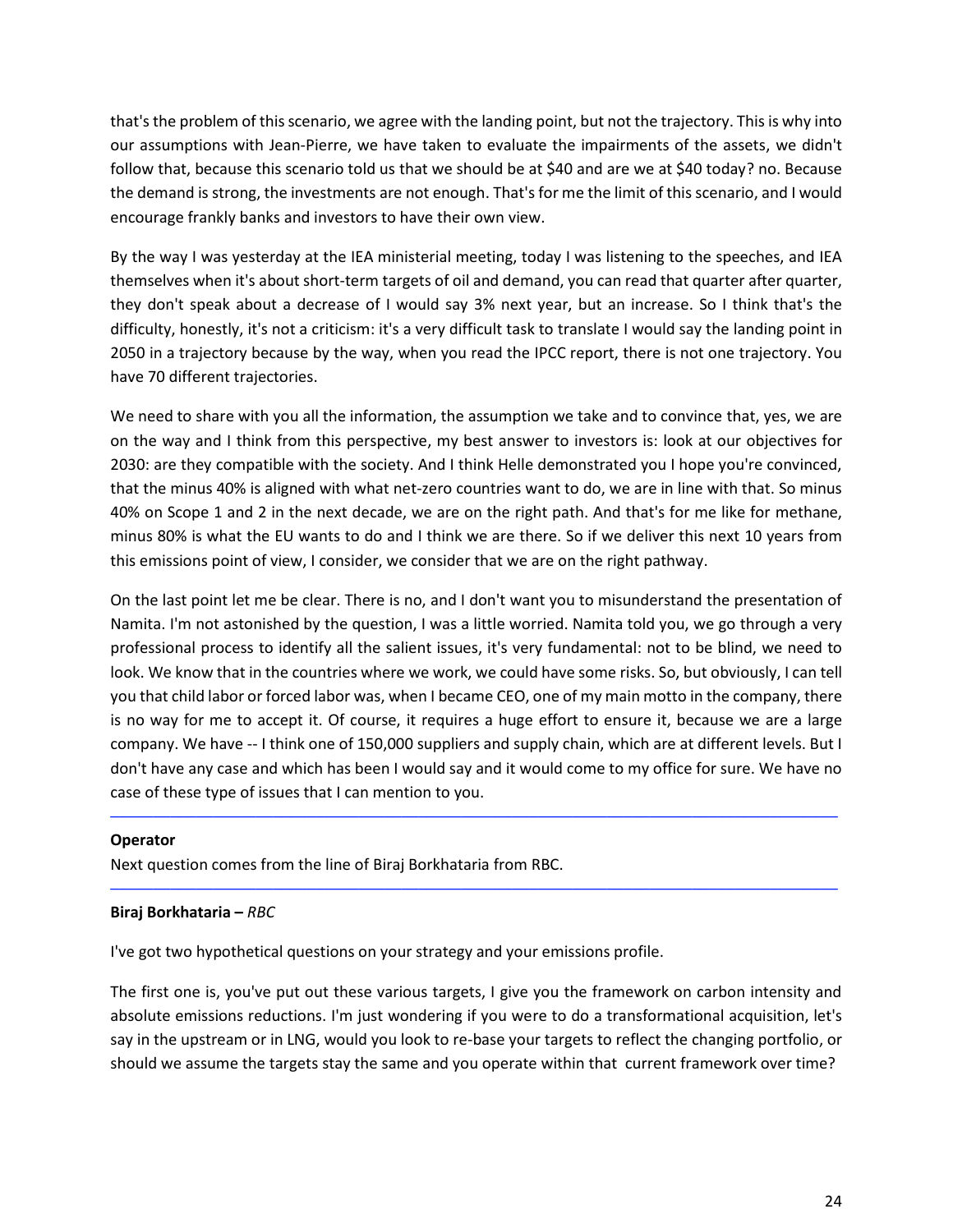And then the second question is on Slide 27, really interesting analysis and the benchmark even on there. But I guess the question that I have is, society is not mobilizing at the pace that you are mobilizing, particularly if you look from your reference point in 2015: your emissions are down 15% to 20% to 2021 and global emissions are up over that period. The question is, what happens if we get to 2025 and your emissions are down a further 20%, CO2 emissions are up 5% to 10% globally: your plans are in line with society. How should we think about whether your plans change or not if you're sort of accelerating much faster than the wider society. Thank you.

─────────────────────────────────────────────────────────────────────────────────────

# **Patrick Pouyanné** *TotalEnergies SE - Chairman and CEO*

Okay. Thank you for both questions.

On the second one: the target is clear. Don't take it in the reverse way: because we have these questions about "are your objectives are aligned with the Paris agreement", it's difficult to know because the Paris agreement does not translate in one trajectory. So we wanted to test and we asked two independent third parties, Columbia University Energy Center and Carbone 4 in order to tell us: take the countries which are net-zero - which claim they are net-zero - what is their trajectory for 2030? They told us they gave between minus 29%, minus 39%, it depends exactly which country they sign or they don't sign. So we think the 40% is the right target. And for me, this target will remain, so minus 40% will remain. Maybe again it's not a question of base, it's a question to be able to and we have time to act. So it's not a question to change the target, so minus 40% will remain. If we make a major acquisition, maybe at the end of the day, the Scope 1 and 2 absolute emissions will be higher. Obviously, we'd have more assets, it will be higher, but minus 40% for me are the right base and we will maintain the minus 40% whatever, the company we would acquire would have done before. Because I'm convinced that the recipes we apply today in E&P, in Refining and Chemicals to lower the emissions we can apply to any assets. I'm also convinced, by the way, but most of our industry today is embarking into this type of program.

So we will not change the strategy, because of society. So minus 40% for me is a valid target, it's demonstrated. We'll keep it and we'll see if it's moving, but in the positive way not in the negative way. Yeah, it's true that we are more ambitious. But I think an oil and gas company, we have a lot of engineers, a lot of capacity we have mobilized all our teams around lowering our emissions: it is becoming as important as profits in the company, because for me, it's the right to operate, you know for the company. And so we are delivering on that.

So again, my answer to you is, no for the objective of decrease of Scope 1 and 2. On Scope 3 is the same, because I'm sure we will not make a major acquisition in the downstream after what I just explained you. But then a comment on the lifecycle carbon intensity targets. The more I'm looking to it, the more I think it's a strange target, because in fact, if I want to lower it, I have to introduce more and more electrons in the targets, which may be is not the best business. So for me, absolute emissions, Scope 1 and 2 or Scope 3 oil emissions are fundamentally, the reduction of the absolute emissions are fundamentally more important. By the way this is what the climate receives, you know, it receives the emissions, not the intensity. So the carbon intensity is more reflecting the evolution of the portfolio, the strategy. You can evaluate it like that.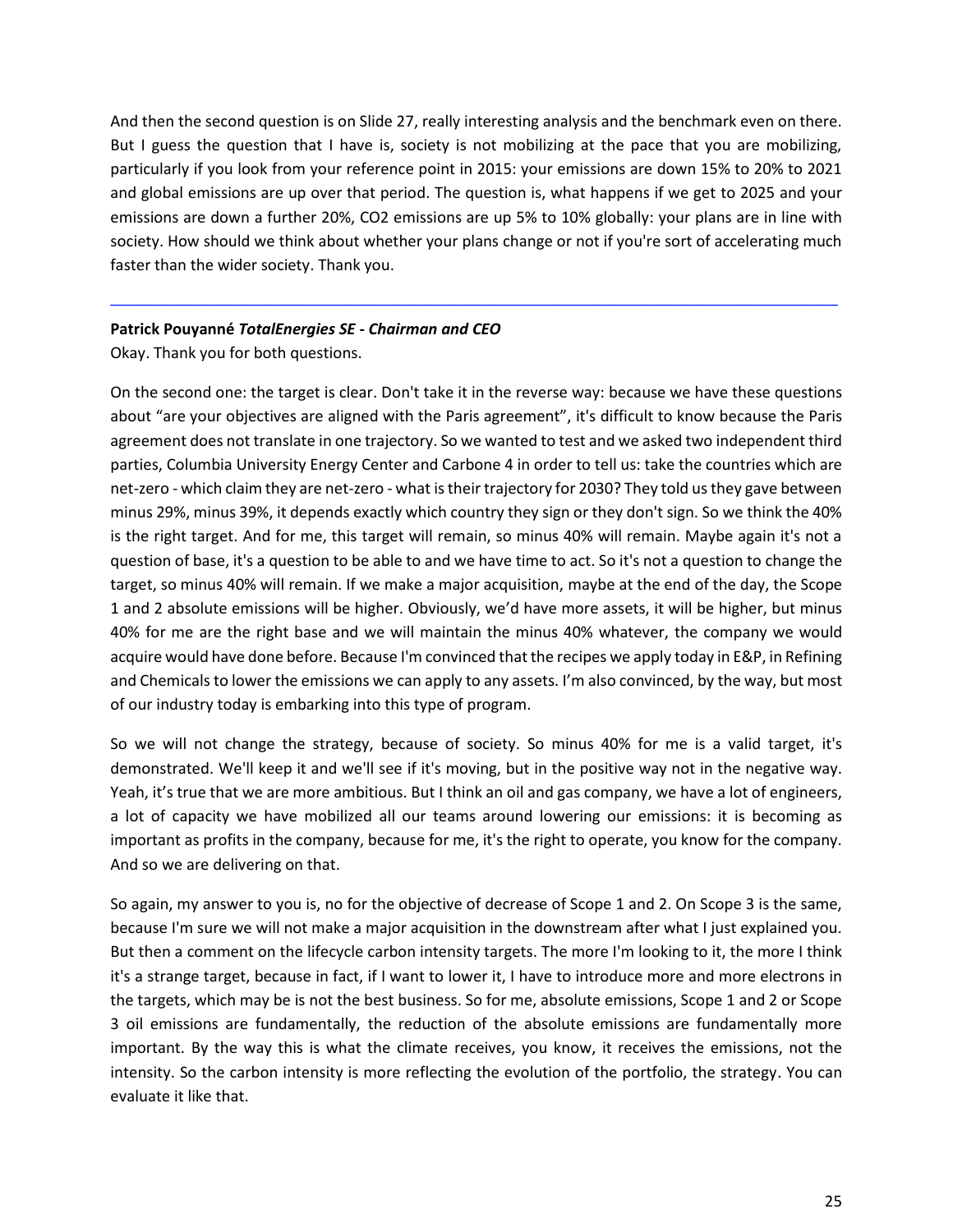## **Operator**

Next question comes from the line of Chris Kuplent from Bank of America.

# **Chris Kuplent** *- Bank of America*

Thank you very much and thank you everyone for the work that's gone into this presentation. And I was going to ask two questions, but could I just, first of all, ask for a clarification, Patrick, on your answer regarding those hypothetical transactions: disposal or acquisitions. Of course, whatever you acquire you're trying to reduce the emissions on as well. But are you saying, you're not going to move -- just to clarify, you're not going to move your absolute targets, whatever you do in terms of M&A? So that's just a quick question for clarification.

─────────────────────────────────────────────────────────────────────────────────────

─────────────────────────────────────────────────────────────────────────────────────

My other question was going to be on your CapEx program. Of course, these numbers are not new. But can I take it that all your 2030 targets that you have highlighted here, again, some of them updated. You think are broadly achievable within the same capital framework, assuming all the things we know about regarding inflation, et cetera. I don't want you to give us a CapEx budget for the rest of the decade. But is my assumption correct that these numbers are in this presentation, because you think, roughly with this kind of outlay, your 2030 targets are achievable?

And then last question, please, if I may, on the oil indexation of your LNG sales. You mentioned that's about 80%. How confident are you that the oil indexation itself considering that for the first time in many years, Hub prices are significantly above Brent index prices? How confident are you that this oil indexation can actually gradually shift its slope to Brent higher? And ultimately, it give you a higher CFFO sensitivity to oil in medium term. Thank you.

### **Patrick Pouyanné** *TotalEnergies SE - Chairman and CEO*

I'm not sure, I have understood the last question. I understood the beginning, but not the end of your question, in fact. But I will try to answer. For the first one, no, let me clarify what I just said. The question was about major M&A. A major M&A, I said we will maintain the minus 40%. This was my answer. I didn't tell you that the absolute value at the end will be the same, if it's major.

─────────────────────────────────────────────────────────────────────────────────────

What I can tell you, if it is a small M&A, it will be absorbed. By the way, we have clarified this year. You know, we have acquired between 2015, where we had no CCGT, because of the new strategy, we have acquired some CCGT for around 5 million tons. We have included them in the same target. So it's absorbed. I consider that the absolute value will remain the same for, I would say, minor moves, including a new strategy like this one. If it's a major one, the absolute part could grow. But of course, the minus 40%, will remain the same.

Yes, on CapEx. There is inflation today. We observe it. But what is true is that, we will not enter into the same cycle that we had in 2008 or '10 or '11. Because of the inflation, when we accept the inflation we spend more and we explode the CapEx and then we have breakeven going back to, I don't know where. So, I will not do that. I will not create a new crisis. So I consider that, by the way, you have probably noticed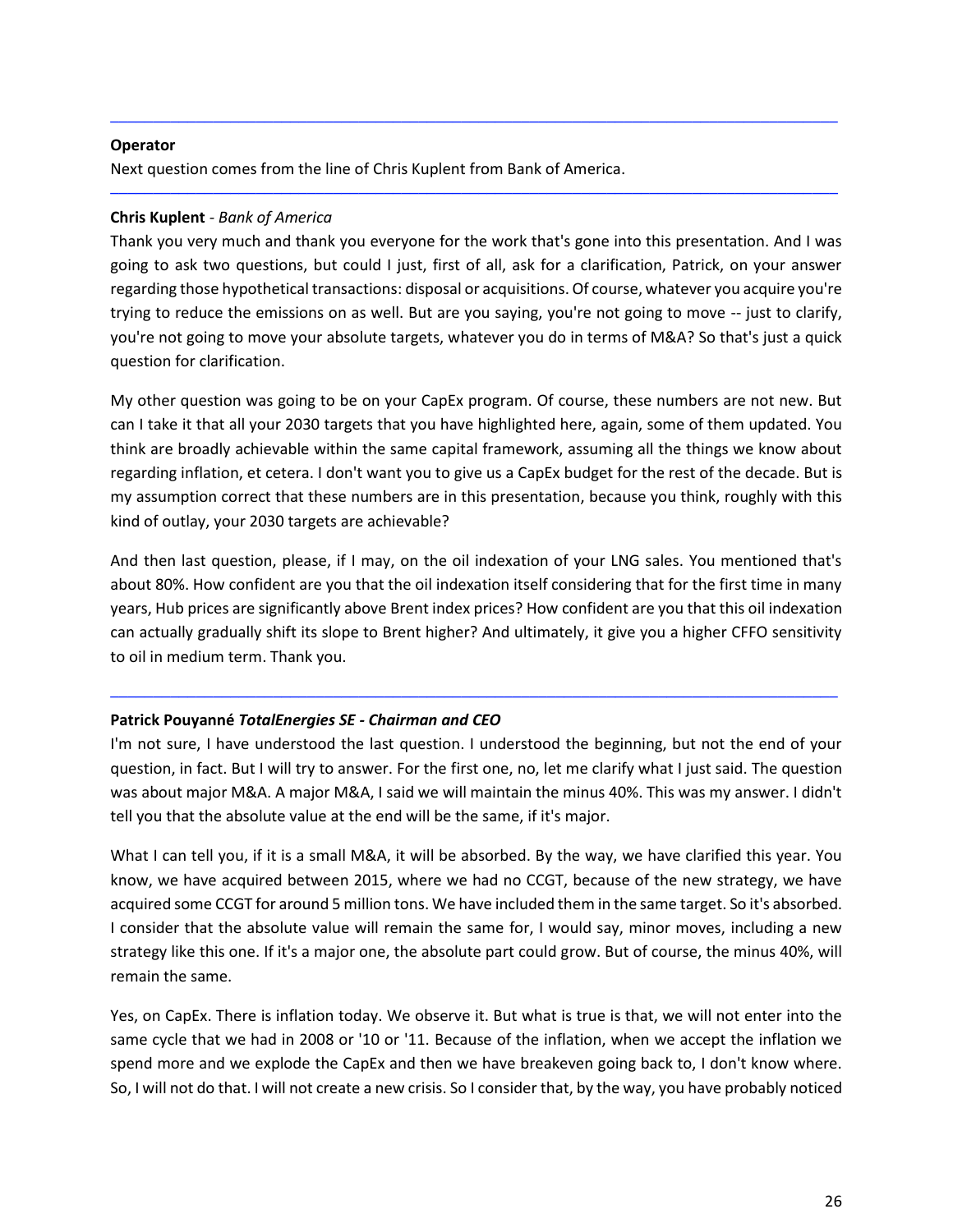that the 13-15 B\$/y became 13-16 B\$/y. So that's the right guidance for the next five years. And I think it's fine for the next 10 years. But again, my commitments is until 2025, but it's not something major, because we must resist to launch projects if they are costly, because they are profitable at 100 \$/b. So we will continue to approve projects based on \$50 per barrel and \$100 per ton of CO2. The only assumption which might change, which will change, we are very transparent with you is the gas price in Europe. I think what is happening is fundamentally changing our assumption for the gas price in Europe.

Before, we are seeing Europe with a lot of low cost Russian gas and so a cap being given by the US LNG: \$6-\$7. And then suddenly, you forget all that, because the gas in Europe will be LNG. So we are probably more, and this is a difficult answer today, above \$10 than at \$5, I would say, just to give you some range. So that may change. And we are revisiting positively some few projects that we could have in North Sea, by the way, and I see that some European states are asking us to see if we could produce more domestically, we are revisiting, if we have what I call short cycle projects, which could be profitable at \$10 per Mbtu and not at \$5. And the teams of Nicolas are working hard. This is a contribution as well, to energy security supply in Europe.

The last one: what I think is that, the buyers will be keen to continue to give contract linked to Brent. Because we see a lot of volatility on JKM or things like that. Henry Hub is more stable. Brent, probably more stable today than the JKM index. I'm not sure to have understood the full question. But I think that, the behavior of the market should not change. And what we can hope for, of course, is that when we market, for example, Papua LNG, we will have more than the 10% or 11% Brent. We are raising the bar. And I think the customers are already more open to that. So the question will be not to go again to 15% or 16%, because this is not sustainable. The 10%, 11% were low. 15%, 16% is too high. Where is the right level? This is the debate, we have today with customers.

─────────────────────────────────────────────────────────────────────────────────────

─────────────────────────────────────────────────────────────────────────────────────

### **Operator**

Next question comes from the line of Alastair Syme from Citi.

#### **Alastair Syme -** *Citi*

Hi, Patrick. In the slide, you had sort of justifying the capital into power generation, you have the comment there that you expect a positive outlook on power prices, given market complexity – are you prepared to disclose what price assumptions you're using when you look at these projects? I'm sure it depends by country, but any sense of magnitude of higher prices that you're expecting or embedding? Thank you. Just the one question.

### **Patrick Pouyanné** *TotalEnergies SE - Chairman and CEO*

We will not answer, because it's an element of competition. You know, today, when we bid on some tenders, there is one element which could make a difference, which is what is your assumption in your electricity price. So I will not disclose that. I think it's part of the volatility of the issue.

─────────────────────────────────────────────────────────────────────────────────────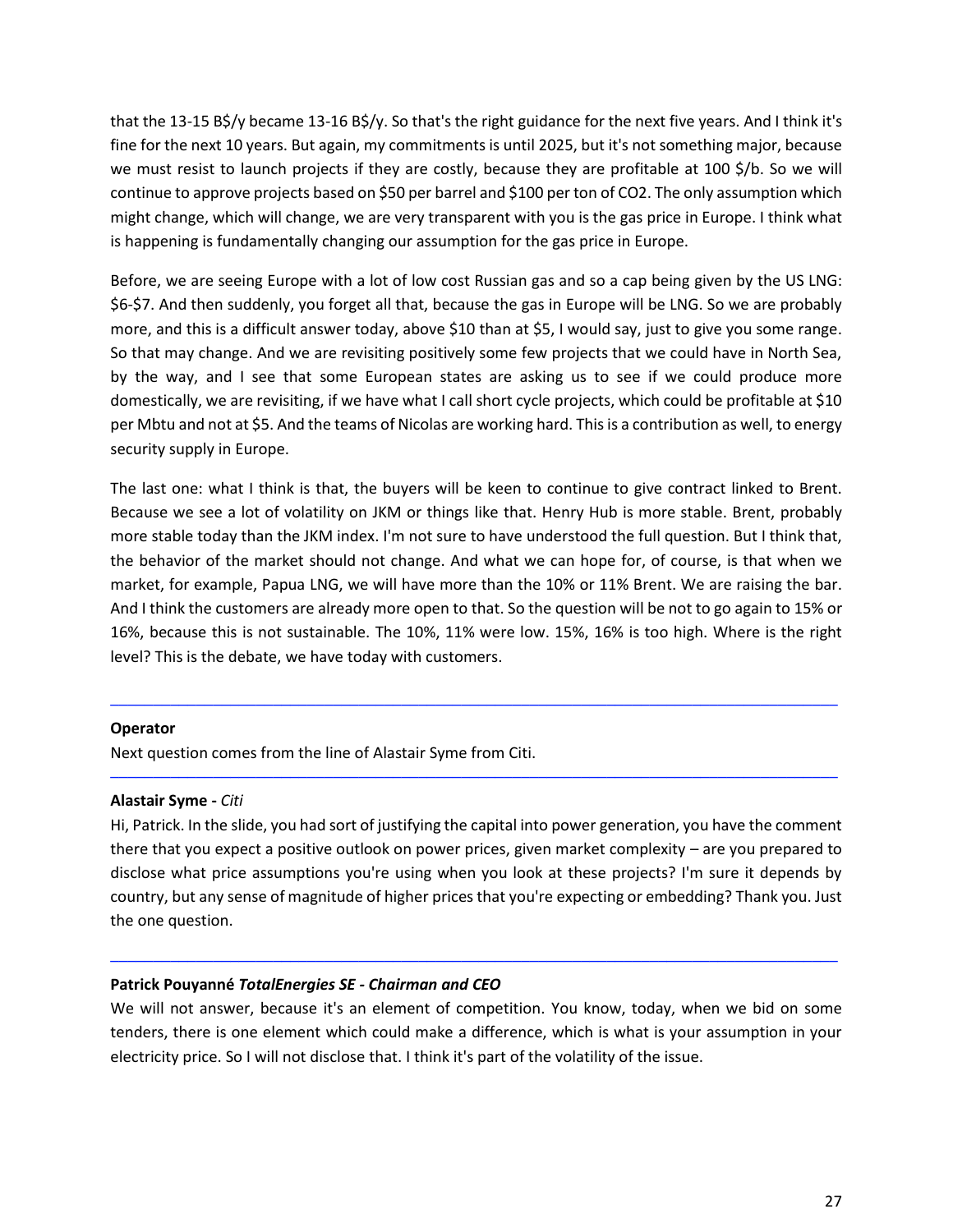To reassure you, we are not super optimistic, either, we are quite reasonable, because it's a market we enter, so we are very reasonable on the assumption we use. What we are trying to explain is that, we have a positive view. We are bullish on the fact that this price will go higher in the future. And so investing today, if we are reasonable, like with my \$50 per barrel on the Brent, which is a reasonable assumption, if I'm reasonable with EUR 50 per megawatt hour, it's not the assumption, just to give you an example. I think there is some upside to be done. So it's the same approach, I would say. And again, I really think that what we have developed as a way to be profitable on oil and gas could give us better returns on electricity.

By the way, it's more complex, because these are local markets. So it's not one assumption that we need to take. You have a European market, you have a US market, which are the main ones that are, I would say, deregulated where the assumption is key. But you know, the UK is not the same than Continental Europe. So we have different views, and Australian market. And then you have of course all what I told you about keeping, 70% PPA and 30% market is valid for the unregulated markets. When we develop a project, I would say in South Africa or in Angola, obviously, it will be linked to a PPA, because there is no capacity to take much upside, but the PPA are generally higher than in the unregulated markets. Helle wants to add something.

### **Helle Kristoffersen** *TotalEnergies SE – President, Strategy & Sustainability*

I just wanted to emphasize what Patrick said, which is, I really don't think that we are bidding on sky high prices when we look at our power projects. So don't get the comment wrong, really. We've discussed in the past that we are rather a cautious company when it comes to making assumptions about future price. So I think the \$50 Brent reference is a good one.

─────────────────────────────────────────────────────────────────────────────────────

Think of us using the same cautiousness or discipline as we look at projects in power. But on the other hand, we are very much I think improving our ability to assess the upside that we can get from power projects, again, country by country, by taking a little more wholesale market exposure instead of fixing everything through PPAs or having floors and caps on those PPAs. That's really the message, Alastair.

─────────────────────────────────────────────────────────────────────────────────────

─────────────────────────────────────────────────────────────────────────────────────

#### **Operator**

Next question comes from the line of Lucas Herrmann from Exane.

#### **Lucas Herrmann** - *Exane*

Good afternoon, and thanks very much for the opportunity and thanks for what has been a very clear presentation. Two questions, if I might.

The first one regarding the reduction in carbon emissions of 30%, essentially from the downstream business. Can you break that down in any greater detail? I guess, I'm asking how much of it is going to come from you ceding share or ceding positions organically for one to the better phrase? And how much potentially comes from actually divesting positions in the downstream business?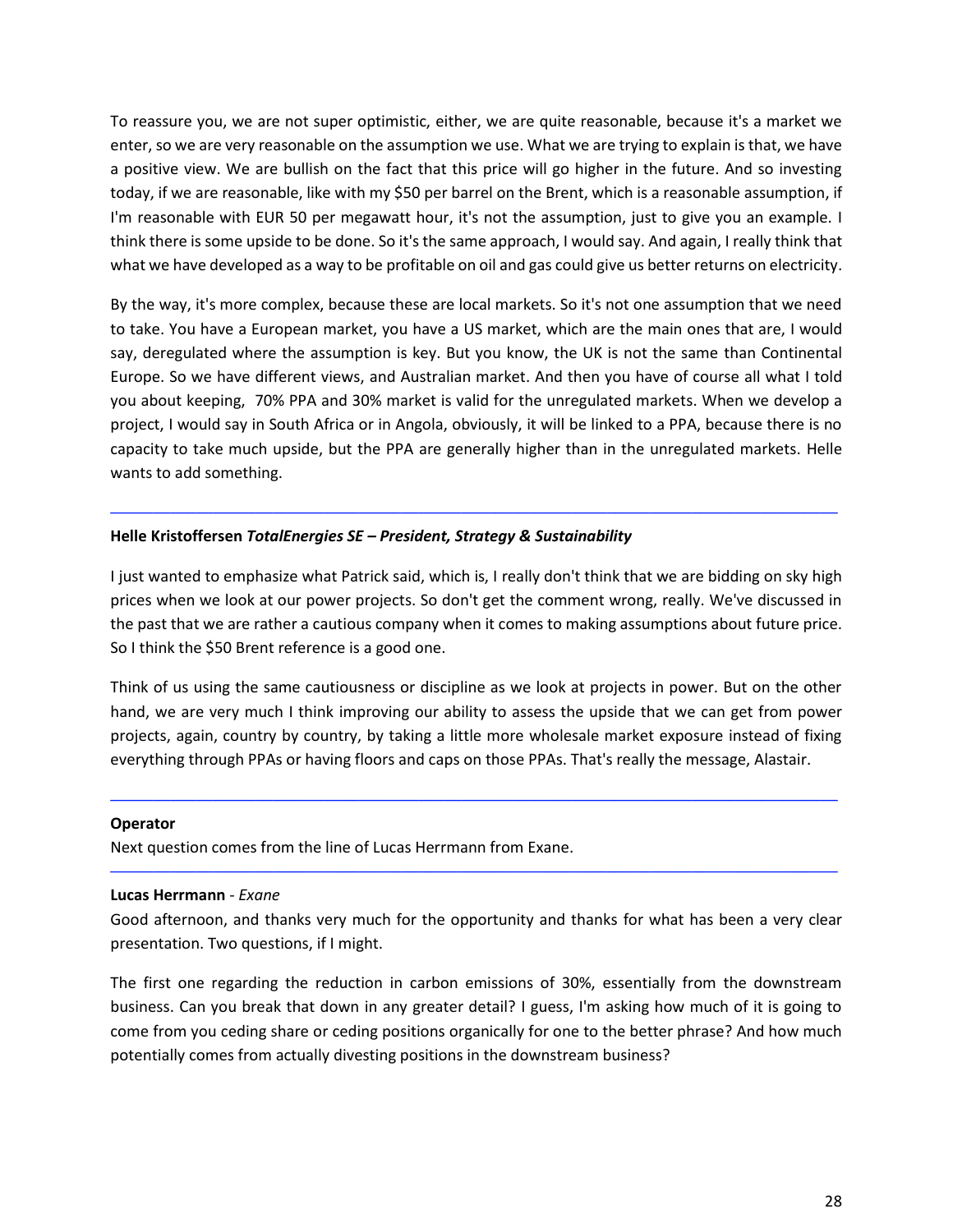And secondly, Patrick, just coming back to the CapEx number of 13 to 16 now, do you want to provide any color as to why you've decided to add \$1 billion to your CapEx budget? I mean, it's pretty understandable, given the environment and perhaps given everything you just said on short cycle projects, but just some greater color if possible? Thank you.

─────────────────────────────────────────────────────────────────────────────────────

### **Patrick Pouyanné** *TotalEnergies SE - Chairman and CEO*

Yeah, okay. On the first one, you know, already, we have done minus 14%, it's pure organic. There is almost no divestment in it. Again, it's a question of arbitrage within the low margin sales. When we embarked into this transformation, we dug into what is our Scope 3. And we made an evaluation with the marketing and services teams, to segment the sales between different markets.

And of course, that we discovered that there are good sales, I would say. And there are a bunch of them, in particular, I would say in the form of B2B and the bulk sales, which are, in fact, manipulating a lot of volumes with not much you know. And so it depends where it happens, you know, where we have some niche markets it could be profitable, but not everywhere. We need to arbitrage on it. And so that's part of it. Having said that, this strategy could lead as well, I will be honest, so that there are maybe countries where we consider, that it's not fundamental. So it's always an arbitration. And we have also the EU against rest of the world. Helle wants to add something.

─────────────────────────────────────────────────────────────────────────────────────

# **Helle Kristoffersen** *TotalEnergies SE – President, Strategy & Sustainability*

Yeah. So this was for Scope 3 and my comment Lucas will be just on 1 and 2. If you look at the table on how we did in '21 versus 2020, that is a combination of, we don't break it all out, but combination of organic in-house carbon footprint reduction projects in line with the chart we presented. Of course, the fact that we did divest the refinery in the UK, and also the fact that we decided to transform our Grandpuits refinery in France into a zero oil platform. And so all that participated to the Scope 1 and 2 reduction in 2021.

### **Patrick Pouyanné** *TotalEnergies SE - Chairman and CEO*

But let me be clear, it's not against the downstream. It's just that we want to anticipate the fact, that in particular in Europe, there will be a declining market. You know, the strategy of the car manufacturers are quite clear: they all announced more and more electrical cars in Europe by 2030, 2035. So it's our duty independently of Scope 3, within our strategy to adapt the downstream footprint of the company and not to be with stranded assets. So we prefer to anticipate.

─────────────────────────────────────────────────────────────────────────────────────

The 1 billion short cycle CapEx which was introduced, it's not new, you know we have some wells, which have been launched, for example in Angola, which were stuck. I would say we have a portfolio of short cycle wells, and we just recently approved at the ComEx some additional phase on CLOV or projects like this one. But again, I was telling you that we might have new projects coming in North Sea, so adapting to that. So I think that's the best way: not to increase suddenly the base of organic CapEx, and what we call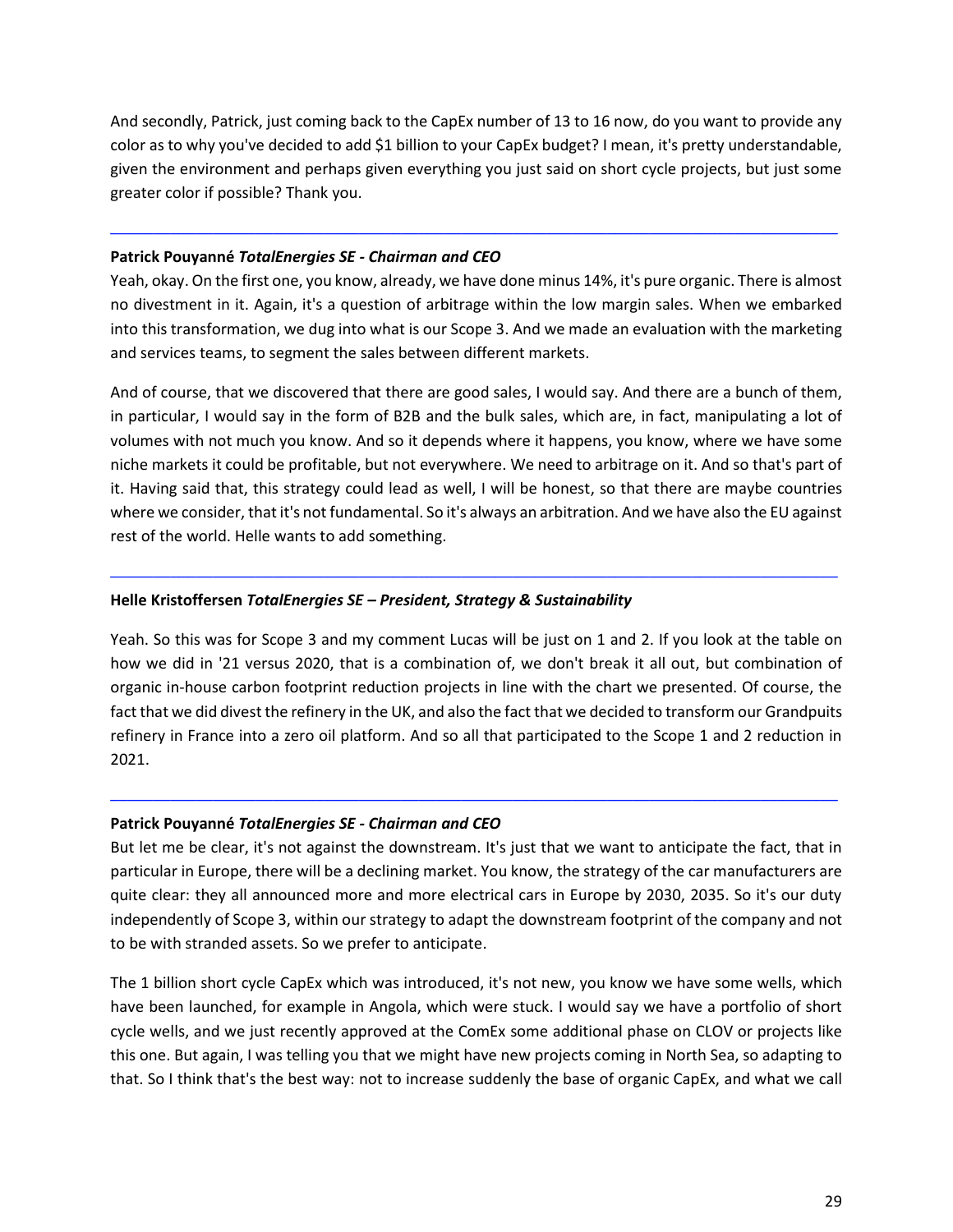short cycle is a payback of less than two years. So I think it makes a lot of sense, with these higher prices to allocate some additional CapEx. Jean-Pierre, wants to add something.

─────────────────────────────────────────────────────────────────────────────────────

#### **Jean-Pierre Sbraire** *TotalEnergies SE - CFO*

By the way it was the CapEx that was cut in 2020 to face the COVID crisis. So it makes sense to remobilize these assets when the prices are favorable.

─────────────────────────────────────────────────────────────────────────────────────

#### **Lucas Herrmann** - *Exane*

Okay. But that message is in essence, that this is allocation towards short cycle opportunities that look more attractive in the market that we're in today and more likely market long-term given everything that's been happening in the world of gas?

─────────────────────────────────────────────────────────────────────────────────────

### **Patrick Pouyanné** *TotalEnergies SE - Chairman and CEO*

No. At this stage, no. Again, it's more short cycle. But again, as I said before, when we spoke about LNG, obviously, there is a new European LNG market. So the view we will have on the US projects might be different and that's why I maintain all our targets on the LNG growth, because Russia will get out of the portfolio for the future, but other opportunities will arise. So it's a question of reallocation of CapEx, when we said to you, no more capital allocated to Russia. This capital will go somewhere.

─────────────────────────────────────────────────────────────────────────────────────

─────────────────────────────────────────────────────────────────────────────────────

### **Operator**

Next question comes from the line of Henri Patricot from UBS.

### **Henri Patricot –** *UBS*

Yes. Hello everyone. Thank you for the presentation and for the additional disclosures. I want to follow up on the question on CapEx, given the greater focus on the energy security. You've talked about gas and LNG to new markets in Europe. I mean, are there other areas where you could see an acceleration, a more favorable environment, which could perhaps raise some of the targets in terms of capacity build up around the new molecules on the renewable side?

─────────────────────────────────────────────────────────────────────────────────────

### **Patrick Pouyanné** *TotalEnergies SE - Chairman and CEO*

No. You have probably noticed in the presentation that we have identified the new molecules: before, they were a little hidden between the liquids and the gas. We said no, it's the new molecules, because this is part of the ambition for net zero. By the way, it's an improvement when we analyze the net zero and because for me, one of the news of 2021 was the fact that we've seen some customers in some shipping business, or even though, you know, the change of position in Germany, about maybe EV not by 2030, but later. So the e-fuels or e-gas is becoming something new.

So I think it is an area where we could allocate more capital: by the way, the 5% we mentioned: in 2022, we are not at 5%. But biogas for example, you know, we made a small entry in biogas and where we see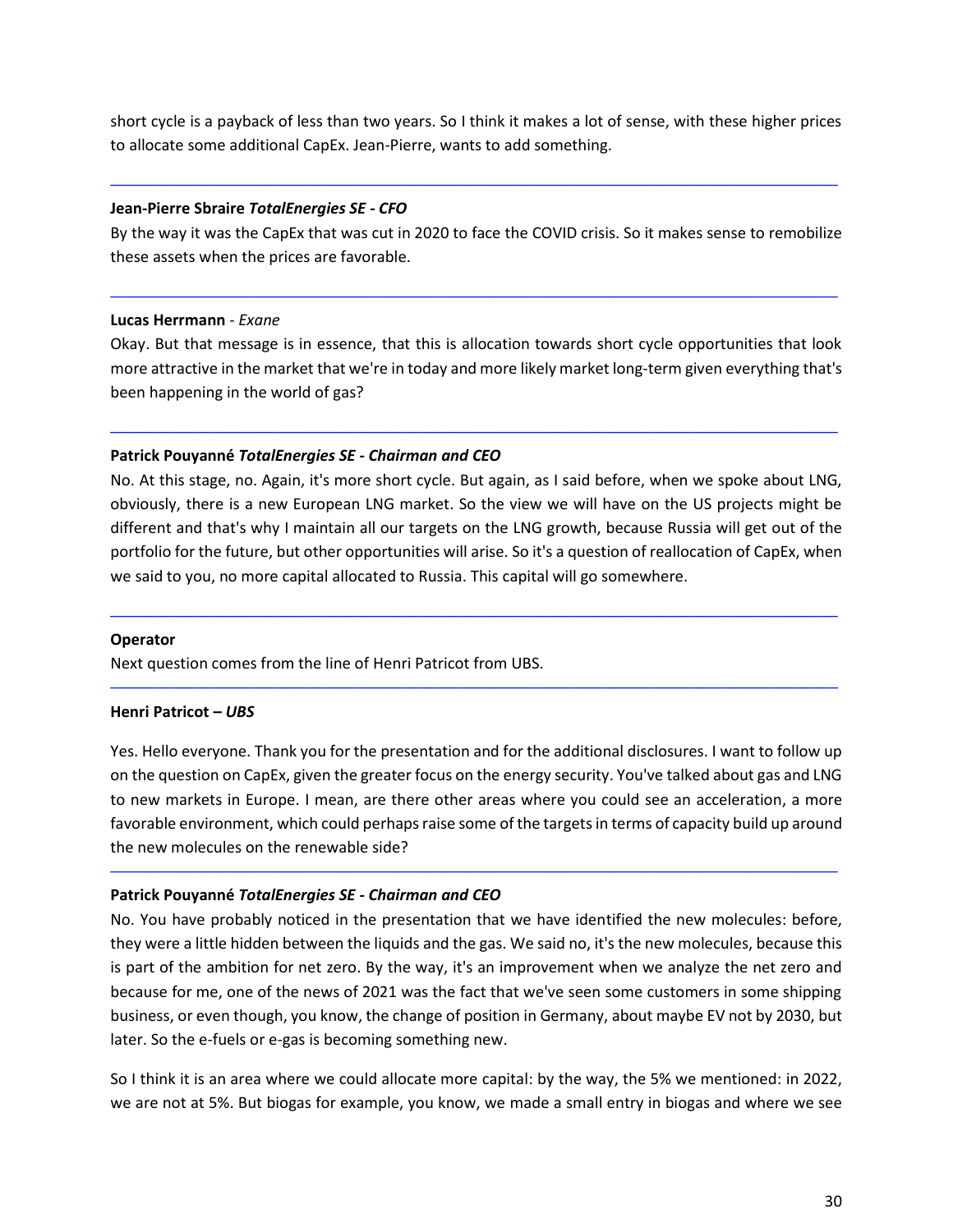the demand for biogas today and we have the conviction, that the supply will be short of the demand if it continues like that. So let's invest. The problem with this type of projects is that one project is not a big amount of CapEx, so we can make a lot. So this is probably, in the new molecules, an area where you could see some acceleration in term of allocation. But one point on this one, we need to have the demand in front of it. It's a topic on which we will probably take initiatives in future months and we'll come back to you and you will see and hear about us.

─────────────────────────────────────────────────────────────────────────────────────

Yeah, Helle?

# **Helle Kristoffersen** *TotalEnergies SE – President, Strategy & Sustainability*

Yeah, I just wanted to add. Of course, Henri, I don't know if that was also part of your question, that this new plan that Europe has just come out with, because of the war in Ukraine about repowering Europe and as part of trying to get rid of Russian pipe gas, so there will be huge opportunity for LNG, but Europe is also seeing of course more renewables as quickly as we can and more of these new molecules. So, I think our outlook on where we want to grow for the next 10 years is only reaffirmed and validated by what's going on right now. Unfortunately, you may say.

### **Patrick Pouyanné** *TotalEnergies SE - Chairman and CEO*

Yeah. Even if I think the new molecules, it's probably better to produce them where electricity is low, then on a continent where electricity is high. So I shared the objective, I'm not sure to share the location of the objective. Because we have to think to the long-term profitability of these assets.

─────────────────────────────────────────────────────────────────────────────────────

─────────────────────────────────────────────────────────────────────────────────────

### **Helle Kristoffersen** *TotalEnergies SE – President, Strategy & Sustainability*

So it's always a trilemma between security, affordability and of course, being green, and we are in the middle of that.

─────────────────────────────────────────────────────────────────────────────────────

─────────────────────────────────────────────────────────────────────────────────────

### **Patrick Pouyanné** *TotalEnergies SE - Chairman and CEO*

Yeah, exactly.

### **Helle Kristoffersen** *TotalEnergies SE – President, Strategy & Sustainability*

Creating new dependencies, if you import, or have higher prices.

### **Patrick Pouyanné** *TotalEnergies SE - Chairman and CEO*

Yeah, excellent. One element which I forgot to mention, which maybe was underestimated is the CCS investments CapEx. We just showed you in the presentation, that to be net zero by 2050. We must compensate somewhere, 100 million tonnes of CO2. We have the e-fuels or e-gas might consume part of

─────────────────────────────────────────────────────────────────────────────────────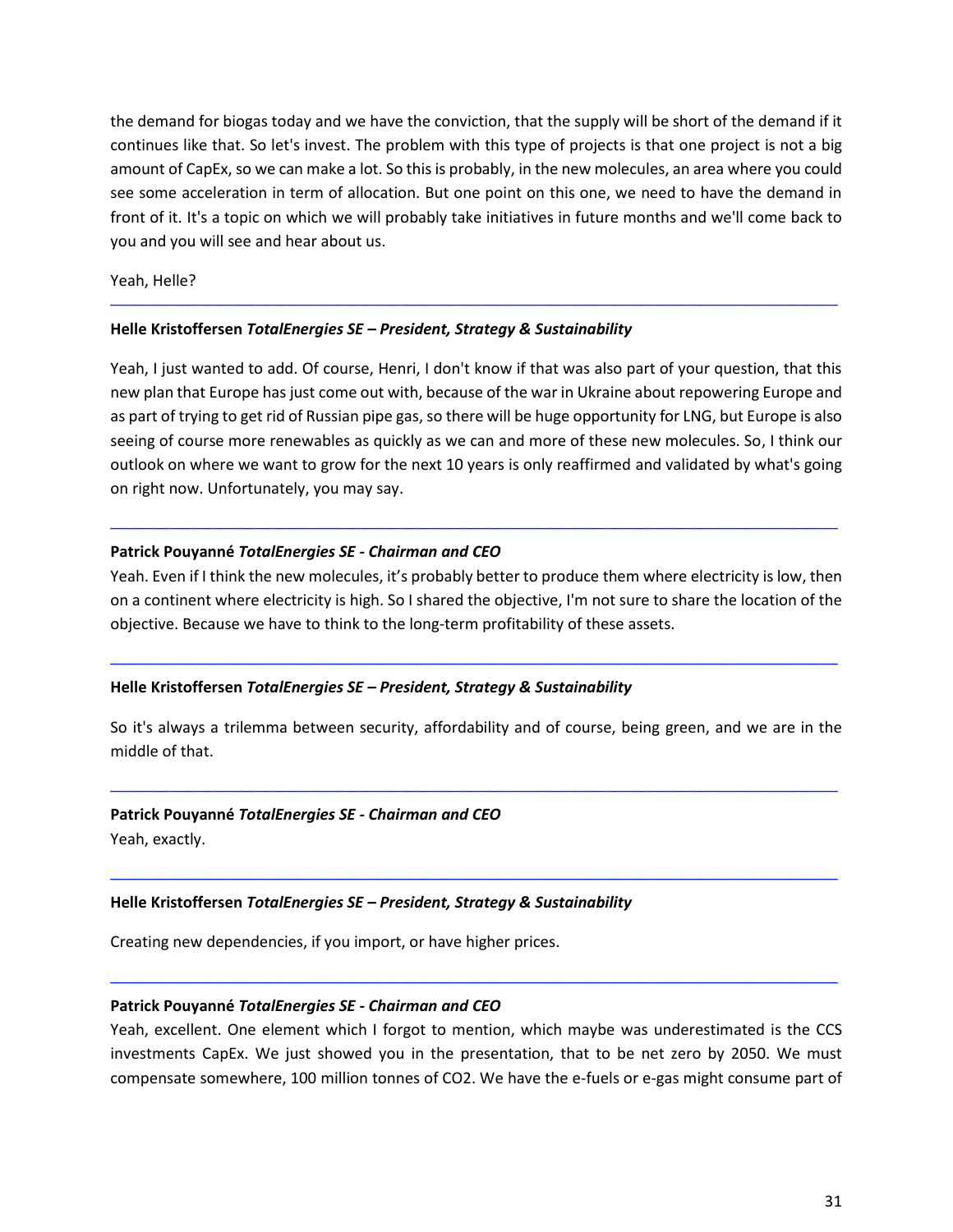it. In particular, if they go to chemicals value chain, but we have also the CCS. So one work we are doing is we put more than 100 M\$/y. It's clearly more than 100 M\$ that we need to invest in the year.

So probably we will raise the bar. We will come to you by September with a better evaluation of what we need to invest in order to cope with that objective. But again, we speak about maybe going to from 100 to 300 M\$, it does not change the global allocation framework we delivered to you.

─────────────────────────────────────────────────────────────────────────────────────

─────────────────────────────────────────────────────────────────────────────────────

#### **Operator**

Next question comes from the line of Irene Himona from Société Générale.

# **Irene Himona - Societe Generale**

Thank you very much. Good afternoon and thank you for what looks like a very rich sustainability progress report. You announced this very interesting new target for a 30% reduction in Scope 3. I think it's the first time we have seen such a specific Scope 3 target by a major energy company. And I had two related questions. Firstly Scope 3 does not really depend so much on you, more on regulators and policymakers effectively mandating that the usage must decarbonize. So my question is, isn't the risk a bit too high that demand simply lags behind supply on decarbonization due to weak policymaking and then the risk is that you miss that target?

And then secondly, the related question. This is clearly an increasingly litigious society. And Shell was told to do things on the global emissions by a Dutch Regional Court. It used to be a US phenomenon. It's now spreading over here. How do you assess the future risk of litigation against TotalEnergies surrounding,in particular, the delivery or not of this new Scope 3 targets? In other words, is that a risk for you, Patrick? Thank you.

─────────────────────────────────────────────────────────────────────────────────────

# **Patrick Pouyanné** *TotalEnergies SE - Chairman and CEO*

I think on the second question there is a risk for everybody, I would say, for us, for all the oil and gas company. Honestly, I understand why Shell made an appeal. I think it was announced yesterday. Because I don't know how this Dutch judge has decided that it is so precise, how he's able to say that 'this' is the target. And frankly, I can understand that we are liable on all our Scope 1 and 2 emissions. The Scope 3, as you said, is together with society, our customers. By the way, again, if I was reading yesterday's SEC Regulation, there is an interesting statement in what they propose: that they ask companies to disclose the Scope 3, but then companies will not be taken liable for the Scope 3.

So I think it's an interesting statement by the regulator. The US regulator makes it clear. And I think it's just fundamental to me. And so honestly, I consider that's where the Dutch judge has been too far: it's the Scope 3. Otherwise, we stop selling. In our case, coming back to your question, I think I want to repeat that our strategy is fundamental. TotaEnergies we say that we are an integrated company , but in fact, we have a downstream and, we sell, we refine more than what we produce in terms of oil and condensates, that's a fact.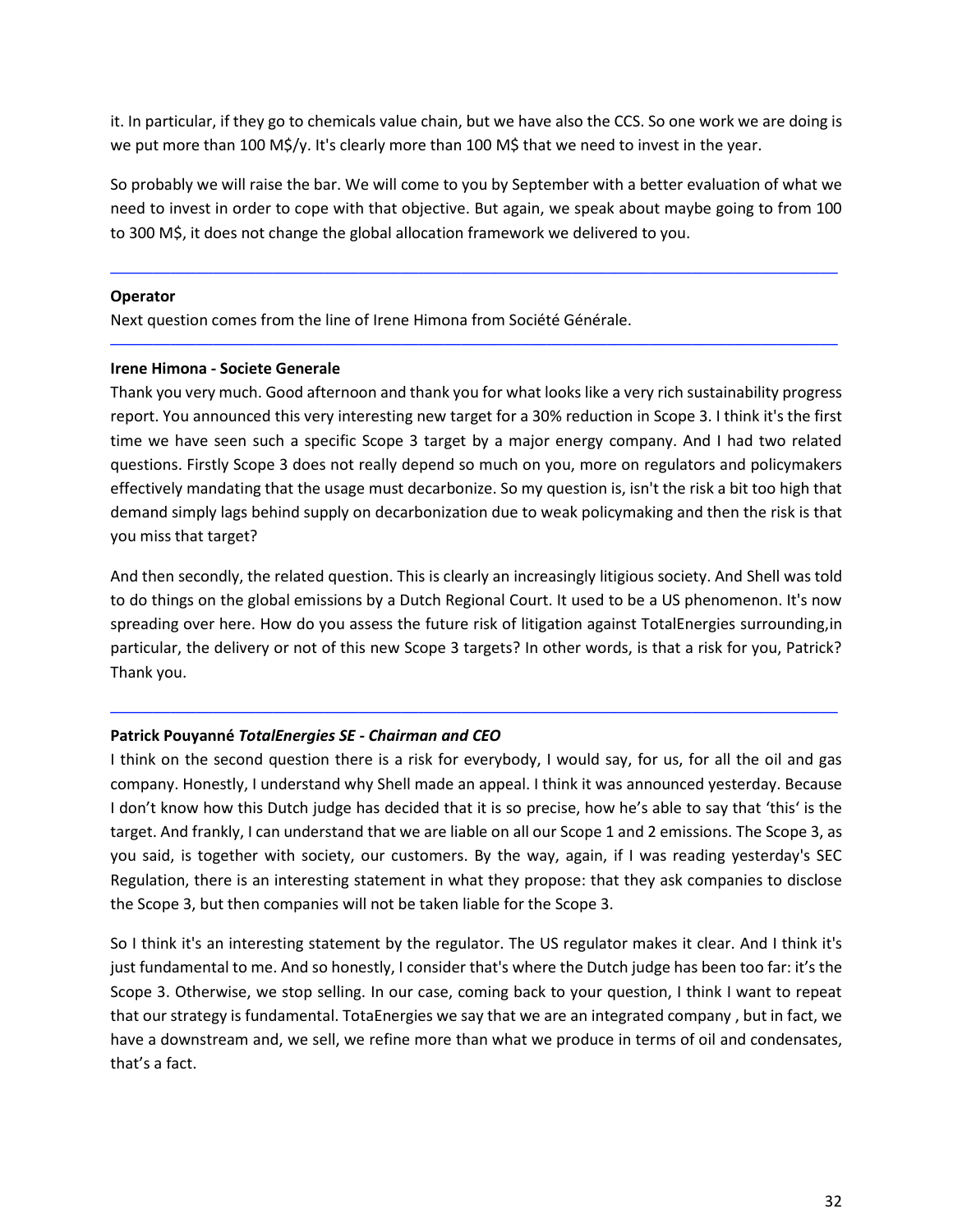So we are not so really integrated. And in particular, when we analyze our footprint in these businesses, it's in Europe. I had the chance to manage that: it's a tough business you know. And even this year, when you've had high gas prices, and even if the spreads seem to be good on one side, the results are not so high. So that's a tough business and we have decided to engage. We were proud to be number 2 in refining in Europe. But fortunately, the volume does not make the results. So for me, this is a strategy, which is deliberate to lower our footprint.

I think some of our peers have done the same and will continue to do it. And the idea is to realign the refining footprint and the production, ie to be re-integrated. The marketing is the same story. Of course, the marketing footprint is much larger, but it's also heavily in Europe. I think more or less 60% of the Scope 3 was in Europe, with the marketing.

And you know, having 60% of our volumes in Europe in a continent, where you have a clear indication by the policymakers that by 2030-2035 with the Green Deal they really want to diminish the consumption of oil products, it will make little sense to continue to develop or even to maintain. So we have to prepare and I want to anticipate. But you know, by the way, the addition we announced it's on oil, Scope 3 oil. Yes we can announce and I am confirming that we have minus 30% reduction, and we are ahead of the group of the peers. That's not bad for us you know. Having said that, we also very transparently explain. And this is why Scope 3 is complex, because it's customer story.

But you know that globally, if you take oil and gas, as we have a deliberate strategy to increase our gas sales, because of LNG globally, our target is to be under 400 Mt by 2030. As we know that we cannot deliver the whole, we set ourself a constraint and this constraint is the result of the deliberate strategy to realign upstream refining and marketing, and in particular to accelerate in Europe. Because in Europe, the policymakers have delivered a clear strategy and we need to take that into account, otherwise we don't do our job properly.

─────────────────────────────────────────────────────────────────────────────────────

─────────────────────────────────────────────────────────────────────────────────────

### **Operator**

Next question comes from the line of Martijn Rats from Morgan Stanley.

# **Martijn Rats -** *Morgan Stanley*

Hi, hello. Thanks for the opportunity. I just had two somewhat related sort of questions.

I wanted to pick you up on some of the comments that you just referred to earlier, when it comes to the European natural gas markets, I think it's very clear that there is a growing ambition to wind Europe of Russian natural gas. But I was wondering, from the position where you're sitting in your knowledge of the market in the industry, what your observations would be about that plan in terms of the obstacles that exist, how long this would take and the investments that would need to be made. In other words, what are the conditions that are needed to be put in place for this to happen and the role that TotalEnergies could play in this. Could you say a few words about how such a large sort of target could be realized?

And then, in addition to natural gas in Europe, I also wanted to ask you sort of a related question about the middle distillate market. It strikes me that middle distillate inventories are pretty much very low and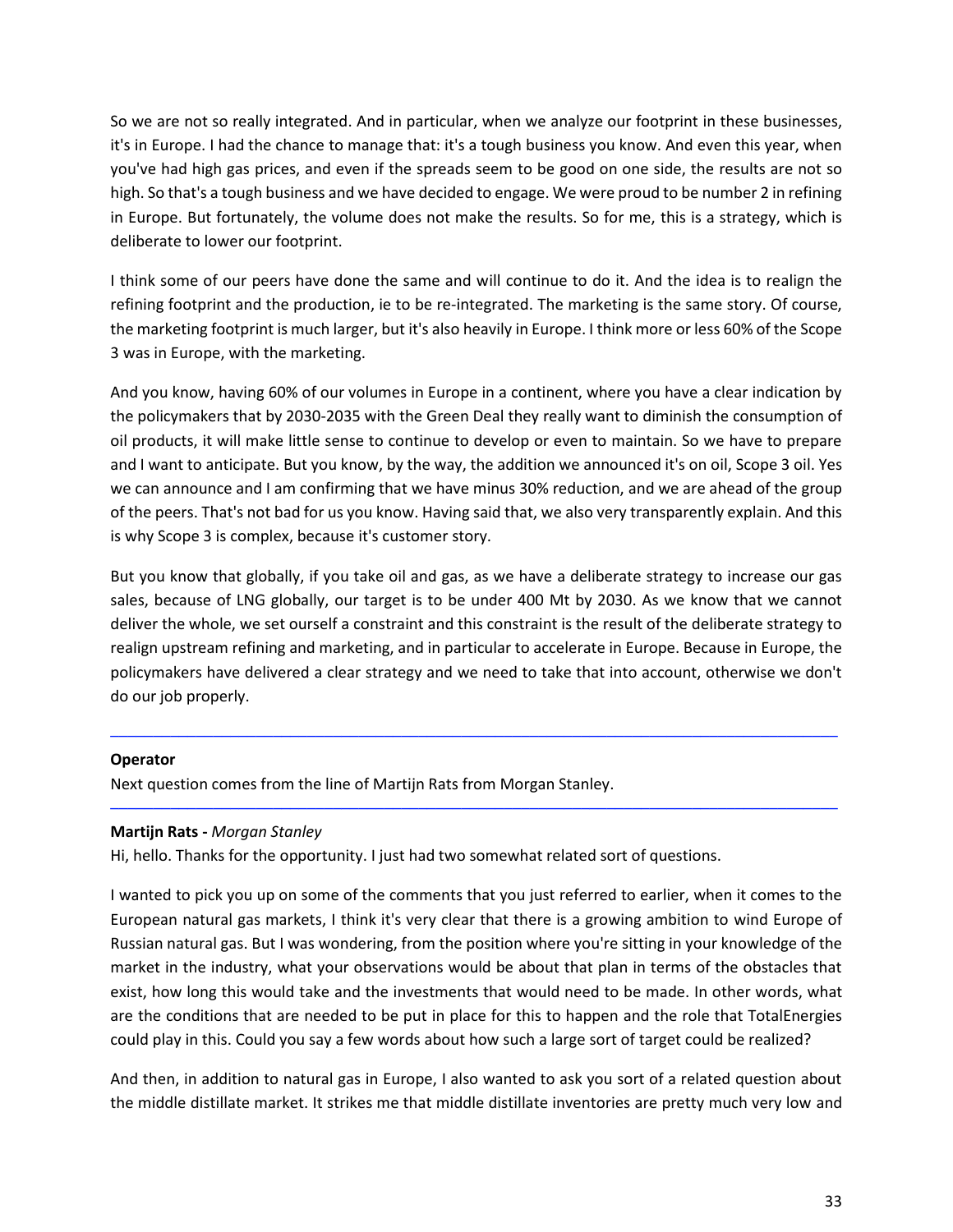inventories are pretty much falling very, very fast almost everywhere, including in Europe. And the idea that we could run out of diesel, is not far off. And I was wondering from your perspective, what the impediments are? Well, to let your European refining system simply run harder, produce more diesel. Is that a matter of crude availability, natural gas prices and the availability of hydrogen in the system? And how do you see the sharp shortage of middle distillate is particularly in Europe laying out?

─────────────────────────────────────────────────────────────────────────────────────

## **Patrick Pouyanné** *TotalEnergies SE - Chairman and CEO*

The second question, you know, by the way, the refining system in Europe is not really delivering a lot of middle distillates. It's an old system. We spent a lot of money to improve this production, as economic results are not very good. So I hope that the tools we have developed in some refineries will benefit from this tight market. But I think for me, the point is that at the end of the day, sanctions on liquids have little effects except increasing prices. Because liquids can move around. So if there is less, if we don't take Russian middle distillates we will take them from another part of the world. I've mentioned Saudi Arabia for us, but it will move. And then probably, Russia will sell their middle distillates to other countries. Such as emerging countries, which face high prices and which will have a discount. So I'm not sure sanctions are very efficient. But at the end of the day, these type of policies are pushing prices up, and it's not bad for refineries. Should we change our strategy on refining Europe, because of that element? I say, no.

Because fundamentally, again, there is another perspective, which is the decarbonization, green deal and all that. And what they heard from European leaders if they want to accelerate, not decelerate, because they consider that all these renewables, electricity is a way to increase the security of supply.

On the first question you know we have already a strong position and remember, we bought all these regas capacities from Engie. We considered it had a negative value, that it was a liability but today Stéphane Michel and his team are quite happy because these are full.

Should we increase? And I had the discussion, by the way, with a high political person in the continent. He asked me why don't we have all these regas terminals today. I told him, it's normal. Why do you want private investors to invest in regas terminals when you explain weeks after weeks, months after months, that you don't want natural gas.

I mean, that's a point. You know, this regas terminal in Germany, I think I've heard about it for 15 years. Nobody has taken the risk, because you had a debate. You had policymakers telling gas is not good. And suddenly we wake up. So we told them that we were able to bring back some floating storage units. We have two in our fleet. But we need some help because if you have a procedure of three years or two years to connect a FSRU it is not possible. Maybe I exaggerate but it is certainly 15 months which is too long. But we are ready to contribute. Of course, we have a gas to bring, we have LNG to bring. Because the market is high it's naturally, that LNG is coming to Europe. So if we have more capacities, we will fill the capacities. I think Stéphane's teams have looked to all possible capacities in Europe and most of it is full. Then should we invest in onshore gas terminals. It depends and it's back to something else which is missing in Europe, which is long-term contracts. And we need to open a new debate with policymakers. I think a continent, which is in deficit, with a lack of storage, with a lack of regas terminals and with no long-term contracts, will face a crisis regularly. So if it is linked to long-term terminals, why not. You know, we are looking to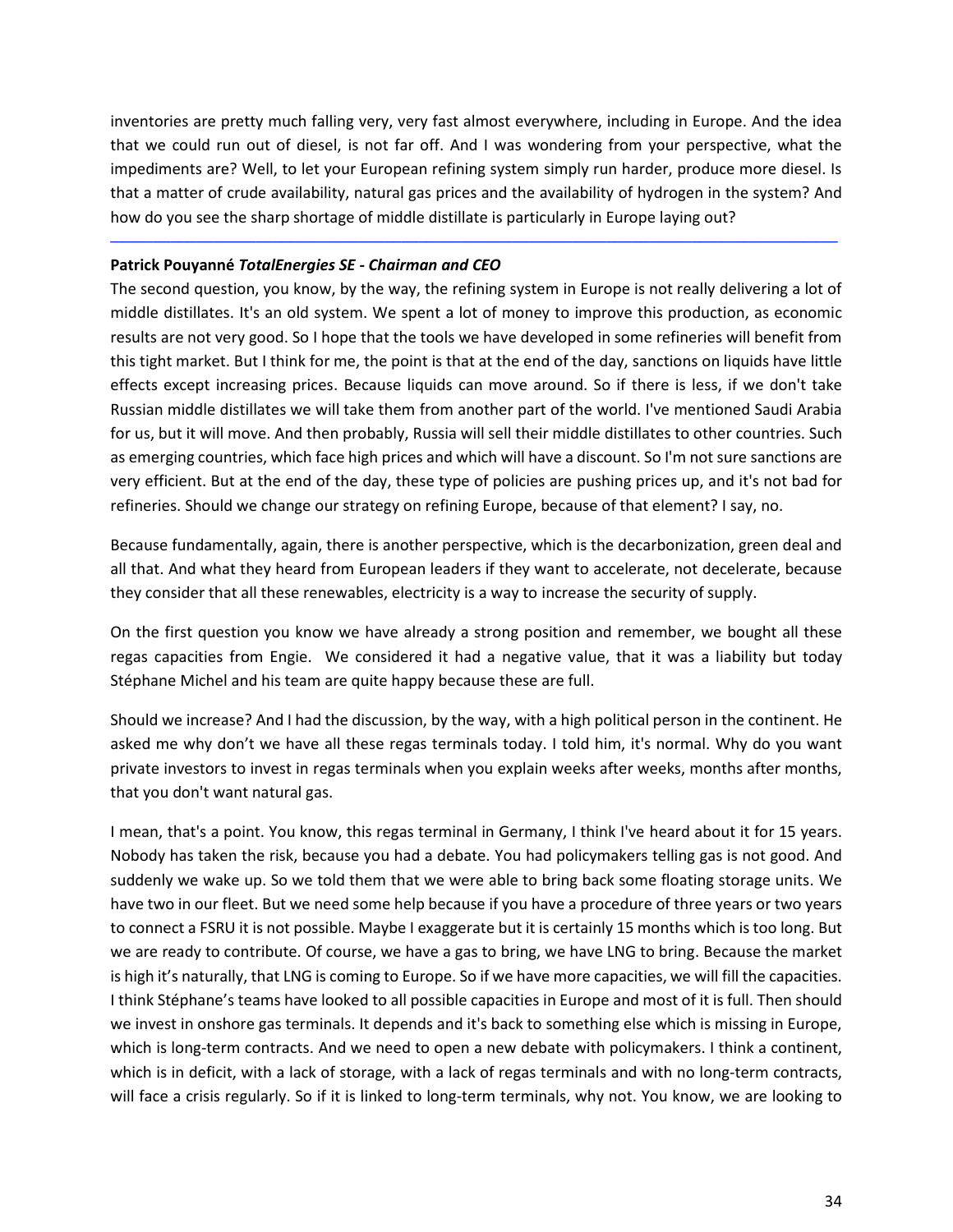build a regas terminal in Vietnam if we have beyond the terminals, some long-term contracts. We could apply the same policy to Europe. Of course, now it's a matter of urgent decisions. I think the best for Germany is probably to engage with government and public funds in order to get this regas terminal as quickly as possible and to enact the right regulations, so that the procedures are short term.

It will take probably two year to three years to build them. But again, yes, European as I said before, it's LNG. I'm convinced that this will be a good market for LNG. We have strong position in the US and we were last year the largest exporter from US LNG. It was going last year to Asia and now it is going to Europe. It's a question of arbitrage between the markets.

─────────────────────────────────────────────────────────────────────────────────────

─────────────────────────────────────────────────────────────────────────────────────

# **Operator**

Next question comes from the line of Jason Gabelman from Cowen.

# **Jason Gabelman** - *Cowen*

Hey, thanks for the presentation and taking my questions. One, just a clarification on the Russian exposure that you talked about at the top of the call. The Arctic two LNG project, I understand you're not putting more money into that project. But does the project itself at the project level have enough access to financing to be completed, absent any additional contribution from TotalEnergies?

And then the two questions I had, first, on the inflation that we're seeing, particularly on renewable power inputs: are you able to pass that through in terms of the PPAs you're agreeing to moving forward? Or do you expect to see, potentially as a result of the inflation some degradation on future earnings power of those projects?

And the other question was just on the marketing business and appreciate the insight into reducing oil emissions via rationalizing some of the marketing footprint. What do you expect that to do to marketing earnings over the next 5 years to 10 years? I think you previously discussed about \$100 million per year of earnings growth. Is that something you could still achieve? And if so, how do you achieve that in light of shrinking the footprint? Thanks.

─────────────────────────────────────────────────────────────────────────────────────

# **Patrick Pouyanné** *TotalEnergies SE - Chairman and CEO*

On the last question, marketing is a good business. We managed to deliver this additional \$100 million. I think the question is linked for me to the capacity to grow quicker the non-fuel sales. In fact, it's back to those number of cup of coffee that we need to sell, But thisis a business in which we can probably improve, We have the target to improve by 1% per year the non-fuel sales, because the margins are better than on fuel by the way. So if the strategical question is what is the best way for us to improve these non-fuel sales and this is something on which the marketing – under the supervision of Thierry Pflimlin – is working hard. So I confirm the target.

On the cost inflation, you know PPAs when you negotiate you hedge your modules, But I think, probably the early movers on the corporate side to sign some fixed price PPAs will be a little more complex, but there are some lessons learned. It's better to go like the LNG. The parallel is good: to have a sort of flow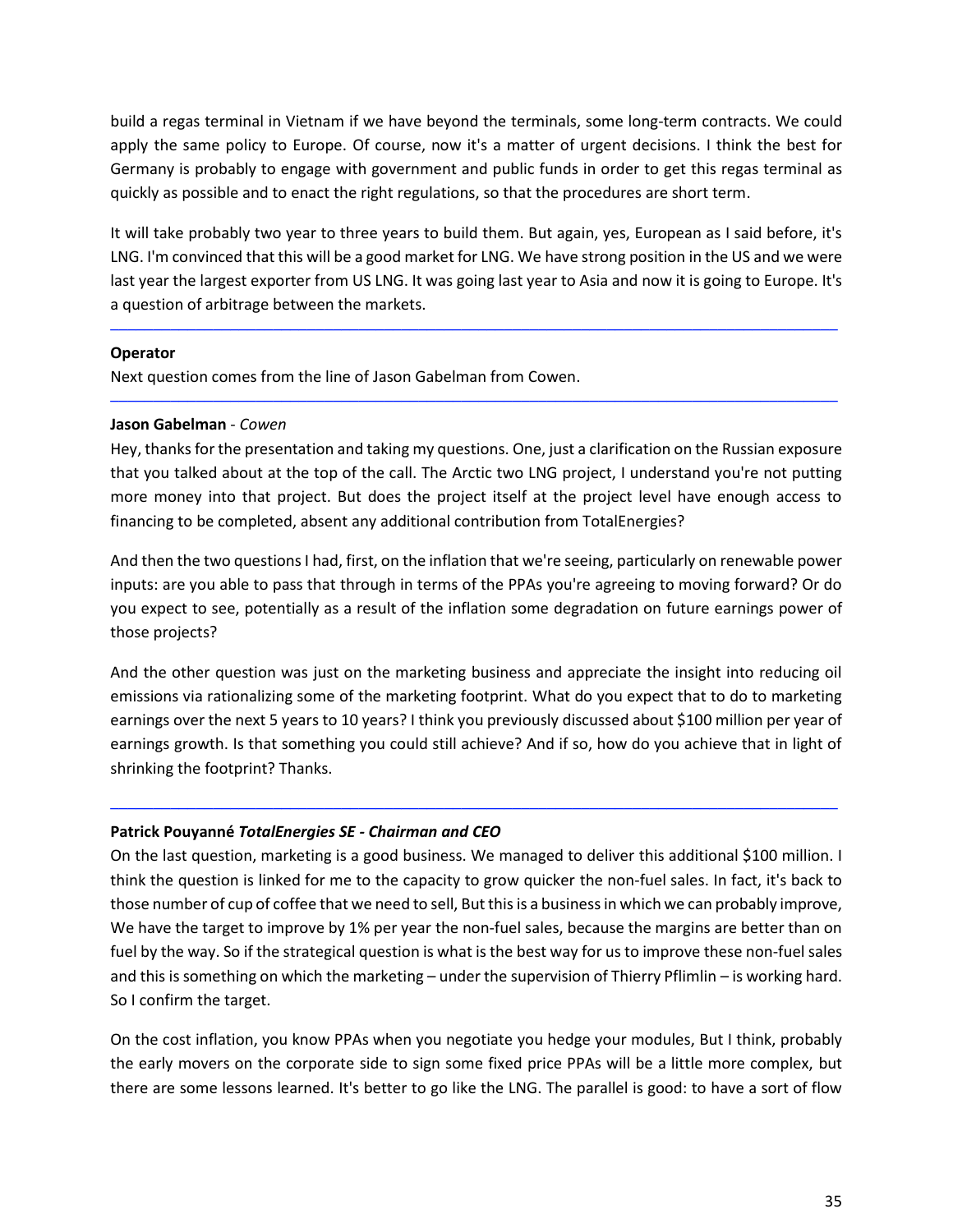to absorb part of the inflation or part of the upside price of electricity. Of course, there is a competition. But I think this is yet an immature market. Probably some very large corporations were very lucky to sign quickly. There are some lessons learnt about it. Because there is one advantage: when you make a solar plant, it takes maximum one year, two year. It's a short-term project. So you can deliver, you can easily buy. One things we are doing at a corporate level for TotalEnergies on which we work between the renewable teams, the procurement and the One Tech organization is obviously to anticipate on purchasing some modules. Yesterday we approved on a US project to anticipate a large inventory of cells and modules in order to protect from the inflation. So I think this is a strategy that a company like TotalEnergies can deploy in order to manage this cost inflation.

Having said that, another remark, I think there is a lesson there that we must also develop alternative sources of modules and cells than China. By the way, I can share that with you , we are working in India with Adani to see if we could develop another source of supply for solar in order to have alternative. Because it's competition, which is the answer to cost inflation. Otherwise, we will be stuck if we depend only on one country.

Then on the first one, Arctic 2 is important. So to be clear, Arctic 2 what is the status, we will be transparent. You know, we have what we call the gravity based structure, one on each train and we have three trains. So the first GBS which is built in Murmansk, is in fact completed at 98%. Then it has to be towed to the Ob river. But I would say, 90%. There might be some tricky points that all the equipment providers are checking today. And it is a difficult task - because sanctions are moving as well - to understand what could be delivered, nobody wants to take risk. Part of that is provided from China, but part of the equipment is coming from other parts of the world, including Western countries. So I would say, this one, has a high chance to be completed. Then we have the number 2, which is 40% completed, so there is more work to be done. The Chinese part is moving forward. Then you have all the rest of the equipment. And the third GBS did not begin, because in Murmansk you have only two dry docks so it should begin after the first one has left. So this is the status of the project.

In terms of financing, we put 2.5 billion of capital, and a financing was put in place. Most of the financing should come now from China. But there is also some Japanese tranche. The Italian tranche I think will not come. So it's possible that the project will call for capital, then we will answer no. Then you have in the shareholders' agreements some procedures, some cure systems. And so, it would be a matter of discussion between TotalEnergies and the other participants. So I cannot answer you too. This is why we have decided, because there are some uncertainties and because proved reserves means 90% of chance. I have 90% of chance to do GBS 1. Do we have 90% of chance to do GBS 3? I want the accounts of the Company to be on the prudent side from this perspective. So we discussed and with the Board we decided not to book. It does not mean that the project is stopped, and it does not mean by the way that we impair the project because the project can move on. We have clarity weeks after weeks about what can be done really and what is the position we should adopt. For TotalEnergies, I am very clear, we will not put a single dollar from TotalEnergies SE in Paris in any new project in Russia.

─────────────────────────────────────────────────────────────────────────────────────

#### **Operator**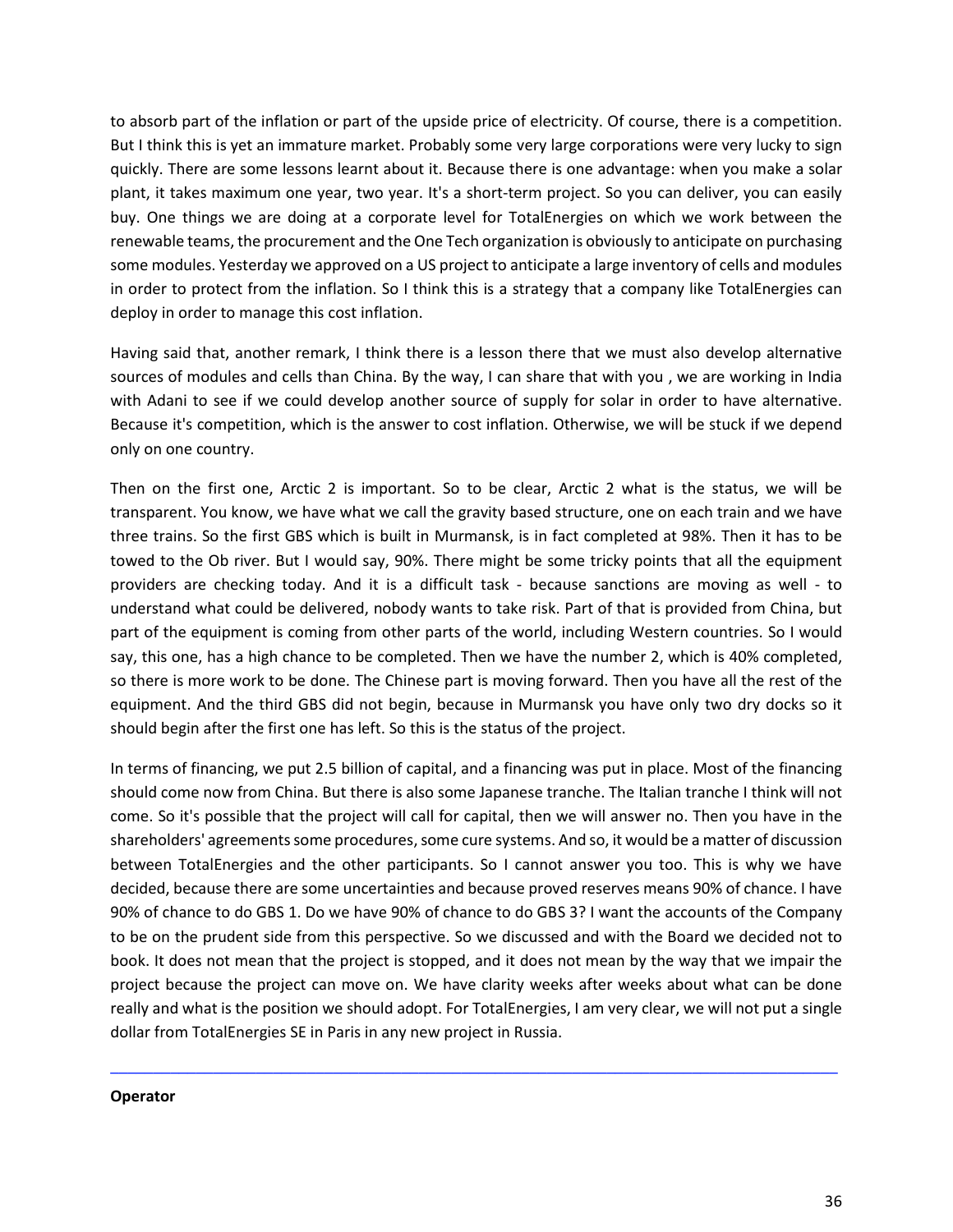### **Bertrand Hodee -** *Kepler Cheuvreux*

Yes, good afternoon, and thanks for the presentation and very rich roadmap and detailed roadmap. I think it will take me a while to digest all those new data. Two quick question, a follow-up on Russia. You have 5 million tons LNG offtake from Yamal and one from Novatek portfolio. So I understand that if there are sanctions against Novatek or Russian LNG, you will be able to call for force majeure and stop offloading those volumes, but I was wondering whether you have already pre-sold or hedged some of those LNG volumes going forward and that could generate potentially negative impact, so happy if you can share some color on that?

─────────────────────────────────────────────────────────────────────────────────────

And the second related question on Russia - and I fully understand your principles of conduct for Russia but have you considered stepping down from Novatek's Board, I understand there was a Board recently, can you share some of the discussion inside the Board if you can?

And lastly, so nothing to do with Russia, can you disclose the Capex that will be dedicated out to 2030 to your Scope 1 reduction in both upstream and downstream? Thanks.

─────────────────────────────────────────────────────────────────────────────────────

#### **Patrick Pouyanné** *TotalEnergies SE - Chairman and CEO*

The last question, if somebody has the answer, I don't have it. But honestly, it's not hundreds of millions of dollars. I prefer not to answer to you, we will come back. By the way, it's linked to a certain point to which CCS do we need to have, which is more expensive to capture part of it. So Nicolas and Bernard you can work hard during the next six months to answer to Bertrand - maybe not for 2030, but 2027 because we work on five-year business plan - and we can take it next September. But as you said, you have many data, you want always more, but first digest all of datas and you will know better TotalEnergies.

The second question, again Novatek is not a sanctioned entity. I want to be clear. Novatek is not a sanctioned entity. Gennady Timchenko – one of the shareholders - is a sanctioned EU person and US person. He left the Board first. It is clear that the Board members of Total might be one day becoming silent or sleeping people, that's possible. It is clear as well, that we are not participating at all to any decision linked to any revenues going to shareholders, for example, dividend. So we abstain from that.

Your question is a good one. For me it islinked to the potential evolution of the sanctions. So again Novatek is a different entity than Roseneft or Gazprom: it is not a state-owned company. It is not the Russian State. It is a privately owned company, which has been built by one man, Leonid Mikhelson, starting from nothing. He didn't take any state assets. It's not this type of company. We continue to, of course, to be in contact with Leonid Mikhelson: he is doing an excellent job, so these guys are not responsible for what has been decided by the leadership of Russia.

But having you said that, the Board and myself, our duty is to protect TotalEnergies. And so we'll tell you what we will do, but again it's not a sanctioned entity and it's not a Russian State company, which of course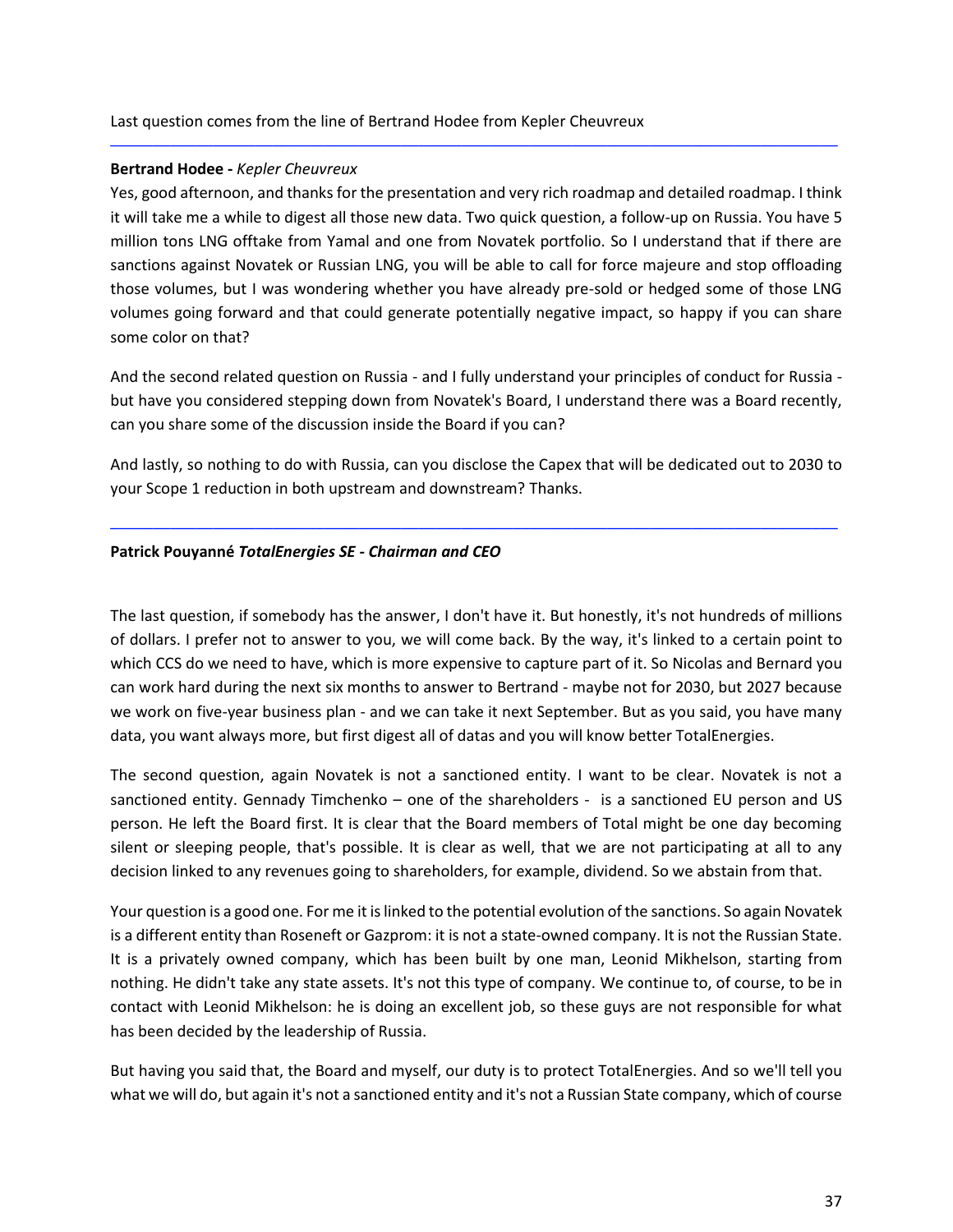for me makes some difference compared to other situations from our peers. By the way, I have my own policy, which is to never be a Board member from any of the companies in which we have participation just to protect TotalEnergies. For me there is no way for the Chairman and CEO of TotalEnergies to be a Board member of the companies in which I participate, just to protect as well TotalEnergies.

On the 5 Mt, yes, of course, you know our policy. Our policy is that we hedge one year in advance, so the volumes are hedged. And so it would have a financial impact. If we were to stop that the hedge would have to be delivered. It represents on Europe around \$2 billion, but again, months after months it is diminishing. But today the I remind you on this long-term contract, the only way for us to exit is the force majeure linked to sanctions. Otherwise, we have to perform the contract.

And for me, it's not only a question of money. It's a question of principle. And in any country or the world, we respect the rule of law. Maybe leader of Russia that does not respect the rule of law for sure, but it should not impact all the behaviors of all the economic players in the world. So let's respect each other. It's a fundamental value of the company and it's a question of credibility for us on other markets because we have customers in many countries. We are not only democracy in this planet. So we also have to behave with some values and honoring contracts is a fundamental value of this company and I think it's a core of your global cooperation.

So having said that, we will assume the consequences which is why we stated clearly that we will apply any sanction whatever the consequences are. And all of that is manageable at the level of a corporation. By the way all the the hedge and margin calls are already somewhere in the working capital out of the treasury of Jean-Pierre. So maybe you will not see the margin calls coming back, but it was in the working capital of 31st of December. So in terms of treasury, it's no more in our hands. But let's see and again it does not depend on us and we will obey to the policy makers whatever the decisions are. It's clear as well that Stephane and his teams do not have the right to hedge anything at all on the Russian volumes for 2023 so it's limited to 2022 hedging if there is an issue.

─────────────────────────────────────────────────────────────────────────────────────

─────────────────────────────────────────────────────────────────────────────────────

**Bertrand Hodee -** *Kepler Cheuvreux* So the transparent answer.

# **Patrick Pouyanné** *TotalEnergies SE - Chairman and CEO*

I'm very transparent because the only way I think for everybody in this crisis is to be transparent. This is a value. And I think rather than letting you trying to guess what is the impact on TotalEnergies. Again my message to you, the main impact for TotalEnergies is that we stop having any future energy growth in Russia, but again we have a large portfolio and we will redeploy our capital on other opportunities looking for more. And I think this is the advantage of a global corporation with a large balance sheet and a large footprint like TotalEnergies, we can face the crisis in the same way that by the way we faced the COVID crisis two years ago. Compared to other players, we maintained the dividends through the crisis. And I think you can observe that we maintain our stance on Russia not taking, I would say, quick decisions, emotional decisions because we think that we need also to be responsible of all the assets we have in our hands for everybody, our shareholders, our customers, our employees and it's not by being too emotional,